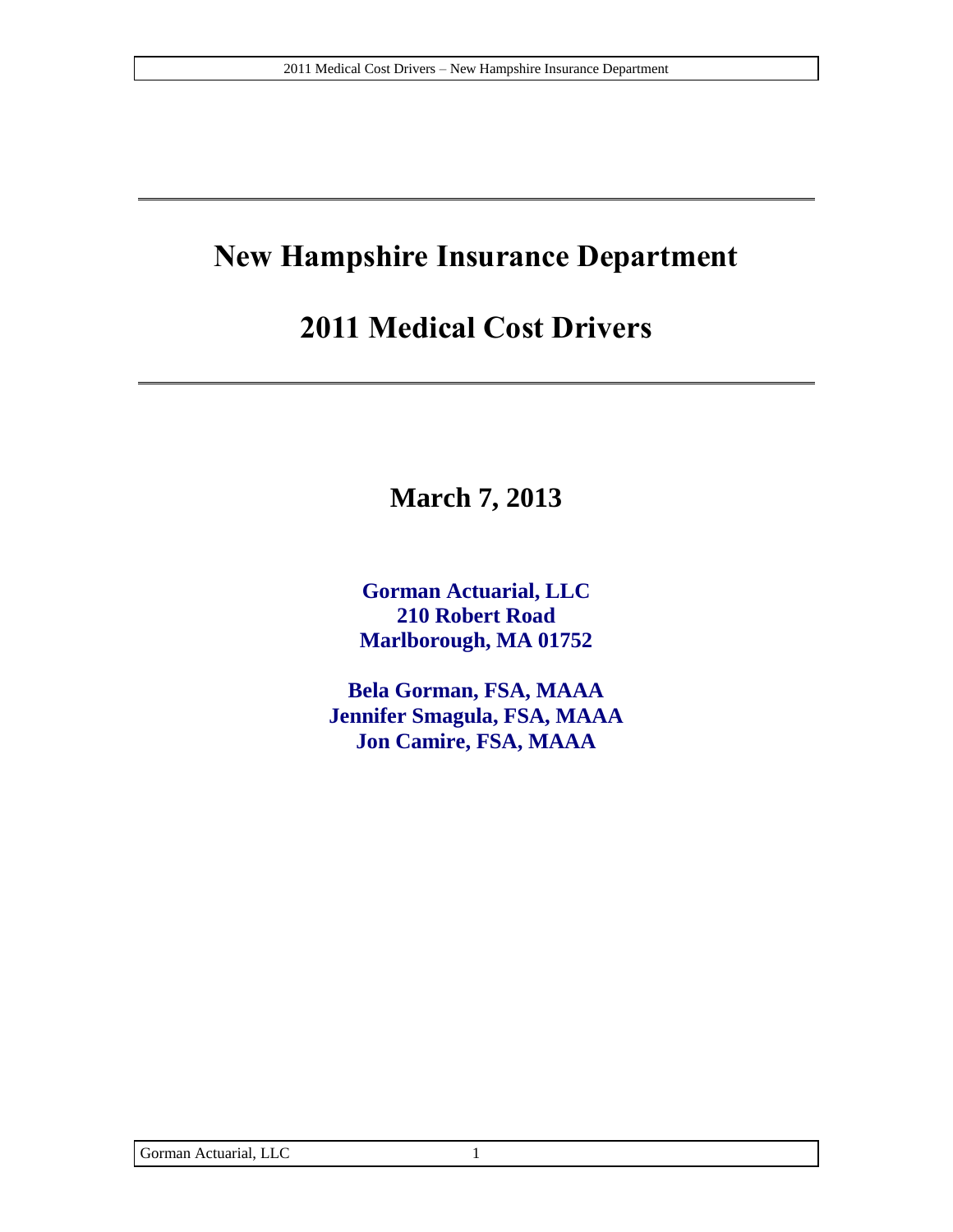#### **Table of Contents**

#### **Section Title Page Number** 1. Executive Summary 5 8  $\overline{9}$ 7. Components of Premium 18 9. Regional and National Comparisons 38 11. Appendix 11.4. Qualifications 43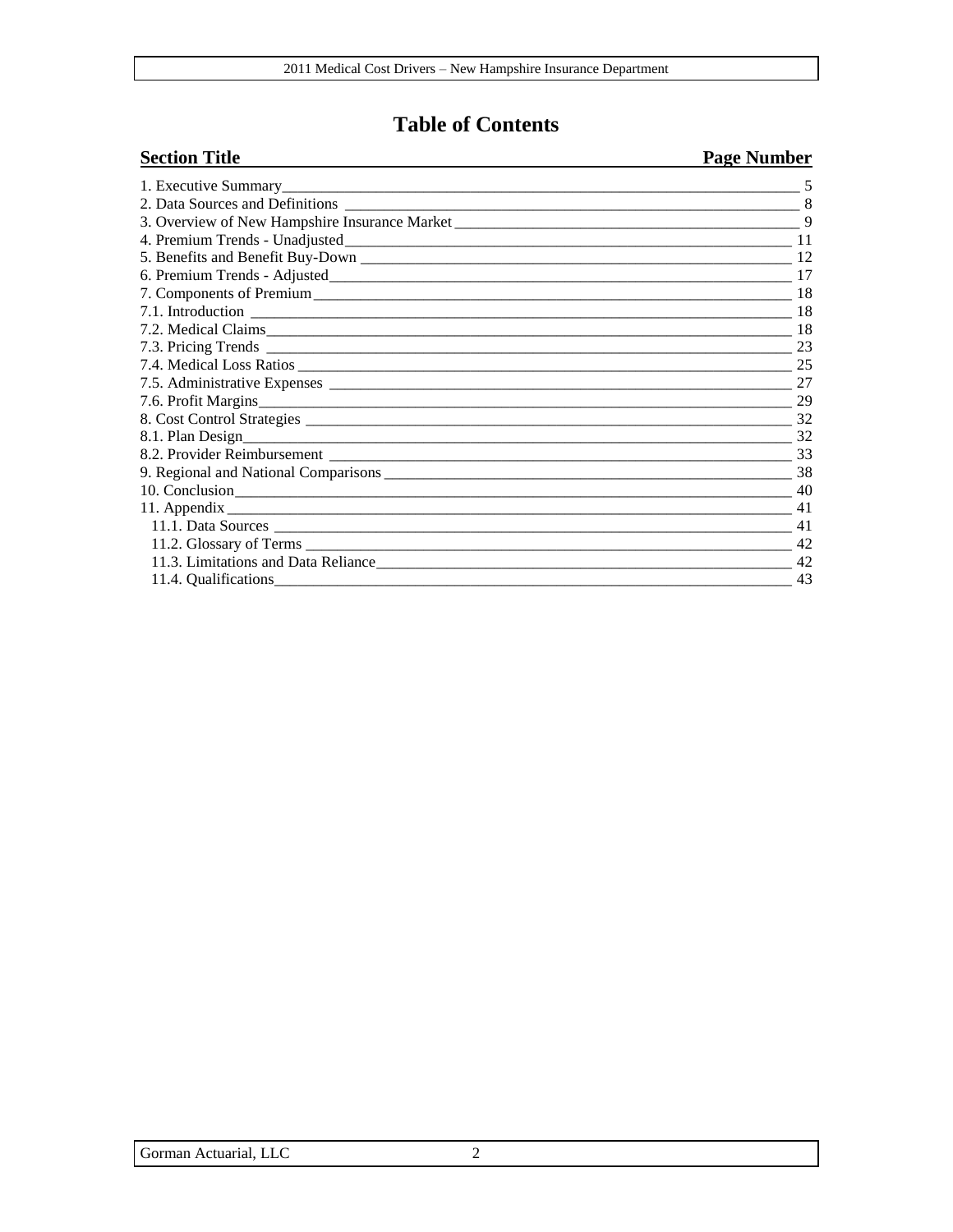### **List of Tables**

| <b>Page Number</b><br><b>Table</b>                                                                 |    |
|----------------------------------------------------------------------------------------------------|----|
| TABLE 1-2011 NEW HAMPSHIRE PRIVATE MARKET MEMBERSHIP BY CARRIER [10] 10                            |    |
| TABLE 2 - UNADJUSTED EARNED PREMIUM PMPM BY MARKET SEGMENT AND YEAR _______ 11                     |    |
| TABLE 3 – DISTRIBUTION OF MEMBERSHIP BY DEDUCTIBLE LEVELS BY MARKET SEGMENT                        | 12 |
| TABLE 4 - COST SHARING ATTRIBUTES BY MARKET SEGMENT AND YEAR_____________________ 13               |    |
| TABLE 5 - UNADJUSTED AND BENEFIT-ADJUSTED EARNED PREMIUM PMPM BY MARKET                            |    |
| TABLE 6 - PAID CLAIM PMPM'S BY MARKET SEGMENT, ACTUAL ___________________________ 18               |    |
| TABLE 7 - AVERAGE TARGET MEDICAL LOSS RATIOS, CARRIER RATE FILINGS_______________ 26               |    |
|                                                                                                    |    |
|                                                                                                    |    |
| TABLE 10 - AVERAGE EXPENSE RATIOS AND PMPM'S, ACTUAL EXPERIENCE _________________ 28               |    |
|                                                                                                    |    |
| TABLE 12 – AVERAGE PROFIT MARGIN AND PMPM, ACTUAL EXPERIENCE _____________________ 30              |    |
| TABLE 13 -COMPARISON OF NATIONAL, REGIONAL AND STATE COSTS AND TRENDS ___________ 38               |    |
| TABLE 14 – NEW ENGLAND STATE AND NATIONAL PREMIUM 2011 PMPM'S AND LOSS RATIOS<br>BY MARKET SEGMENT | 39 |

### **List of Figures**

| <b>Figure</b><br>and the control of the control of the control of the control of the control of the control of the control of the | <b>Page Number</b> |
|-----------------------------------------------------------------------------------------------------------------------------------|--------------------|
| FIGURE 1- DISTRIBUTION OF HEALTH INSURANCE COVERAGE, NEW HAMPSHIRE (2010 – 2011) ____ 9                                           |                    |
|                                                                                                                                   |                    |
| FIGURE 3- COMMERCIAL MEMBERSHIP BY PRODUCT, INSURED STATUS AND YEAR_____________ 15                                               |                    |
| FIGURE 4- FULLY-INSURED SMALL GROUP MEMBERSHIP BY PRODUCT AND YEAR _____________ 15                                               |                    |
| FIGURE 5- FULLY-INSURED LARGE GROUP MEMBERSHIP BY PRODUCT AND YEAR______________ 16                                               |                    |
|                                                                                                                                   |                    |
|                                                                                                                                   |                    |
|                                                                                                                                   |                    |
| FIGURE 9-2011 PAID CLAIMS BY TYPE OF SERVICE, FULLY-INSURED MARKETS ________________ 22                                           |                    |
| FIGURE 10 - OBSERVED TRENDS BY SERVICE CATEGORY, FULLY-INSURED MARKETS___________ 22                                              |                    |
|                                                                                                                                   |                    |
|                                                                                                                                   |                    |
|                                                                                                                                   |                    |
|                                                                                                                                   |                    |
| FIGURE 15-PERCENTAGE OF MEMBERS IN SITE OF SERVICE BENEFIT DESIGNS AND TIERED                                                     |                    |
|                                                                                                                                   |                    |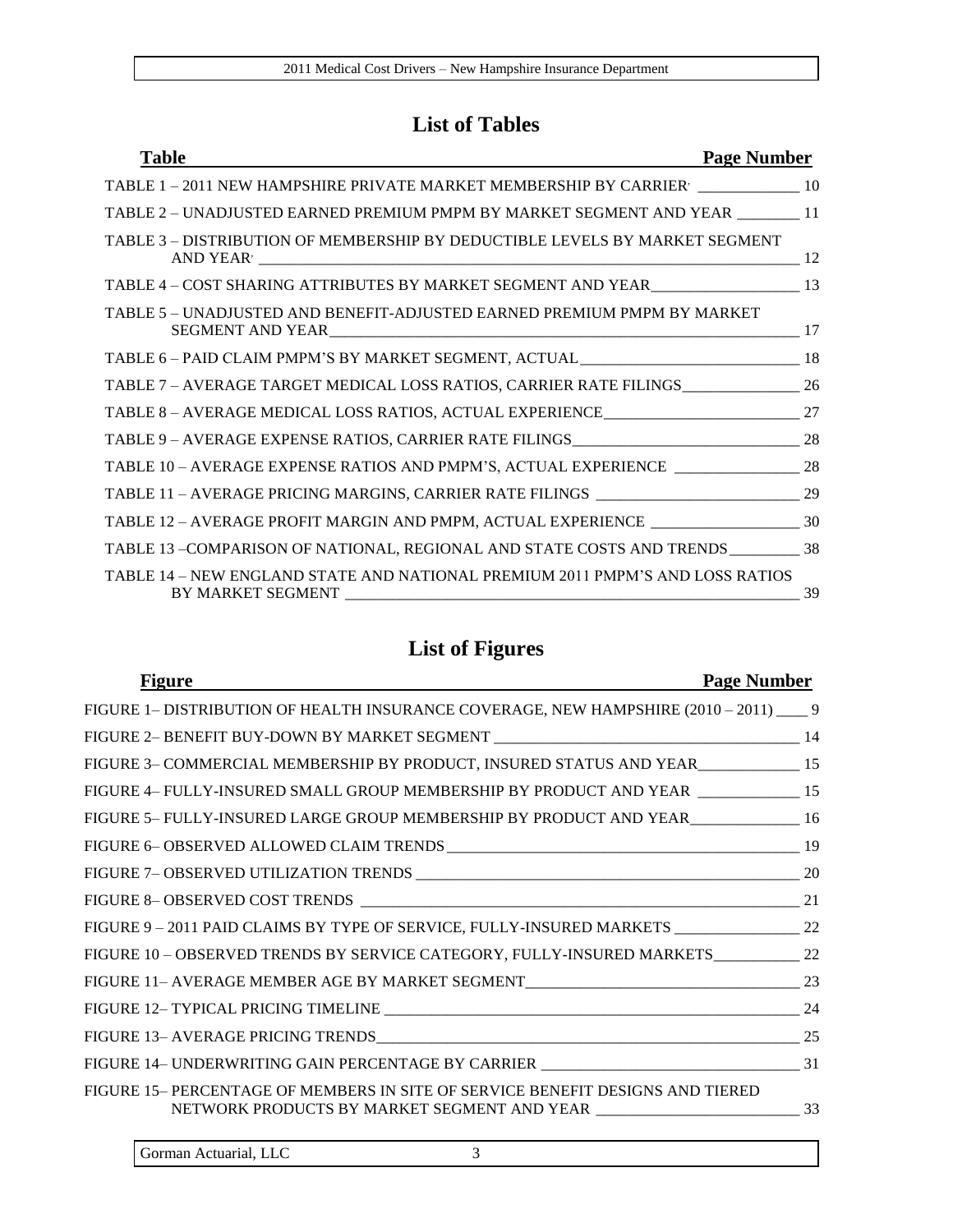#### FIGURE 16– [PERCENTAGE OF MEMBERS IN RISK SHARING CONTRACTS BY MARKET SEGMENT](#page-34-0)  AND YEAR [\\_\\_\\_\\_\\_\\_\\_\\_\\_\\_\\_\\_\\_\\_\\_\\_\\_\\_\\_\\_\\_\\_\\_\\_\\_\\_\\_\\_\\_\\_\\_\\_\\_\\_\\_\\_\\_\\_\\_\\_\\_\\_\\_\\_\\_\\_\\_\\_\\_\\_\\_\\_\\_\\_\\_\\_\\_\\_\\_\\_\\_\\_\\_\\_\\_\\_\\_\\_\\_](#page-34-0) 35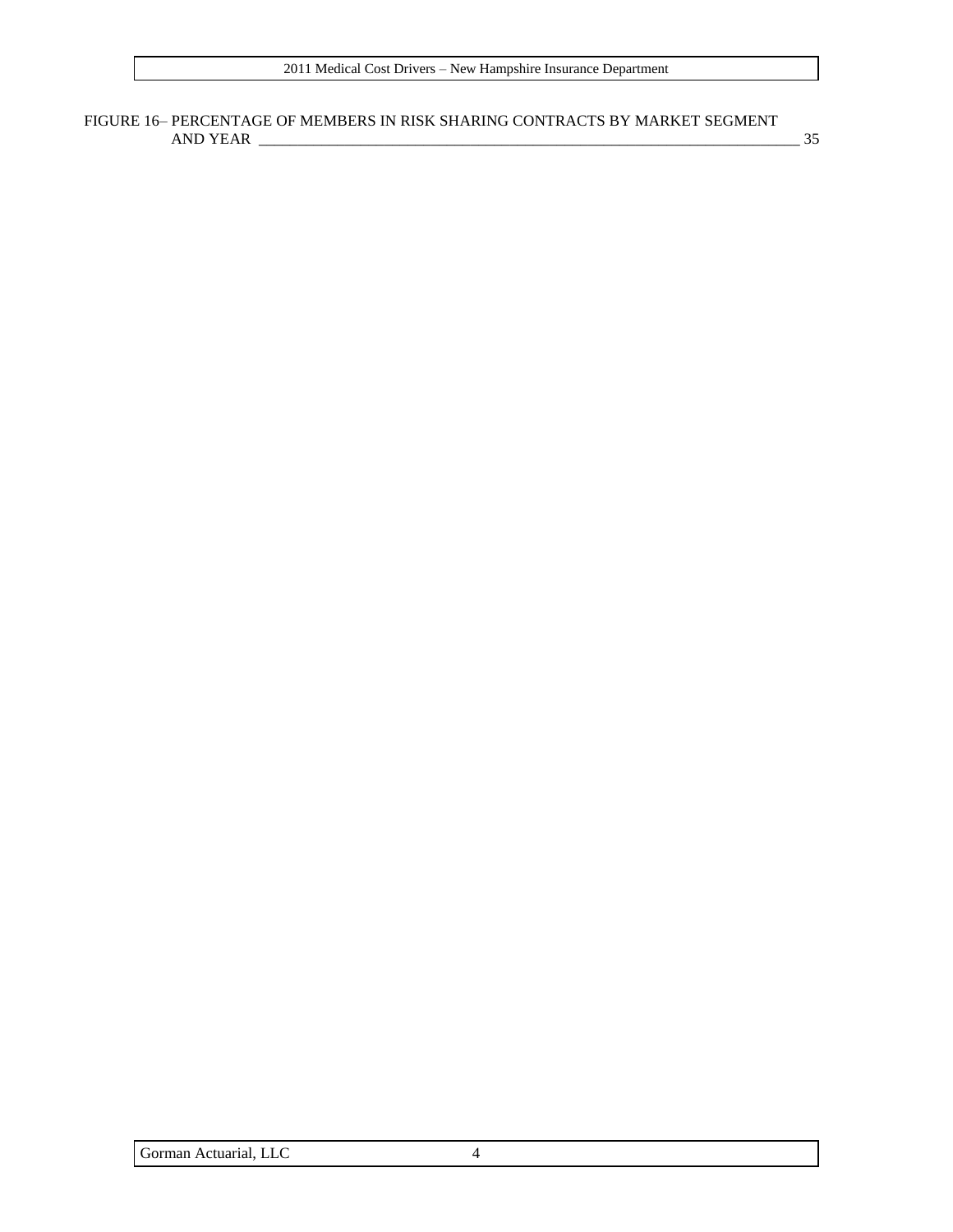## **1. Executive Summary**

Increasing health insurance premiums have been a cause for concern for many across the nation. The development of health insurance premiums is not a simple calculation. It can include a complex set of formulas and assumptions which are sometimes difficult to understand. For policymakers to develop sound policies that address premium increases, the underlying drivers must be more transparent.

Many states, including New Hampshire, have passed legislation to make health insurance premium increases more transparent. In May 2010, New Hampshire passed RSA 420- G:14-a, V-VII (Chapter 240 of the laws of 2010, an act requiring public hearings concerning health insurance cost increases). This new law required the New Hampshire Insurance Commissioner to "hold an annual public hearing concerning premium rates in the health insurance market and the factors, including health care costs and cost trends that have contributed to rate increases during the prior year." In addition, the 2010 law requires the Commissioner to "prepare an annual report concerning premium rates in the health insurance market and the factors that have contributed to rate increases during the prior year." The Commissioner and the New Hampshire Insurance Department (NHID) have engaged Gorman Actuarial, LLC (GA) to assist them in preparing this  $2<sup>nd</sup>$  Annual Report.

The key findings from this year's report are:

#### **In 2011, overall premiums in the privately insured markets increased 3.8%, however if consumers had stayed in their existing plan designs, overall premiums would have increased 9.0%.**

The 3.8% increase includes the effect of some consumers changing their benefits from the previous year, generally purchasing products with higher member cost sharing to lower their premiums. In 2011, consumers reduced their premiums by an average of 4.8% in exchange for less comprehensive coverage.

#### **When establishing premiums, carriers had assumed that medical expenditures would increase 10% to 12% annually from 2010 to 2012.**

There is a significant lag between the time when a carrier establishes premiums and the observed medical trends. Carriers must set premiums by relying on historical experience.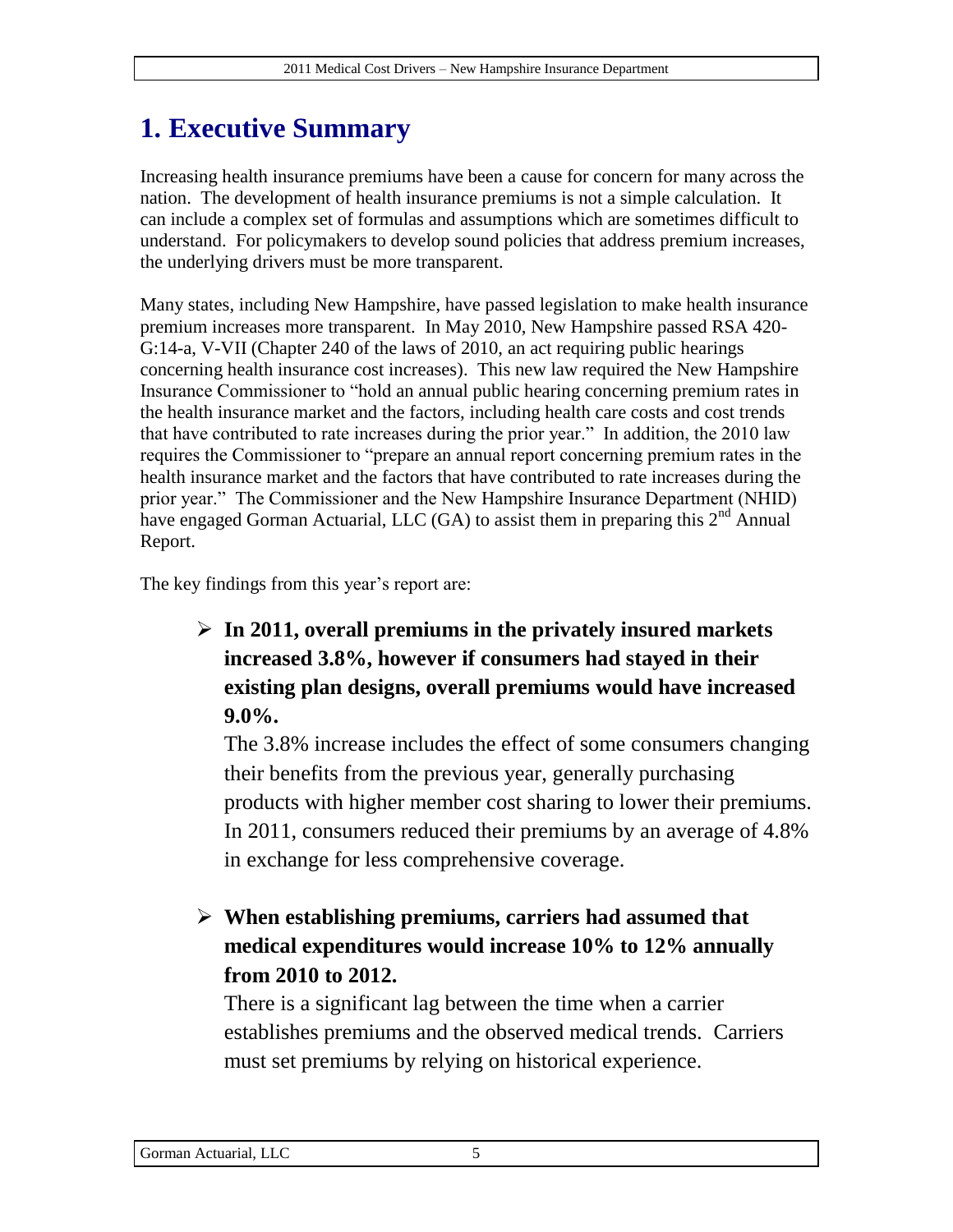#### **Actual medical expenditures increased 3.0% from 2010 to 2011, driven by lower utilization trends.**

Observed medical claim trends have decreased dramatically over the past three years, from 10.9% in 2009 to its current level of 3.0% in 2011. While both cost and utilization trends have been decreasing during this time, utilization trends have experienced a larger decrease and in 2011 the utilization trend was -2.1%, the second year in a row with negative trends.

 **The overall 2013 pricing trend assumption is 8% to 9%, lower than pricing trends in recent years.**

As observed medical claim trends decline, it is expected that this will be reflected in lower future pricing trends. The 2013 New Hampshire pricing trends are consistent with national trend survey results. $<sup>1</sup>$ </sup>

- **In 2011, carriers assumed 16.7% of every premium dollar would go towards administrative expense and profit margins, and 83.3% would go towards medical benefits.**  Actual results in 2011 were slightly more favorable for the carriers with 82.2% of premiums paying for medical claims and 17.8% remaining to cover administrative expenses and profits.
- **Actual administrative expenses increased 5.6% from 2010 to 2011 as reported by the carriers.**

Actual administrative expense trends varied significantly by market segment. In the Individual Market segment, expenses decreased by 6.4% while in the Small and Large Group Market expenses increased by 11.9% and 3.0%, respectively.

### **Each of the largest carriers showed improved profitability in 2011 compared to 2010.**

#### Gorman Actuarial, LLC 6

 $\overline{a}$ <sup>1</sup> <http://www.sibson.com/publications/surveysandstudies/2013trendsurvey.pdf>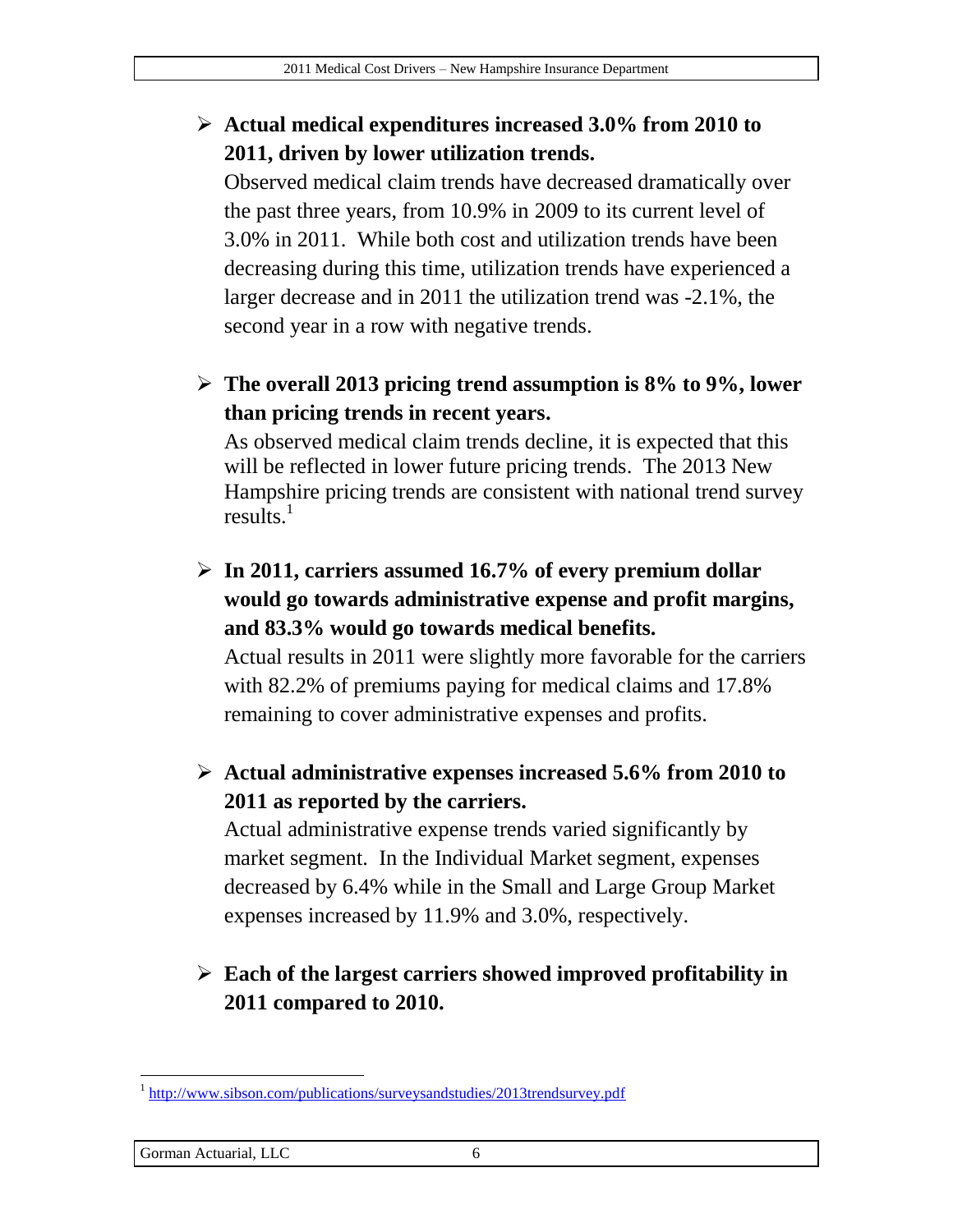Profit margins increased by 2.9% overall in 2011 compared to a breakeven level in 2010. Of the four largest carriers in New Hampshire, Anthem and Cigna had the highest overall profit margins in 2011, while MVP and Harvard Pilgrim reported the largest increases to their profit margins from 2010 to 2011.

 **Carriers are employing various strategies to control costs including developing innovative benefits and provider reimbursement strategies.**

These strategies include site of service benefit designs and provider risk-sharing contracts. However, these strategies are relatively new and more experience is needed before assessing their full impact in the market.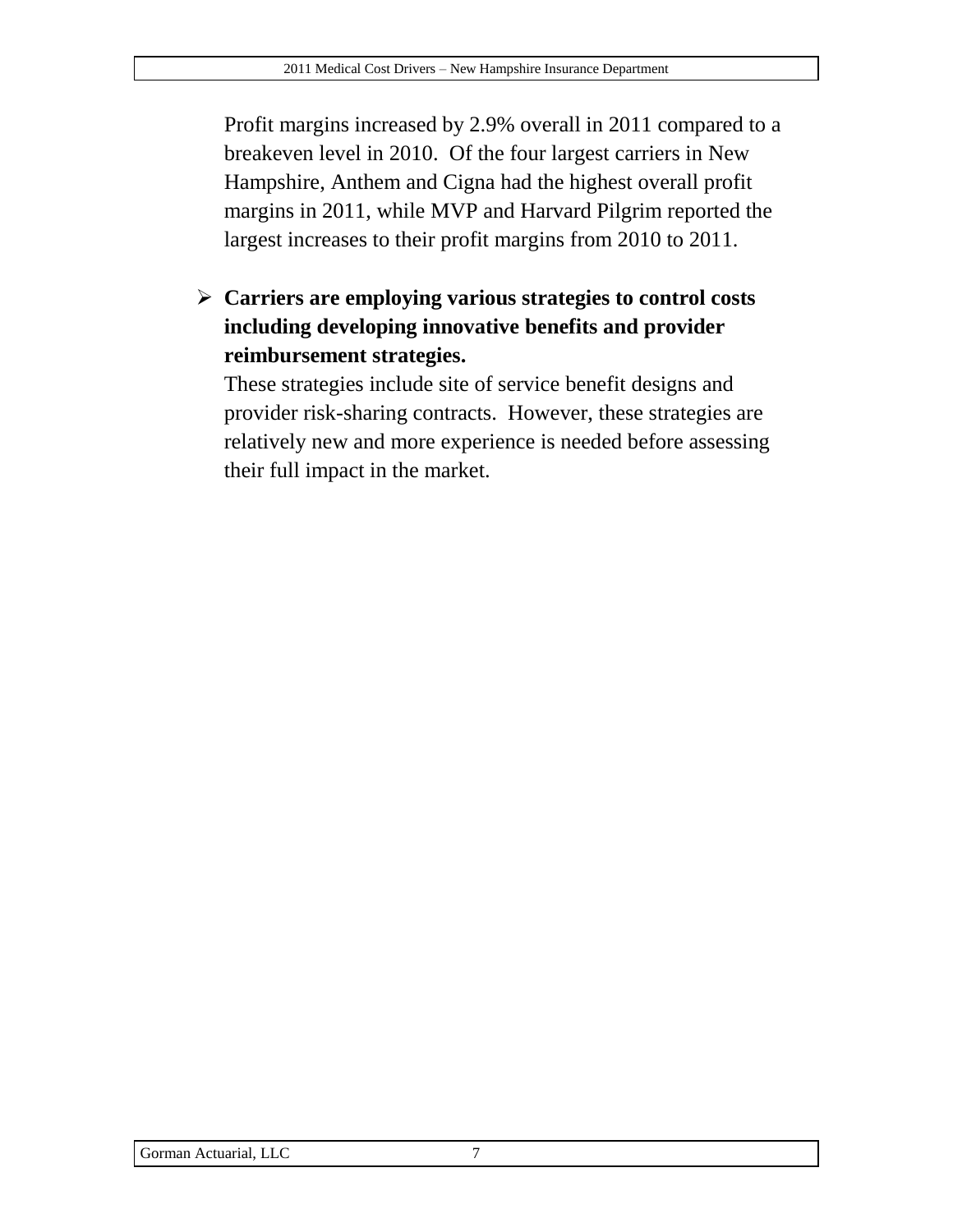## **2. Data Sources and Definitions**

A number of data sources were utilized in preparing the report. This includes testimony at the annual public hearing which was conducted on September 24,  $2012$ .<sup>2</sup> In addition, GA utilized existing data and information collected by the NHID along with publicly available information. Finally, GA and the NHID asked several of the carriers in New Hampshire to complete a questionnaire providing details not available from other data sources. This report uses only de-identified or aggregated responses to the questionnaires. Additional details on key data sources and a glossary of key terms can be found in the Appendix at the end of this report.

 $\overline{a}$  $2^{2}$  A transcript of the hearing can be found at http://www.nh.gov/insurance/consumers/documents/2012 rate\_hearing.pdf.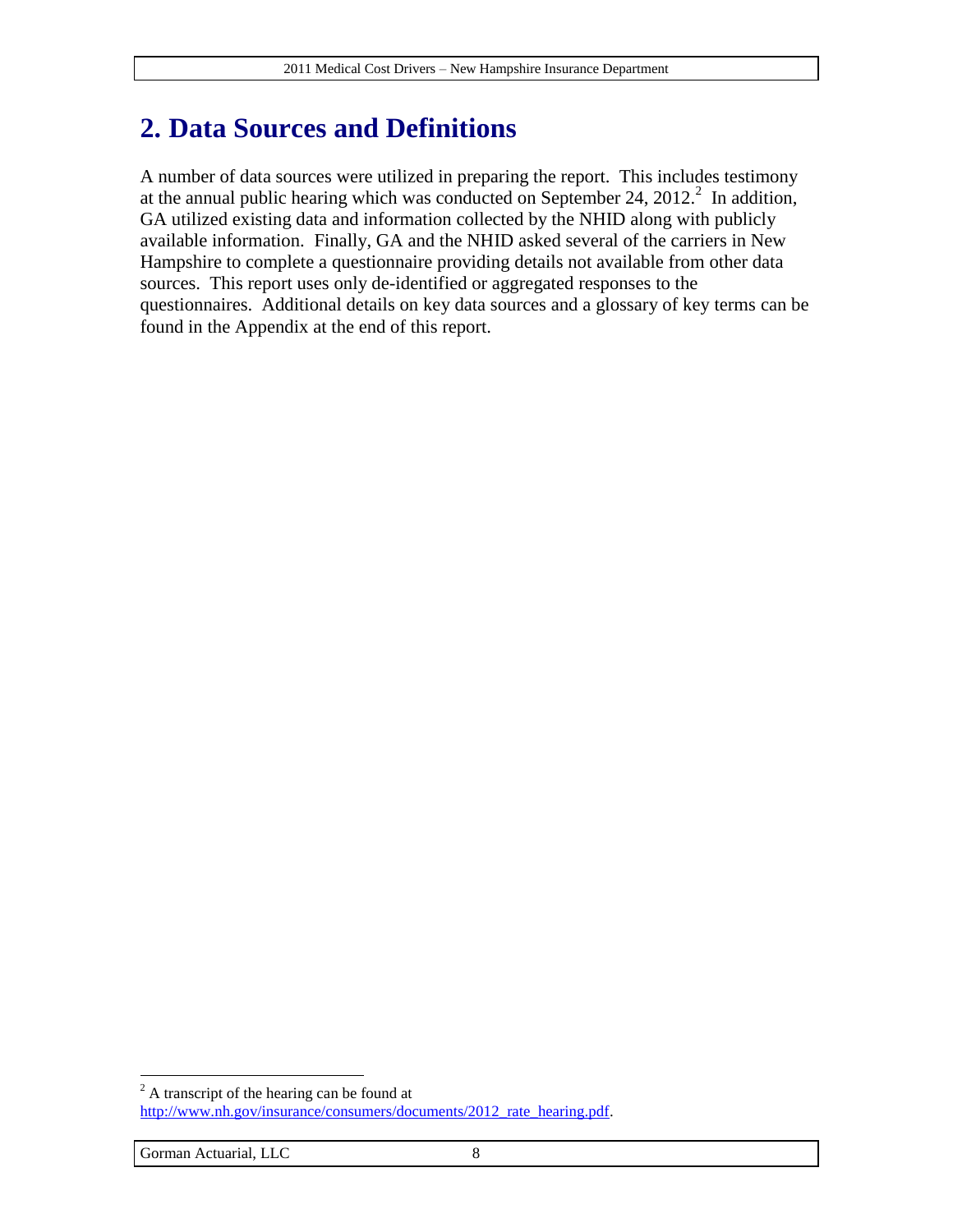## **3. Overview of New Hampshire Insurance Market**

This report will focus primarily on the New Hampshire private insurance market. To put the private market in context, [Figure 1](#page-8-0) shows the estimated distribution by type of health insurance coverage for all New Hampshire residents during  $2010 - 2011^3$ .



<span id="page-8-0"></span>**Figure 1– Distribution of Health Insurance Coverage, New Hampshire (2010 – 2011)**

11% of residents (13% under age 65) are estimated to be uninsured. This is below the national average of 16% (18% under age 65) and ranks  $12<sup>th</sup>$  lowest out of the 50 states. 23% of the population receives their health coverage through public sources including Medicare and Medicaid. The Medicaid rate of 7% is the lowest of any state, and significantly below the national average of 16%. Roughly two-thirds of the market receives their coverage in the private market, either through individual insurance or employer-sponsored group insurance coverage. The 61% receiving employer-sponsored coverage is the highest of any state in the country, and is well above the national average of 49%.

[Table 1](#page-9-0) shows the 2011 private health insurance market by carrier membership both in total and split between fully-insured and self-insured members. These figures include

<sup>&</sup>lt;sup>3</sup> Kaiser Family Foundation:<http://www.statehealthfacts.org/profileind.jsp?cat=3&sub=39&rgn=31> The data is based on an analysis of the Census Bureau's March 2010 and 2011 Current Population Surveys (CPS; Annual Social and Economic Supplements) and are restricted to the civilian (not active duty military) population. The state data represent 2-year averages.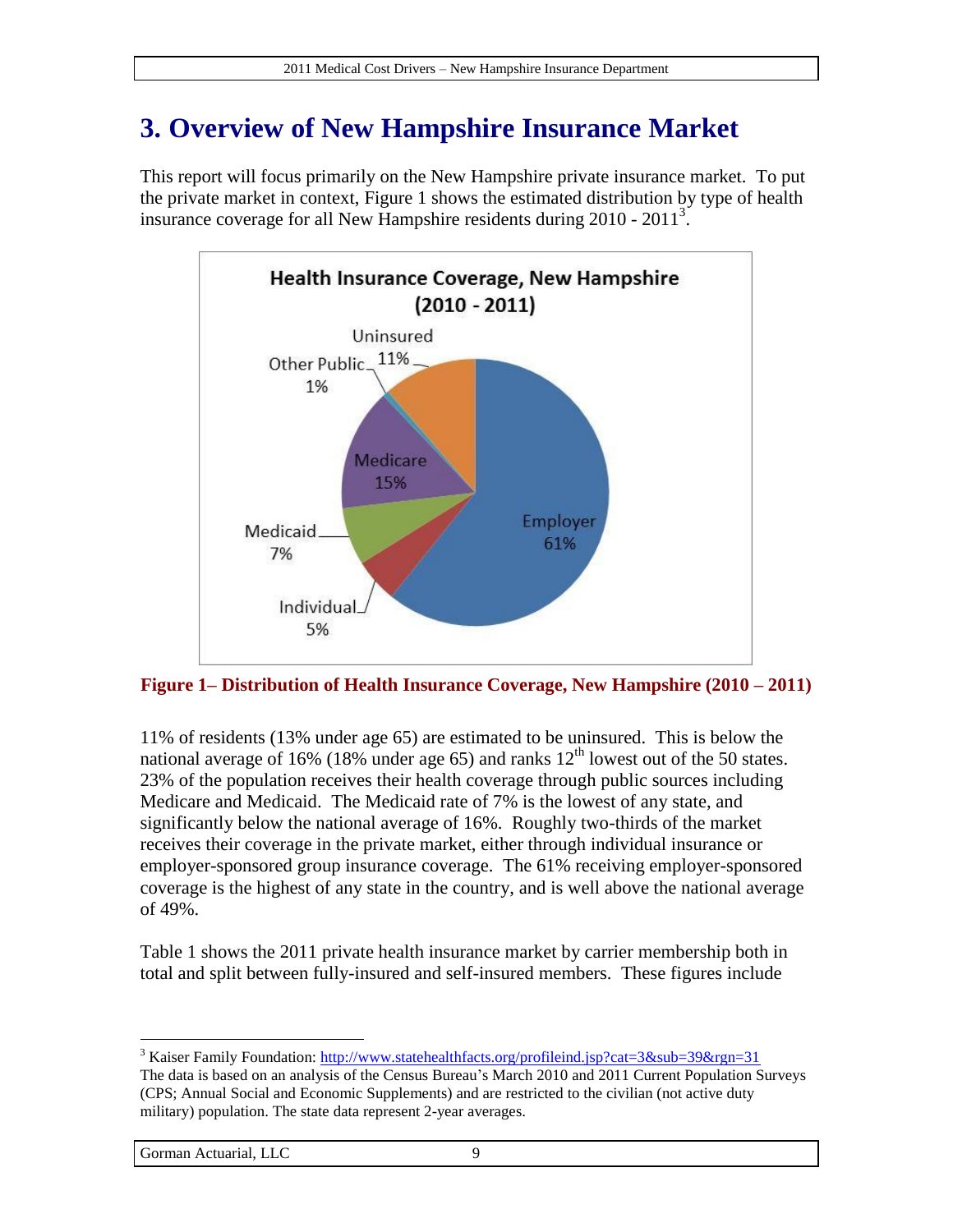members that receive coverage through a New Hampshire carrier.<sup>4</sup> They include nonresidents that receive coverage through a New Hampshire employer, and exclude New Hampshire residents that receive coverage through an out-of-state employer. The estimates shown in [Figure 1](#page-8-0) represent New Hampshire residents and are not the same population shown in [Table 1.](#page-9-0)

|                               | <b>Fully-Insured</b> |       | Self-Insured   |       | Combined       |       |
|-------------------------------|----------------------|-------|----------------|-------|----------------|-------|
|                               | <b>Members</b>       | ℅     | <b>Members</b> | %     | <b>Members</b> | ℅     |
| Anthem                        | 140,673              | 55.8% | 139,984        | 45.1% | 280,657        | 49.9% |
| <b>CIGNA</b>                  | 16,690               | 6.6%  | 128,450        | 41.3% | 145,140        | 25.8% |
| <b>Harvard Pilgrim</b>        | 63,045               | 25.0% | 41,342         | 13.3% | 104,387        | 18.5% |
| <b>MVP</b>                    | 19,488               | 7.7%  |                | 0.0%  | 19,488         | 3.5%  |
| <b>MEGA Life &amp; Health</b> | 3,703                | 1.5%  | 0              | 0.0%  | 3,703          | 0.7%  |
| <b>Assurant</b>               | 2,834                | 1.1%  | 0              | 0.0%  | 2,834          | 0.5%  |
| <b>United</b>                 | 1,836                | 0.7%  | 0              | 0.0%  | 1,836          | 0.3%  |
| <b>Celtic</b>                 | 1,187                | 0.5%  | 0              | 0.0%  | 1,187          | 0.2%  |
| <b>Others</b>                 | 2,617                | 1.0%  | 932            | 0.3%  | 3,548          | 0.6%  |
| <b>Total</b>                  | 252,073              | 100%  | 310,706        | 100%  | 562,780        | 100%  |

<span id="page-9-0"></span>**Table 1 – 2011 New Hampshire Private Market Membership by Carrier5,6**

Anthem has about half of the overall private market share, and the largest share in each segment. Cigna has about one-quarter of the market overall, with the vast majority of Cigna members in self-insured arrangements. Harvard Pilgrim has 18.5% of the overall market and 25% of the fully-insured market. MVP has 7.7% of the fully-insured marketplace and does not participate in the self-insured business. All other carriers have less than 1% of the overall market share in New Hampshire.

 $4$  These figures do not include members in the New Hampshire Health Plan state high risk pool or the Federal Pre-existing Condition Insurance Program (PCIP). As of December 2011, those plans reported 2,556 and 302 New Hampshire members, respectively.

<sup>&</sup>lt;sup>5</sup> 2011 NAIC Supplemental Health Care Exhibit (SHCE) filings with the following adjustments:

<sup>-</sup> Excluded Anthem Federal Employee Program and Blue Card host members

<sup>-</sup> Included Health Plans, Inc. members with Harvard Pilgrim (not included in SHCE)

<sup>6</sup> The self-insured membership may be underreported as the SHCE is not a required filing for third party administrators or other entities that do not write fully-insured individual or group business in any state.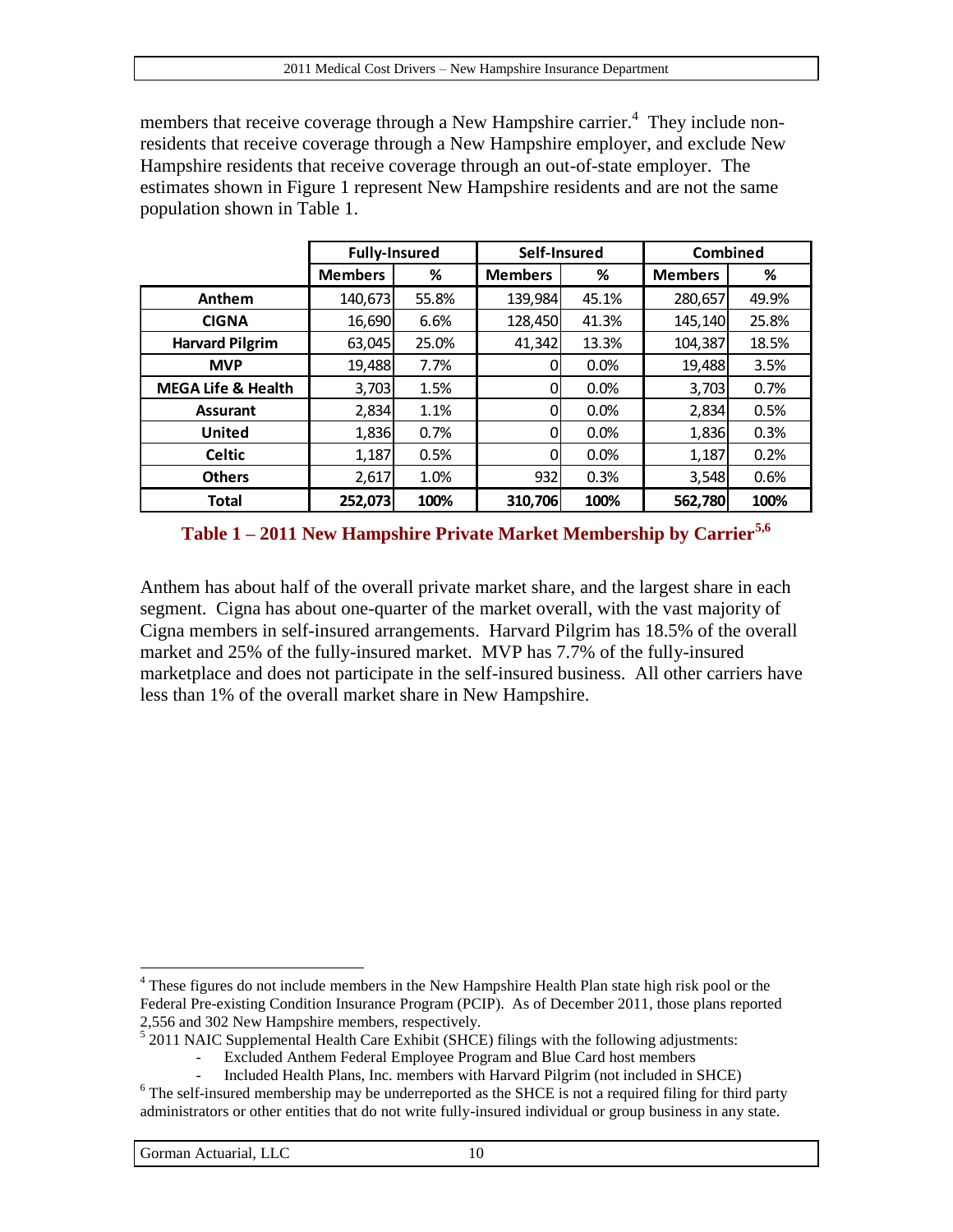### **4. Premium Trends - Unadjusted**

GA examined fully insured premium trends both on an *unadjusted* and *benefitadjusted* basis. The unadjusted basis examines earned premium PMPM trends based on information provided by each carrier as displayed in [Table 2.](#page-10-0) These premium PMPM's are based on calendar year averages which include a mixture of policy anniversaries throughout the year. For example, for an account that purchased coverage effective in July 2010, the first six months of their premium is allocated to 2010, while the last six months is allocated to 2011. These premiums also reflect changes in mix of business. For example, if a carrier increases it share of business in higher age groups which generally have higher premiums, this will be reflected in premium trends. Finally, the unadjusted premium will also reflect a change in benefits. For example, if an employer group increases their deductible, their relative premium would decrease which would be reflected in the unadjusted premium. Therefore, overall premium trends do not necessarily represent premium rate increases seen by policyholders or employer groups. The Individual Market premium PMPM's are substantially lower than the Group Market PMPM's due to the existence of health underwriting in the Individual Market, which tends to drive a healthier risk pool, and due to the higher average levels of cost sharing which will be discussed in Section [5.](#page-11-0) The Individual Market experienced the lowest percentage change in unadjusted premium trends at -1.8%, while the Small Group and Large Group Markets experienced trends of 4.2% and 5.4% respectively. The overall 2011 premium trend in the fully-insured market is 3.8%.

| <b>Unadjusted Earned Premium PMPM</b> |       |       |         |  |  |  |
|---------------------------------------|-------|-------|---------|--|--|--|
| % Change<br>2010<br>2011              |       |       |         |  |  |  |
| Individual                            | \$295 | \$290 | $-1.8%$ |  |  |  |
| <b>Small Group</b>                    | \$404 | \$421 | 4.2%    |  |  |  |
| <b>Large Group</b>                    | \$411 | \$433 | 5.4%    |  |  |  |
| <b>Total Fully-Insured</b>            | \$397 | \$413 | 3.8%    |  |  |  |

<span id="page-10-0"></span>

|  | Table 2 – Unadjusted Earned Premium PMPM by Market Segment and Year' |
|--|----------------------------------------------------------------------|
|--|----------------------------------------------------------------------|

<sup>&</sup>lt;sup>7</sup> Source: 2011 and 2012 NHID Carrier Questionnaire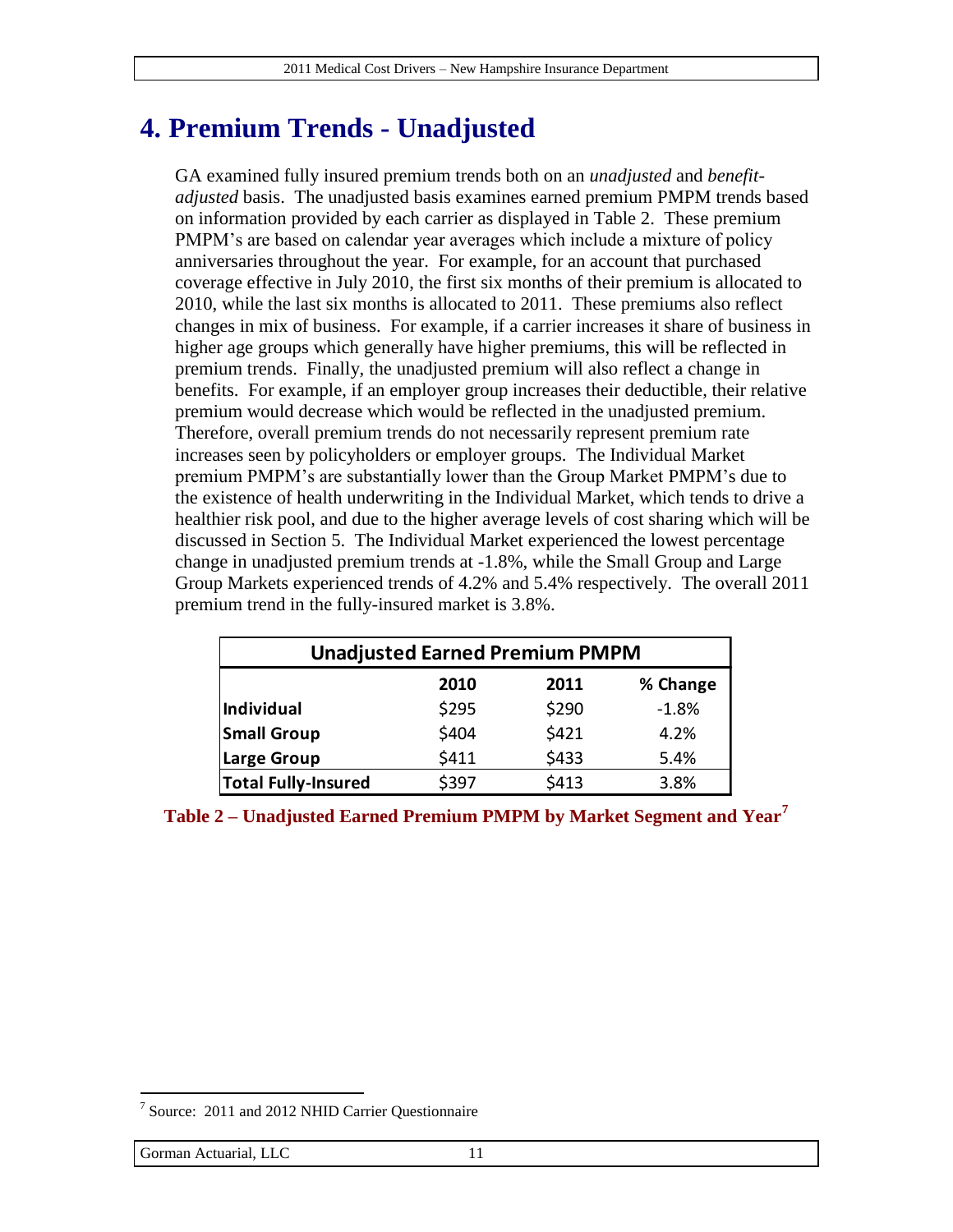## <span id="page-11-0"></span>**5. Benefits and Benefit Buy-Down**

When analyzing premium changes and medical trends, it is important to understand what portion of the change is due to cost changes from the carrier and what portion of the change is due to a change in benefits purchased. For example, a policyholder could receive a premium increase of 15%. However, this 15% increase could reflect a 20% increase from the carrier, and a 5% decrease because the policyholder purchased benefits which reflect higher cost sharing. "Benefit buy-down" is the process of selecting a plan with reduced benefits or higher member cost-sharing as a way to mitigate premium increases.

Using data provided by carriers for the 2010 and 2011 New Hampshire Supplemental Reports, we were able to analyze the change in benefits between these two time periods. Health insurance plan designs can have many different member cost sharing attributes. The key attributes reported in the Supplemental Report include deductibles, coinsurance, office visit copays and member out-of-pocket maximums. [Table 3](#page-11-1) displays a distribution of membership by deductible level for each of the three fully-insured market segments in CY 2010 and CY 2011. There has been some shift in each of the market segments to higher deductible plans. In the Individual Market, where a very small amount of members are in plans with less than a \$1,000 deductible, the percentage of members with a deductible greater than \$3,000 has increased from 36.3% in 2010 to 40.4% in 2011. In the Small Group and Large Group Markets, where members have lower deductibles on average as compared to the Individual Market, the percentage of members with a deductible greater than \$3,000 has increased from 20.5% to 37.3% in the Small Group Market and from 14.0% to 26.4% in the Large Group Market. As shown, from 2010 to 2011 it appears that the Group Markets experienced a larger shift to higher deductible plans as compared to the Individual Market. This may be due to prevalence of benefit buy-downs prior to 2010 in the Individual Market.

|                      |        | <b>Individual</b> |        | <b>Small Group</b> |        | Large Group |
|----------------------|--------|-------------------|--------|--------------------|--------|-------------|
| Deductible           | 2010   | 2011              | 2010   | 2011               | 2010   | 2011        |
| \$0                  | 0.2%   | 0.0%              | 3.9%   | 1.7%               | 20.2%  | 19.0%       |
| $$1 - $500$          | 0.0%   | 0.0%              | 1.8%   | 0.4%               | 4.5%   | 3.1%        |
| \$501 - \$1,000      | 0.5%   | 0.4%              | 11.1%  | 3.2%               | 15.1%  | 9.0%        |
| $$1,001 - $1,500$    | 29.0%  | 26.1%             | 21.7%  | 18.8%              | 17.6%  | 15.7%       |
| $$1,501 - $3,000$    | 33.9%  | 33.0%             | 41.2%  | 38.4%              | 28.6%  | 26.8%       |
| $$3,001 - $5,000$    | 2.9%   | 2.4%              | 13.7%  | 29.6%              | 10.1%  | 21.4%       |
| greater than \$5,000 | 33.4%  | 38.0%             | 6.8%   | 7.7%               | 3.9%   | 5.0%        |
| Total                | 100.0% | 100.0%            | 100.0% | 100.0%             | 100.0% | 100.0%      |

#### <span id="page-11-1"></span>**Table 3 – Distribution of Membership by Deductible Levels by Market Segment and Year8, 9**

<sup>&</sup>lt;sup>8</sup> Source: NH Supplemental Report Data. Excludes plans with no cost sharing. The NH Supplemental Report Data includes membership that is based on both NH situs and NH residents.

<sup>&</sup>lt;sup>9</sup> The Supplement Report Data has a limited number of cost sharing and plan attributes. This information is limited to the highest individual in-network deductible, the highest in-network member coinsurance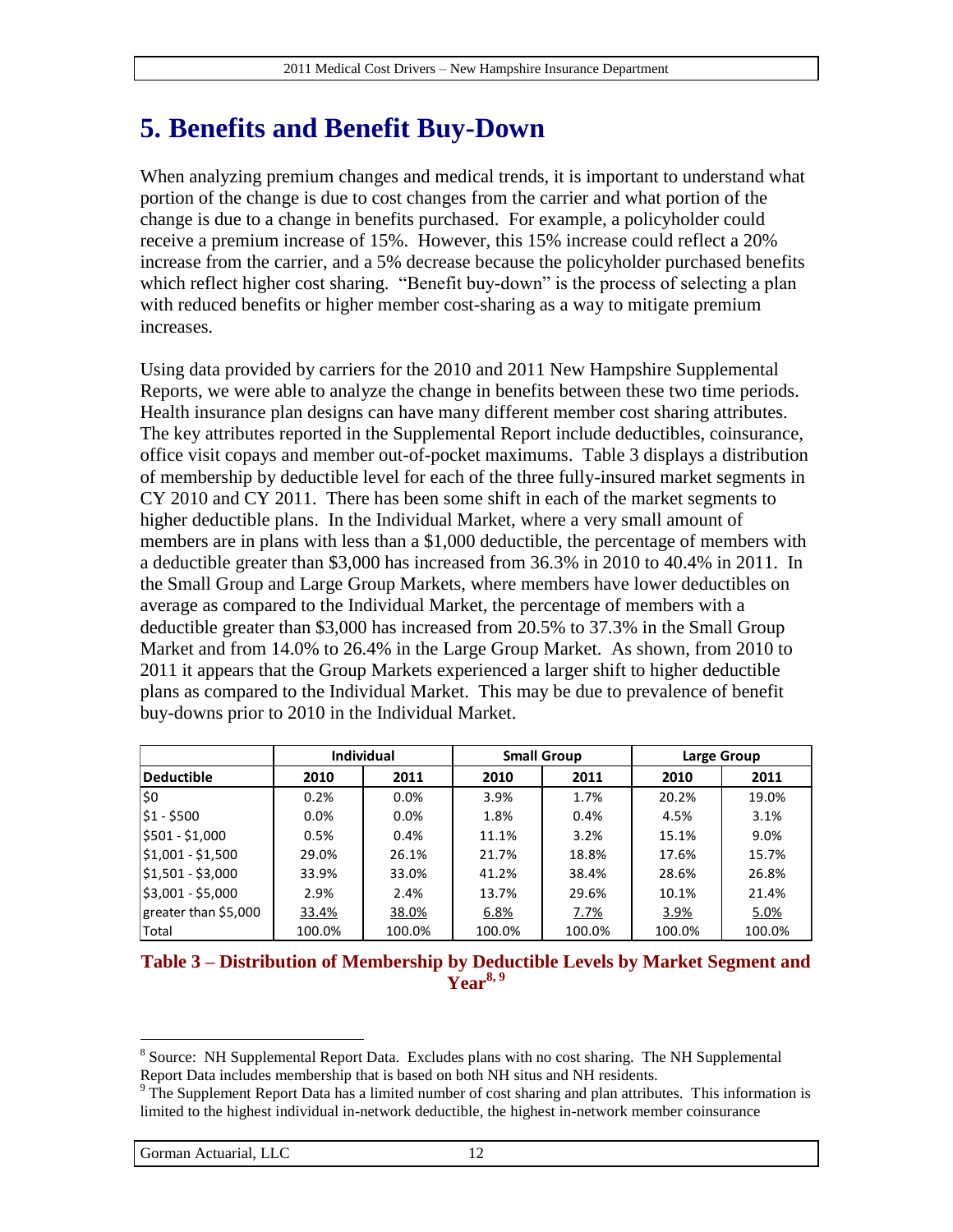[Table 4](#page-12-0) shows the average deductible, member coinsurance percentage, office visit copay and member out-of-pocket limit by year. The average deductibles in the Individual Market increased \$172 while the deductibles in the Small Group and Large Group Markets increased \$362 and \$286, respectively.

|                            | <b>Individual</b> |         | <b>Small Group</b> |         | Large Group |         |
|----------------------------|-------------------|---------|--------------------|---------|-------------|---------|
|                            | 2010              | 2011    | 2010               | 2011    | 2010        | 2011    |
| <b>Average Deductible</b>  | \$3.167           | \$3.339 | \$1.985            | \$2.347 | \$1.419     | \$1,706 |
| <b>Average Coinsurance</b> | 15.0%             | 13.6%   | 3.5%               | 2.8%    | 4.5%        | 4.5%    |
| <b>Average Copay</b>       | \$10              | \$10    | \$22               | \$23    | \$22        | \$23    |
| <b>Average OOP Maximum</b> | \$4,180           | \$4,783 | \$2,488            | \$2,858 | \$2,452     | \$2,849 |

#### **Table 4 – Cost Sharing Attributes by Market Segment and Year<sup>10</sup>**

<span id="page-12-0"></span>There are different ways to calculate benefit buy-down. One method is to calculate the change in actuarial value between two time periods. Actuarial value is defined in simple terms as the share of medical costs covered by the health plan for a standard population.<sup>11</sup> The higher the actuarial value, the more comprehensive, or the richer, the benefit plan design. The lower the actuarial value, the more the member generally pays for benefits through member cost sharing. For the same benefit plan design, there can be significant variation in estimated actuarial value due to differences in the assumptions used. Actuarial value models use data such as claims distributions and utilization data. The underlying data of a model may vary across geographies due to local cost differences and practice patterns variations. Actuarial value calculations may also vary from one carrier to another within the same state.

In order to calculate overall actuarial values by market segment, Gorman Actuarial relied on two methodologies. The first method calculated actuarial values using our internal pricing model and the cost sharing attributes from the NH Supplemental Report Data. The second method used the actuarial values reported by each carrier in the NH Supplemental Report Data.<sup>12, 13</sup> [Figure 2](#page-13-0) displays premium reductions due to benefit buy-down in 2011 for each fully-insured market segment based on the average of the actuarial values derived from these two methodologies. The Small Group Market experienced the largest benefit buy-down at 6.4% and the Individual Market experienced

 $11$  In the New Hampshire Supplemental Reporting Bulletin "actuarial value" is defined as a factor representative of the relative value of the benefits being reported against a standardized set of benefits. The standardized set of benefits is defined as the four plans that ceding carriers must use to adjudicate claims for purposes of the reinsurance pool. See the 2012 NH Supplemental Reporting Bulletin: [http://www.nh.gov/insurance/media/bulletins/2012/documents/sup\\_rept\\_bull-2012.pdf](http://www.nh.gov/insurance/media/bulletins/2012/documents/sup_rept_bull-2012.pdf)

percentage, the highest in-network office visit copay and the maximum member out-of-pocket limit for innetwork services.

<sup>&</sup>lt;sup>10</sup> Source: NH Supplemental Report Data. Excludes plans with no cost sharing. Average out-of-pocket maximum also excludes plans with no out-of-pocket maximum.

Note that this definition of actuarial value is different than what is used in this report. Instead of comparing to a standardized set of benefits, the actuarial values are calculated relative to a plan with no cost sharing.  $12$  Ibid.

<sup>&</sup>lt;sup>13</sup> GA made adjustments in cases where benefit buy-down generated by carrier reported actuarial values did not appear reasonable.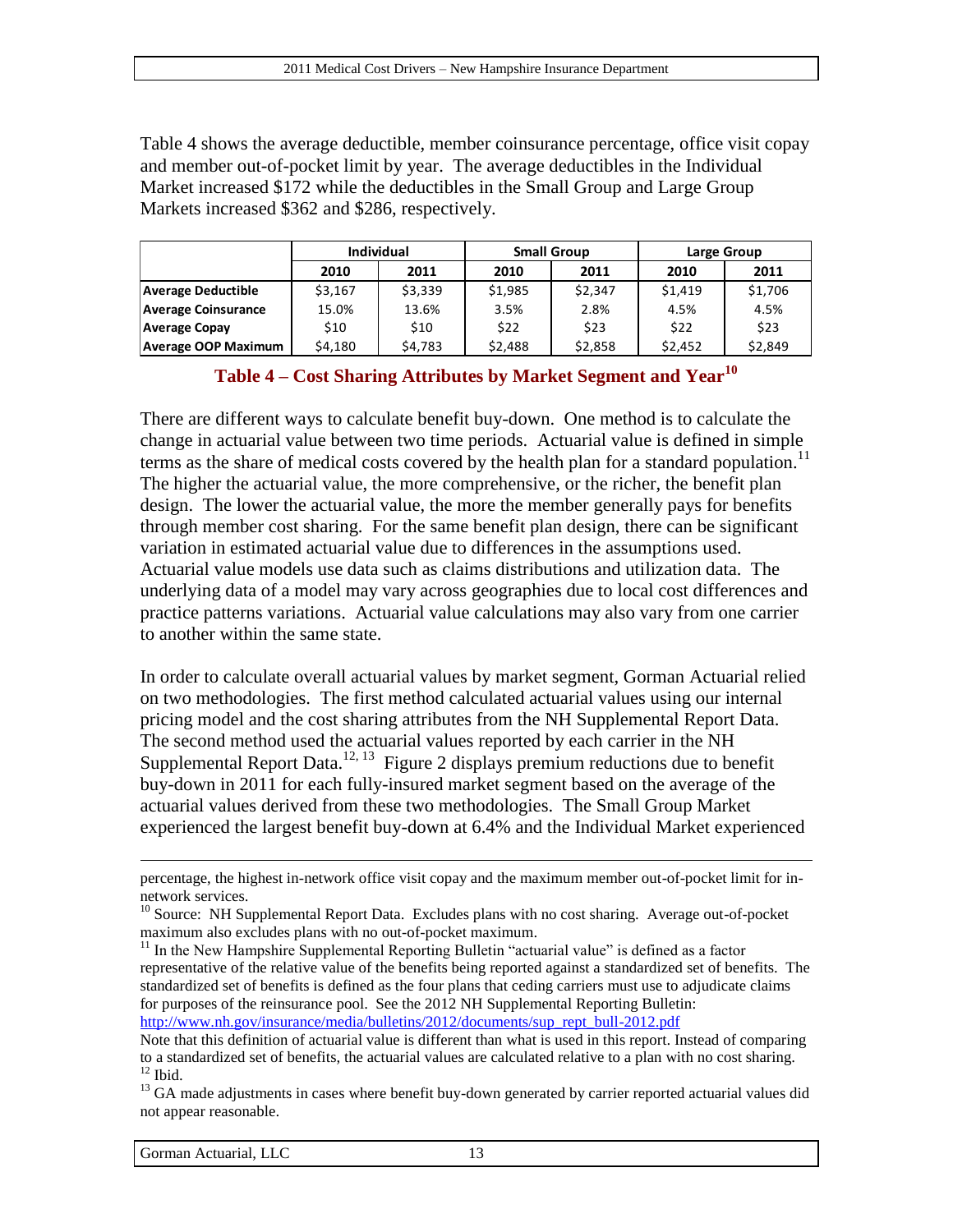

the least at 2.5%. Overall, we estimate that in 2011, premium reductions due to benefit buy-down were 4.8%.

**Figure 2– Benefit Buy-Down by Market Segment**

<span id="page-13-0"></span>The U. S. Department of Health and Human Services (HHS) released proposed ACA regulations related to actuarial value and a draft federal actuarial value calculator for comment in November  $2012$ <sup>14, 15</sup> It is recommended that in future reports the federal actuarial value calculator be used to determine overall actuarial values by market segment. These actuarial values can then be used to track benefit buy-down over time.<sup>16</sup>

In addition to benefit buy-down, other trends in product offerings can influence premium trends. [Figure 3](#page-14-0) displays the percentage of New Hampshire private market membership by product and insured status for 2010 and 2011. This includes all market segments. There has been little shift between these two years. The proportion of total fully-insured members has decreased slightly from 46% to 45%, while the proportion of the combined PPO and Indemnity population has increased slightly from 42% to 44%.

<sup>&</sup>lt;sup>14</sup> [http://www.ofr.gov/OFRUpload/OFRData/2012-28362\\_PI.pdf](http://www.ofr.gov/OFRUpload/OFRData/2012-28362_PI.pdf)

<sup>15</sup> http://cciio.cms.gov/resources/regulations/index.html

<sup>&</sup>lt;sup>16</sup> While the benefit buy-down shown in this report will most likely be different than what will eventually be generated by the federal calculator, we believe the information provided in this section is a more standardized approach than what has been used in the past and can be used to provide directional information.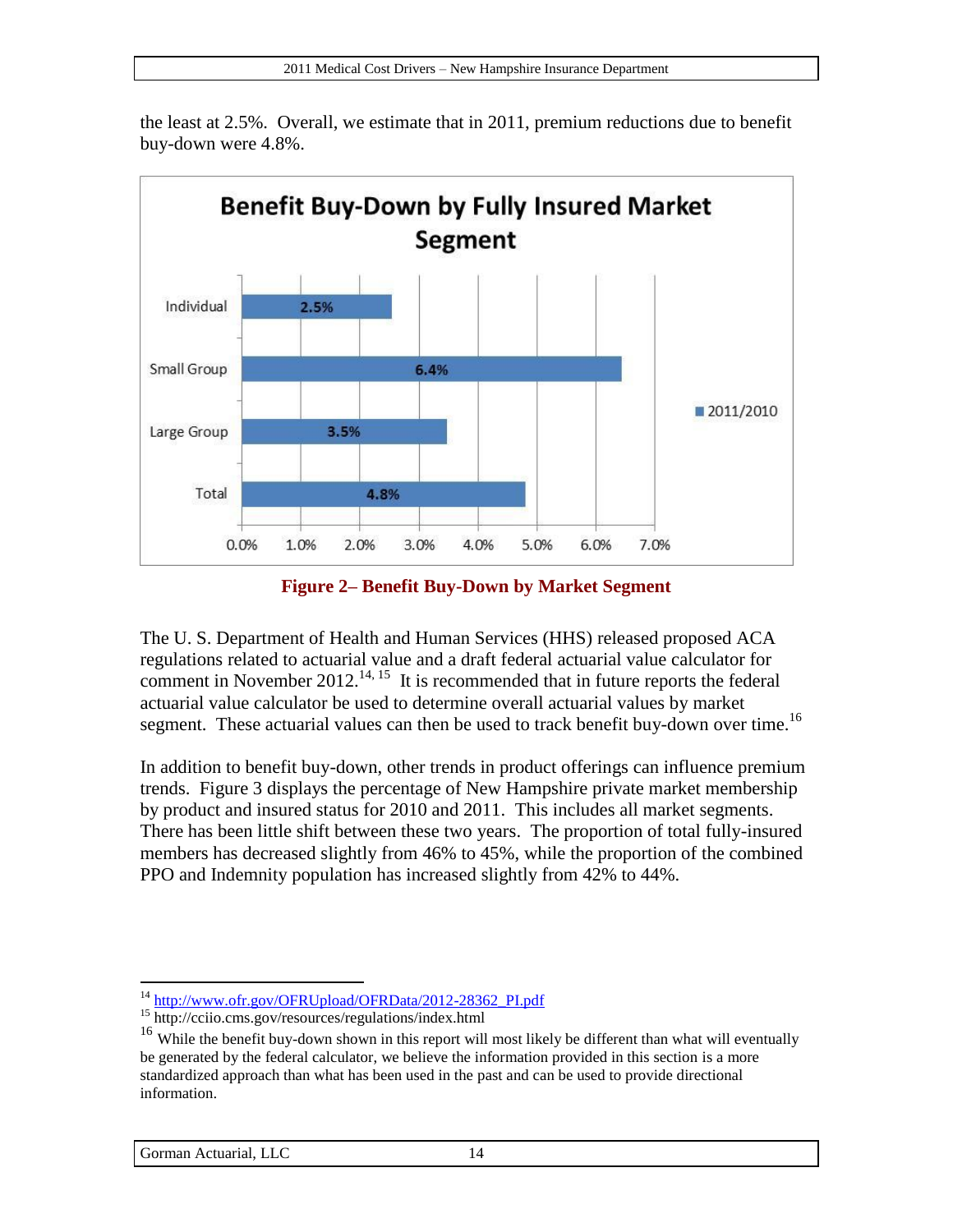

<span id="page-14-0"></span>**Figure 3– Commercial Membership by Product, Insured Status and Year<sup>17</sup>**

Within the fully-insured Small Group and Large Group Markets, there have been shifts among products. [Figure 4](#page-14-1) shows that in the Small Group Market the proportion of members in HMO/POS products increased, offset by a decreases in EPO (exclusive provider organization) and PPO/Indemnity products. [Figure 5](#page-15-0) shows that in the Large Group Market, a similar effect is occurring in that the proportion of members in HMO/POS products increased while the proportion of members in PPO products decreased. These shifts vary by carrier.



<span id="page-14-1"></span>**Figure 4– Fully-Insured Small Group Membership by Product and Year<sup>18</sup>**

 $\overline{a}$ <sup>17</sup> Source: NH Supplemental Report Data

<sup>&</sup>lt;sup>18</sup> Source: NH Supplemental Report Data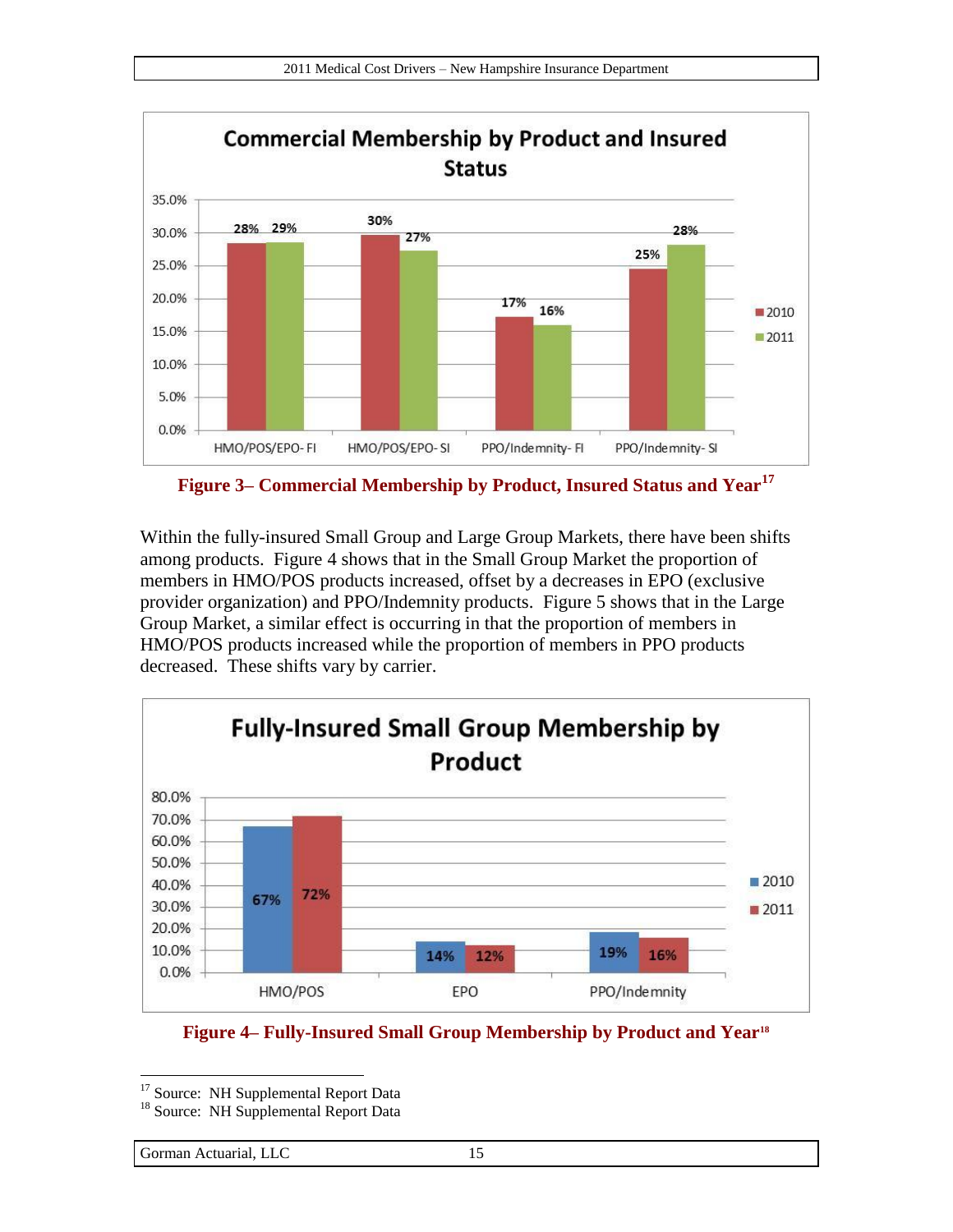

<span id="page-15-0"></span>**Figure 5– Fully-Insured Large Group Membership by Product and Year<sup>19</sup>**

<sup>&</sup>lt;sup>19</sup> Source: NH Supplemental Report Data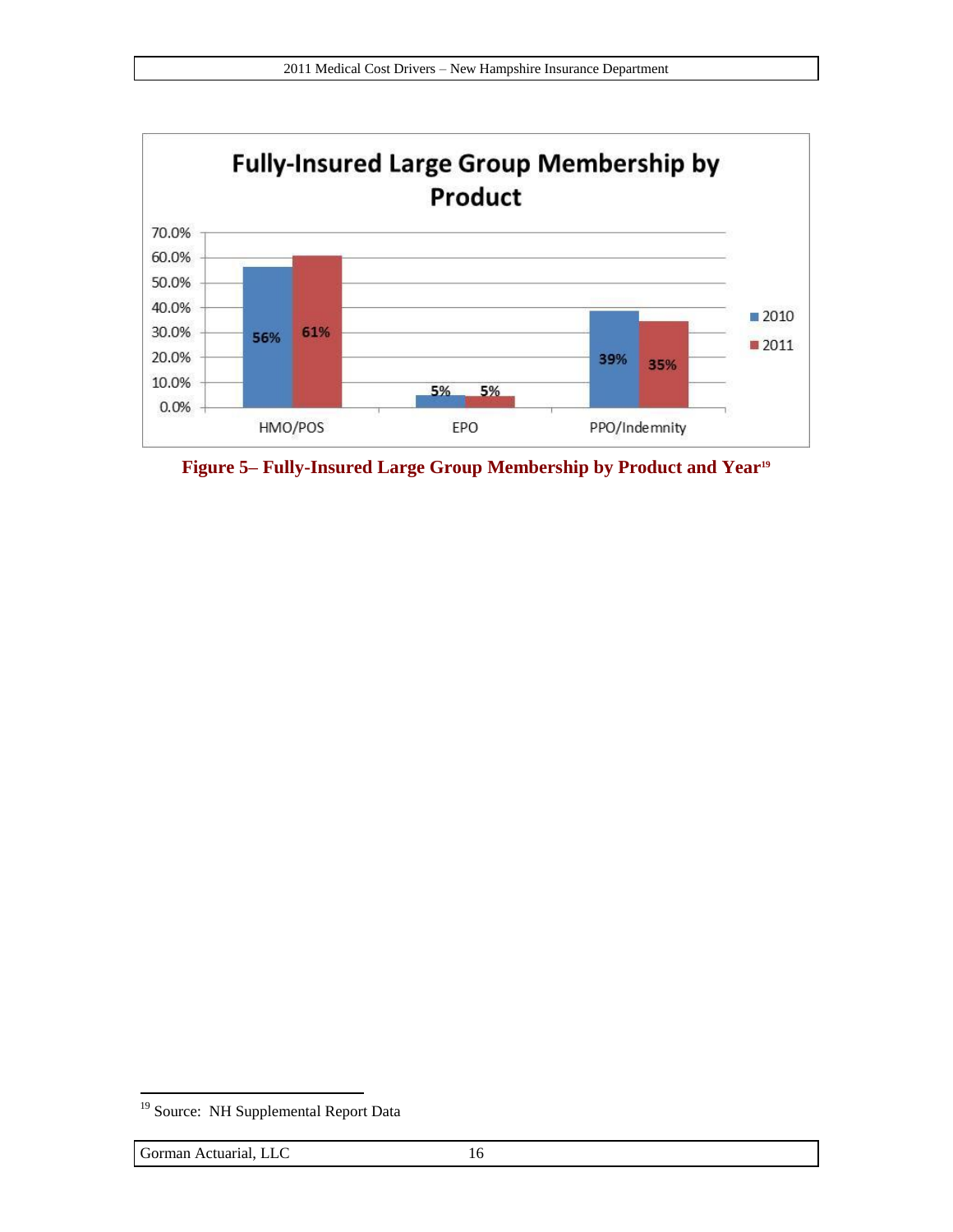## **6. Premium Trends - Adjusted**

There are several key drivers of the unadjusted premium trend. One is the impact of benefit changes on premium trends. As consumers buy down to benefit plans with higher out-of-pocket cost sharing, the premiums will not increase at the same rate as if no benefit plan change was made. Using the benefit buy-downs calculated in Section [5,](#page-11-0) we can recalculate each year's premium trends to demonstrate the trends after adjusting for benefit changes. This is referred to as benefit-adjusted premium trends. [Table 5](#page-16-0) shows the unadjusted and benefit-adjusted premium trends for each market segment in 2011. In each market, because of the impact of benefit buy-downs, the adjusted trends are higher than the unadjusted trends. For example, if small employers did not change their current benefit levels, in 2011 the Small Group Market would have experienced average premium increases of 11.3% (benefit-adjusted premium trend). However, since small employers did "buy-down" in 2011, the actual premium increase experienced in 2011 was 4.2% (unadjusted premium trend). On a benefit-adjusted basis, overall premiums in the fully-insured market increased 9.0% in 2011 compared to an unadjusted premium trend of 3.8%. This difference in trends varies by market segment.

| <b>Earned Premium PMPM Trends</b> |         |       |  |  |  |
|-----------------------------------|---------|-------|--|--|--|
| Adjusted<br>Unadjusted            |         |       |  |  |  |
| Individual                        | $-1.8%$ | 0.8%  |  |  |  |
| <b>Small Group</b>                | 4.2%    | 11.3% |  |  |  |
| <b>Large Group</b>                | 5.4%    | 9.1%  |  |  |  |
| <b>Total Fully-Insured</b>        | 3.8%    | 9.0%  |  |  |  |

<span id="page-16-0"></span>**Table 5 – Unadjusted and Benefit-Adjusted Earned Premium PMPM by Market Segment and Year<sup>20</sup>**

 $20$  Unadjusted premium trends represent actual premium trends as reported by the carrier. Benefit-adjusted premium trends are calculated to reflect the premium trends assuming no benefit changes.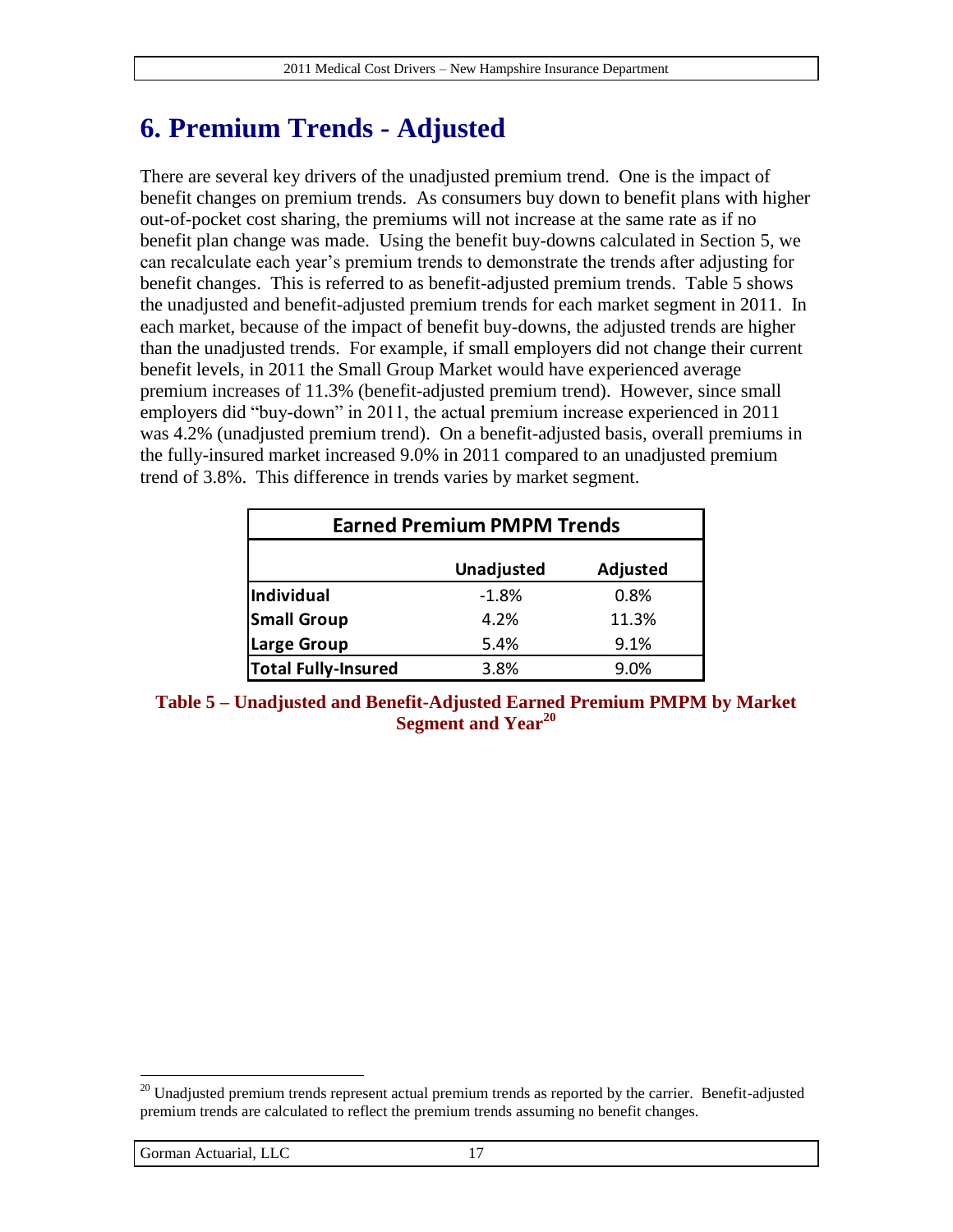# <span id="page-17-0"></span>**7. Components of Premium 7.1. Introduction**

Carriers set premium rates to pay for anticipated future claims, expenses and profits. However premiums are typically established well in advance of the rate effective date. Therefore there is a timing lag between the drivers of actual experience, and the development of assumptions and trends used in the premium rate development or pricing process. In Section [7,](#page-17-0) we will explore the trends and drivers of each component of premium – claims, expenses and profits – with a focus on their impact in driving 2011 premium rate levels and actual 2011 results.

## **7.2. Medical Claims**

Medical expenses, or claims, are the largest contributor to health insurance premiums, and the increase in claim costs has been the largest driver of the increase in premiums over time. [Table 6](#page-17-1) shows the paid claim PMPM's by market segment in 2010 and 2011. Across all fully-insured markets, the paid claims PMPM was essentially unchanged. The Individual and Large Group Markets had PMPM increases which are offset by a decrease in the Small Group Market. Consistent with the difference in premium PMPM's in [Table 2,](#page-10-0) the Individual Market paid claim PMPM's are substantially lower than the Group Markets due to higher average levels of member cost sharing and the existence of health underwriting in the Individual Market which drives a healthier risk pool

| <b>Paid Claim PMPM's by Market Segment</b> |          |          |          |  |  |
|--------------------------------------------|----------|----------|----------|--|--|
|                                            | 2010     | 2011     | % Change |  |  |
| Individual                                 | \$184.52 | \$191.43 | 3.7%     |  |  |
| <b>Small Group</b>                         | \$353.31 | \$345.28 | $-2.3%$  |  |  |
| <b>Large Group</b>                         | \$357.09 | \$367.44 | 2.9%     |  |  |
| <b>Total Fully-Insured</b>                 | \$339.31 | \$339.12 | $-0.1%$  |  |  |

#### **Table 6 – Paid Claim PMPM's by Market Segment, Actual<sup>21</sup>**

<span id="page-17-1"></span>[Table 6](#page-17-1) is based only on the paid claim amounts which are covered by the carriers. In contrast, [Figure 6](#page-18-0) shows the annual allowed claim trends by market segment. Allowed claims is the sum of the claim amounts paid by the carriers and the payments paid by the members through cost-sharing, such as deductibles and copays. While allowed trends can also be influenced by factors such as changing demographics, the paid trends, like the unadjusted premium trends, can be further skewed by shifts in benefit levels that increase member cost sharing and reduce the

<sup>&</sup>lt;sup>21</sup> 2012 Carrier Questionnaire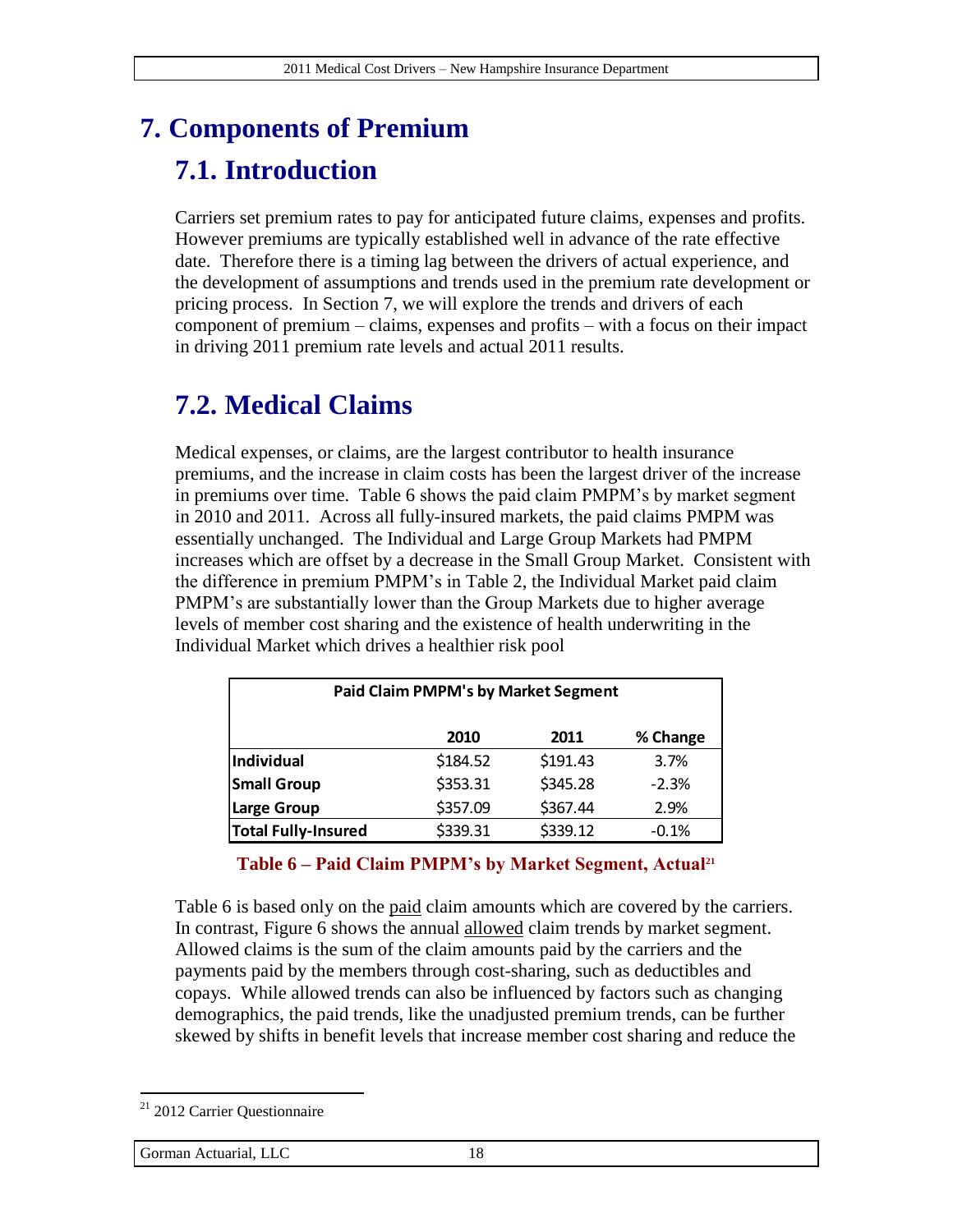amount covered by insurance. Therefore allowed claim trends provide a more stable and comprehensive view of the change in the cost of providing care in the system.

Across all fully-insured markets in 2011, the average allowed claim trends were 3.0%, a slight decrease from 3.2% in 2010. 2011 trends in the Individual and Small Group Markets were up less than one percentage point compared to 2010 trends, but were offset by a one percentage point decline in Large Group trends from 2010. All three markets remained significantly below the trends seen in 2009. On a national basis, the Segal Health Plan Cost Trend Survey indicated 2011 trends were the lowest reported in the past eleven years. $^{22}$ 



**Figure 6– Observed Allowed Claim Trends<sup>23</sup>**

<span id="page-18-0"></span>Claim trends can be separated into two distinct categories: Utilization and Cost. Utilization is simply the number of services provided (e.g. admissions to a hospital, visits to a specialist, prescriptions filled). Cost trends are a combination of the change in unit price of specific services, the change in claim severity of the total basket of services provided, and the change in mix of providers being used. Claim severity is often driven by the availability of new treatments or technology that contributes to an overall change in claim costs. A typical example of an increase in claim severity is when a patient receives an MRI rather than an X-ray to diagnose an injury. The utilization of services may still be one service. The unit price of an Xray and the unit price of an MRI may not have changed. However the overall cost of claims has increased because the patient received a higher cost service.

<sup>&</sup>lt;sup>22</sup> <http://www.sibson.com/publications/surveysandstudies/2013trendsurvey.pdf>

Table 4: Selected Medical, RX Carve Out and Dental Trends: 2001 – 2011 Actual and 2012-2013 Projected

 $23$  2012 Carrier Questionnaire – weighted average by paid claim amounts in the corresponding year.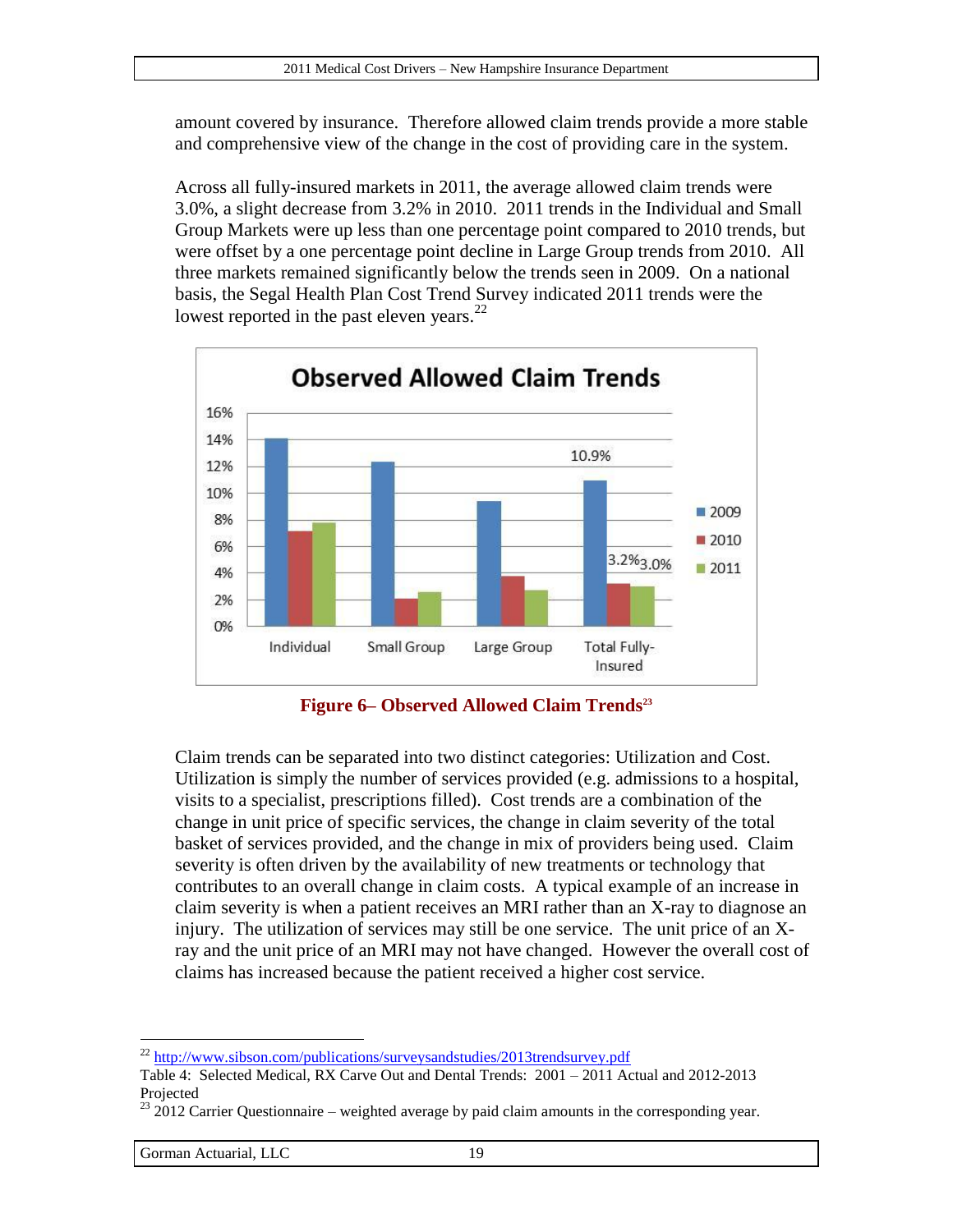[Figure 7](#page-19-0) and [Figure 8](#page-20-0) isolate the utilization and the cost components of the allowed trends. With negative trends the last two years, clearly utilization has been the major driver of the overall reduction in claim trends since 2009. As utilization trends are negative, the offsetting increase in provider reimbursement levels continue to drive premium increases overall. Across all markets, 2011 utilization trends were consistent with 2010 levels at -2.1%. As seen in the total trends, both years were well below 2009 levels. The 2011 utilization trend in the Individual Market showed a significant drop from 2010, while the Group Markets had more modest shifts. During the September  $24<sup>th</sup>$  hearing, the participating carriers all commented that overall utilization in 2011 had been more favorable than assumed in pricing. While the carriers provided some insight into the services driving their favorable utilization trends, there was little consistency among the carrier reasons on which to draw broader conclusions.



**Figure 7– Observed Utilization Trends<sup>24</sup>**

<span id="page-19-0"></span>The cost trends represent both the changes in the negotiated rates with contracted providers as well as the changing severity mix. Across all fully-insured markets, the 2011 cost trends of 5.2% were down slightly from 2010 trends of 5.6%. This is consistent with average increases in provider reimbursement levels dropping slightly from 5.3% in 2010 to 5.0% in 2011.<sup>25</sup> The cost trends by market segment have shown more volatility in the last few years. The Individual Market trend increased more than four percentage points in 2011 after dropping three points the previous year. 2011 Small Group trends were also up after a drop of nearly four points in 2010. Conversely the Large Group Market did not have a significant drop in 2010 trends, but did have a decline of two points in 2011. Smoothing out the year to year

Gorman Actuarial, LLC 20

 $\overline{a}$  $24$  2012 Carrier Questionnaire – weighted average by paid claim amounts in the corresponding year.

 $25$  2011 & 2012 Carrier Questionnaires – weighted by paid claim amounts in the corresponding year.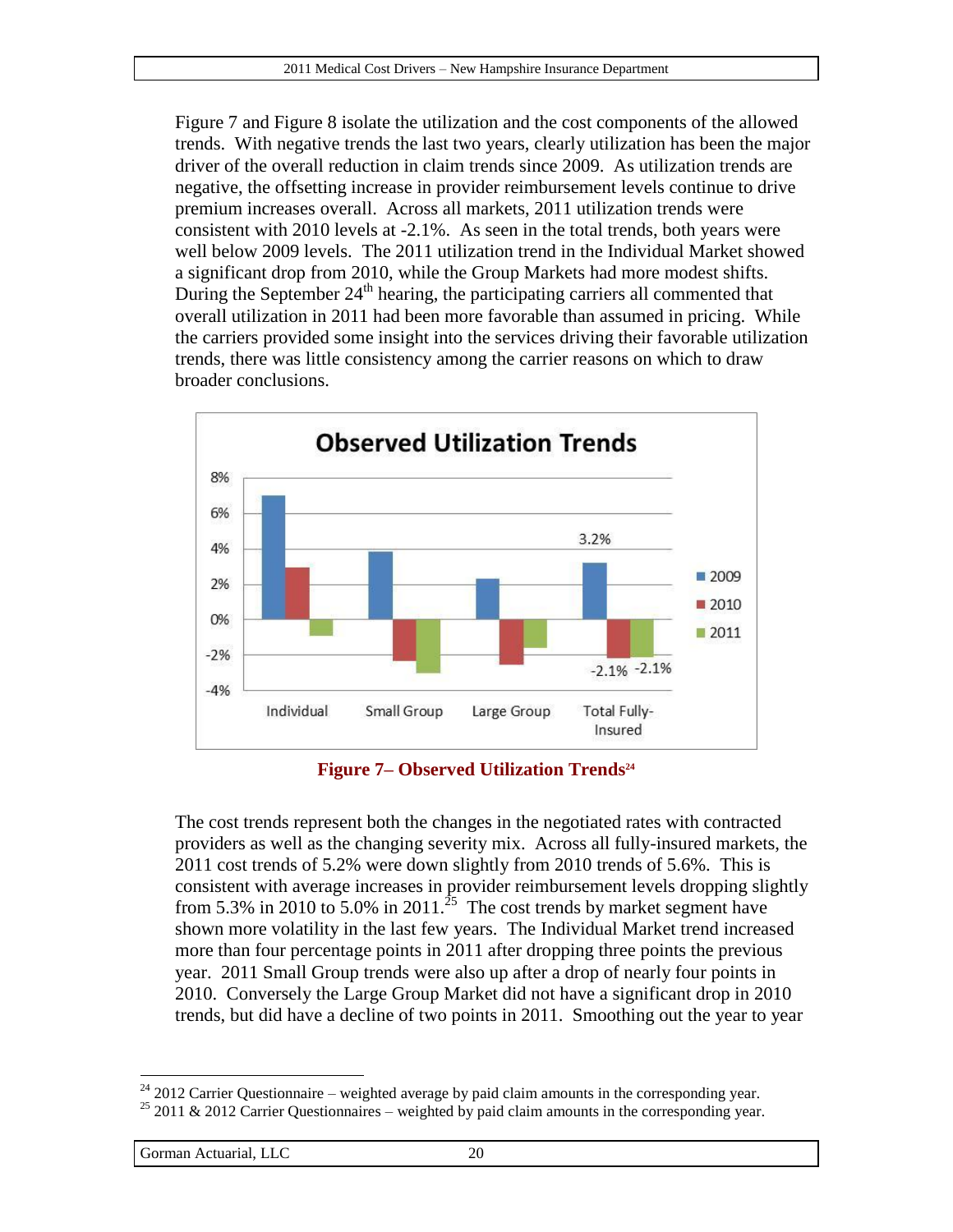volatility, cost trends in each market segment have averaged in the range of 5.1% to 6.4% over the last two years.



#### **Figure 8– Observed Cost Trends<sup>26</sup>**

<span id="page-20-0"></span>Claim payments can also be segmented by the type of service that is being covered. [Figure 9](#page-21-0) shows the distribution of 2011 claim payments across all fully-insured markets by the various types of service. Slightly more than half of all claims were paid to a facility such as a hospital or ambulatory surgical center to cover inpatient or outpatient care. Professional care such as office visits to a physician or therapist accounted for 29% of total claims, while prescription drugs represented 15% of payments. The remaining 4% of claims consists of other payments that don't easily fit into the four primary categories, such as durable medical equipment like wheelchairs, and non-fee-for-service payments, such as capitation payments and quality incentives.

 $26$  2012 Carrier Questionnaire – weighted average by paid claim amounts in the corresponding year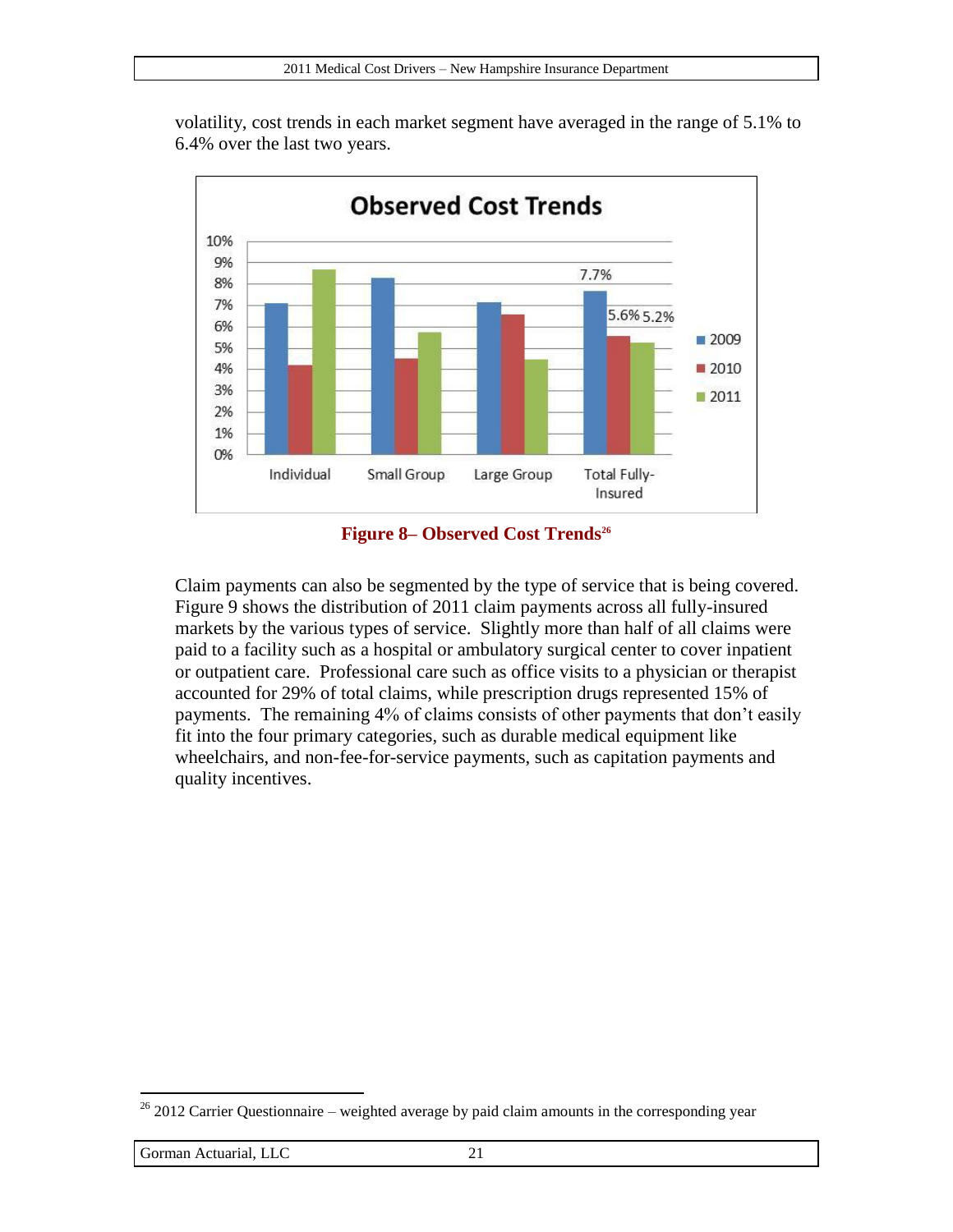

<span id="page-21-0"></span>**Figure 9 – 2011 Paid Claims by Type of Service, Fully-Insured Markets<sup>27</sup>**

[Figure 10](#page-21-1) presents the observed 2011 allowed trends by the four major types of service categories across all fully-insured markets. The pharmacy trends were the highest at 5.8% driven by the Individual Market. The trends in the non-pharmacy service categories showed some consistency across all markets in the 3.2% to 4.1% range.



<span id="page-21-1"></span>

<sup>&</sup>lt;sup>27</sup> 2012 Carrier Questionnaire

Gorman Actuarial, LLC 22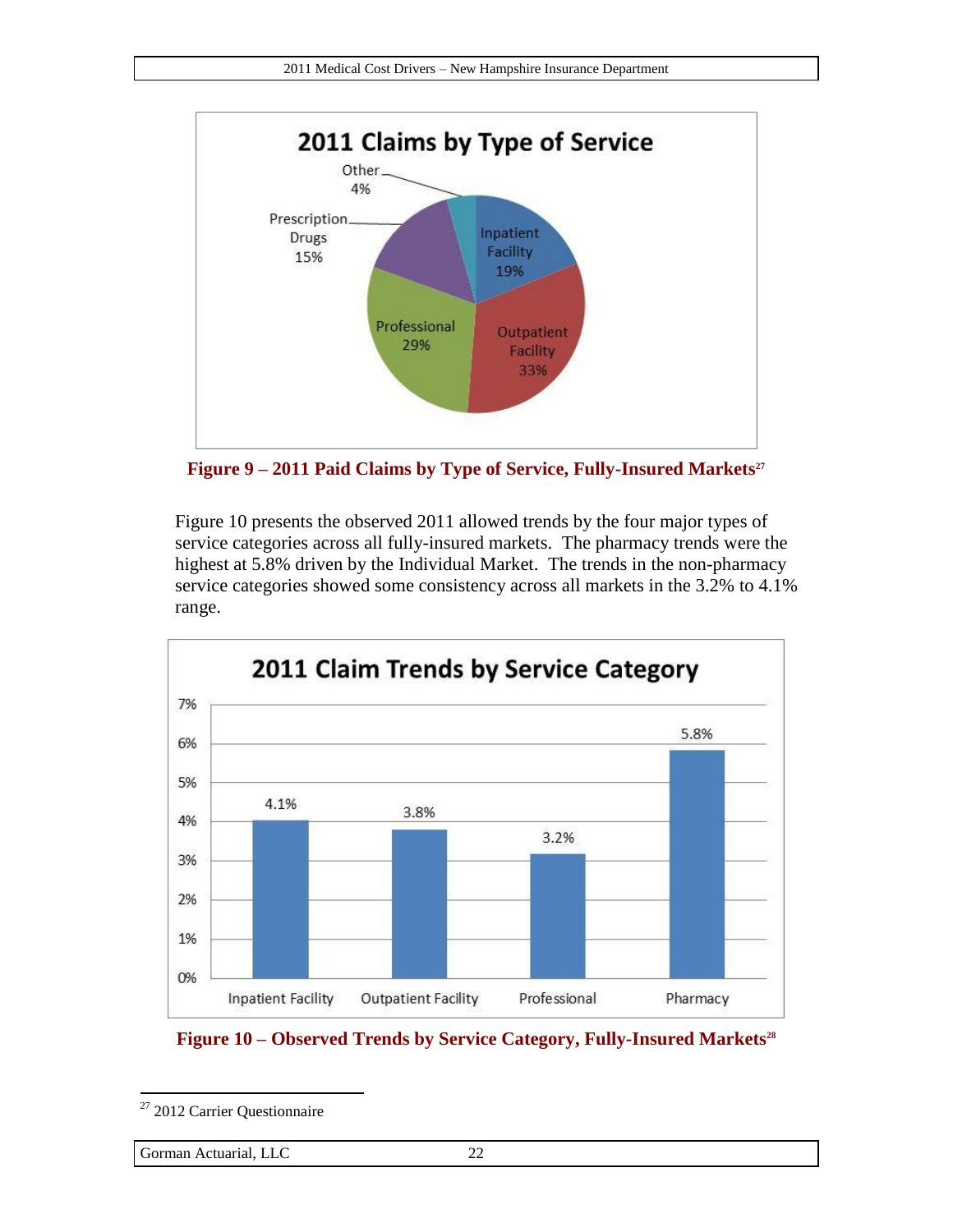One reason the Individual Market has been experiencing higher trends than the Group Markets is the aging of the membership within that block. [Figure 11](#page-22-0) shows average member age across each market segment as of December in 2009, 2010 and 2011. As of December 2011, all markets have the same average member age of 36.6. Yet just two years ago the average in the Individual Market was roughly one year younger than the group markets. The increase from 2010 to 2011 was 0.8 years in the Individual market compared to 0.2 and 0.3 years in the Small Group and Large Group markets, respectively. While these fractions may seem minor, the fact that the Individual Market has been aging at two to three times the rate seen in the Group Markets can have a significant impact on relative claim trends across markets.



**Figure 11– Average Member Age by Market Segment<sup>29</sup>**

## <span id="page-22-0"></span>**7.3. Pricing Trends**

Our review thus far has focused on observed trends which are a retrospective view of the change in claim experience from one year compared to the prior year. These are calculated metrics from known outcomes. However, health insurance premiums are established well in advance of their effective period which requires insurance carriers to develop projected trend assumptions called pricing trends. Pricing trends are a prospective view, and represent a point estimate based on actuarial analysis of the expected increase in claim costs.

<sup>&</sup>lt;sup>28</sup> 2012 Carrier Questionnaire – weighted average by paid claim amounts. The total Fully-Insured trend for the "Other" service category was 0.1%.

<sup>&</sup>lt;sup>29</sup> 2012 Carrier Questionnaire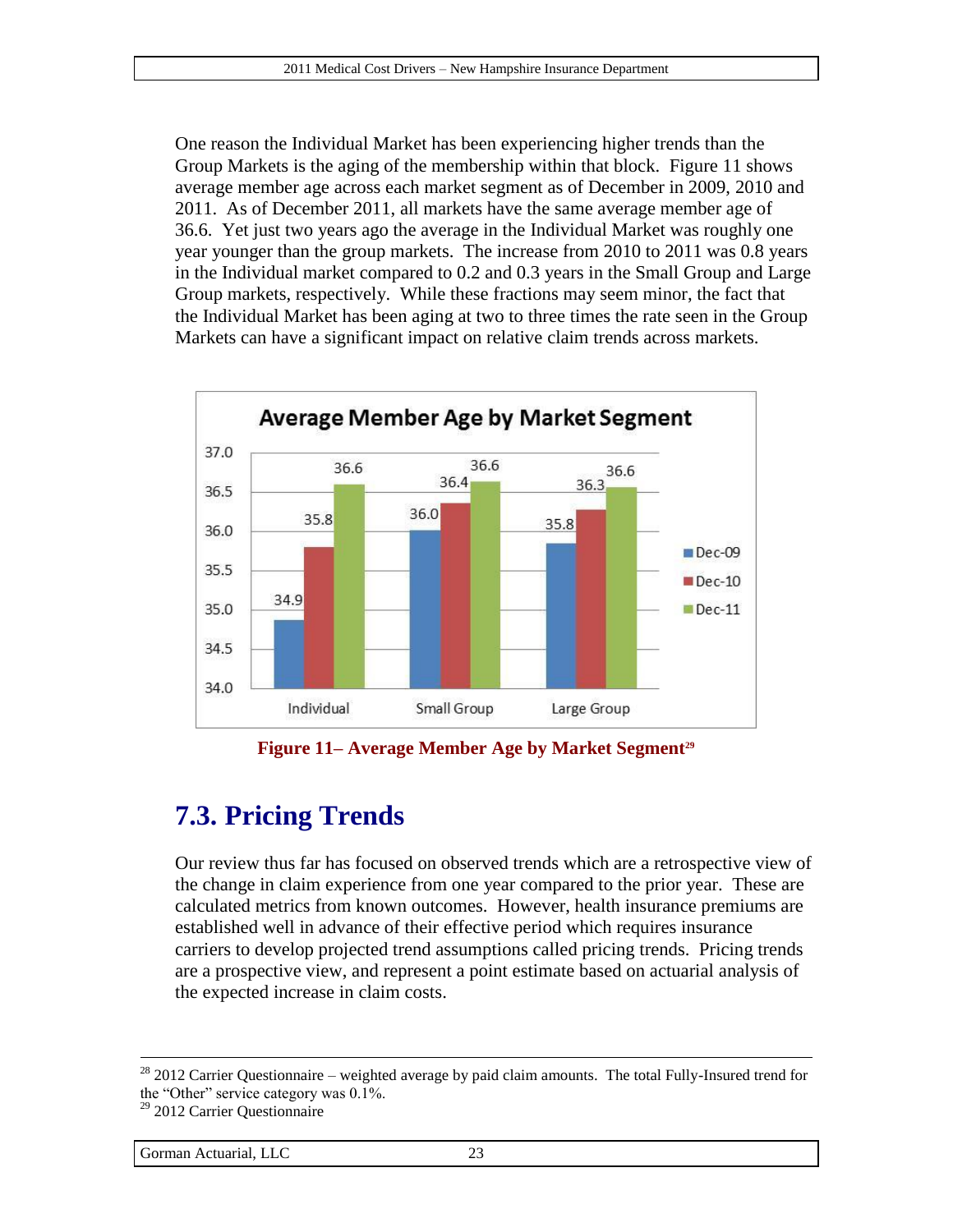[Figure 12](#page-23-0) shows a timeline of the typical pricing process that actuaries at each carrier will follow to develop premium rates. In this example, the rates will apply for someone purchasing coverage effective for calendar year 2013. Working backward on the timeline, rates typically must be filed with the state for review three months before the effective period, or in this case, October 1, 2012. Actuaries will do most of the pricing work for this effective period between July and September 2012. In order to get the most complete and accurate claims data to be used in the base for premium development, actuaries will allow for two or three months of lag in claim reporting. In this example, for premiums effective January 2013, the base experience used in pricing would be claims incurred April 2011 through March 2012. Pricing trend assumptions, particularly for utilization and severity, are typically based on analysis of historical experience up to four years prior to the effective period. Unit cost trend assumptions are based on the provider contracting changes between the base and the effective periods. Due to these timing issues, there is typically a significant lag between what is observed in experience and what gets reflected in premiums.





<span id="page-23-0"></span>At the beginning of this section, in [Figure 6,](#page-18-0) the observed trends showed significant favorable development in 2010 and 2011 relative to 2009. [Figure 13](#page-24-0) shows average pricing trends across all fully-insured markets from 2009 through 2013. As shown, the favorable observed trends that began in 2010 do not get reflected in pricing trend assumptions until 2011 and then more so in 2012 and 2013 as the favorable experience has continued. The 2013 Segal Health Plan Cost Trend Survey<sup>30</sup> reported average projected 2013 trends of 7.9% - 8.8%. The average 2013 pricing trend in New Hampshire of 8.6% is consistent with this national trend survey.

 $\overline{a}$ <sup>30</sup> <http://www.sibson.com/publications/surveysandstudies/2013trendsurvey.pdf>

<sup>2013</sup> Medical (Actives and Retirees < age 65) with Pharmacy; excluding FFS / Indemnity plans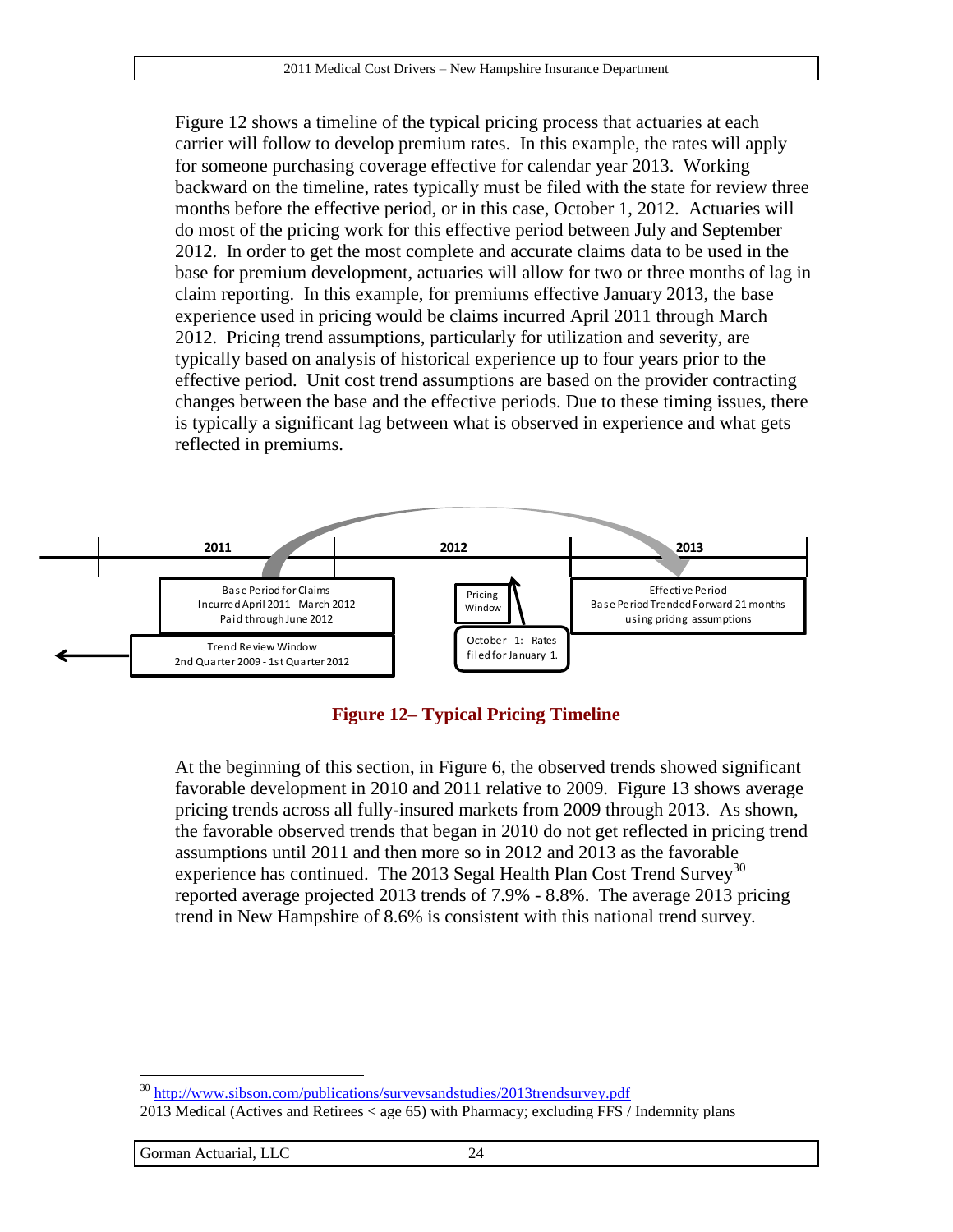

**Figure 13– Average Pricing Trends<sup>31</sup>**

### <span id="page-24-0"></span>**7.4. Medical Loss Ratios**

In health insurance, the medical loss ratio is a measure of the percentage of each premium dollar used to pay for medical expenses. The remainder of each premium dollar is available to cover administrative expenses and contribute to profit margins. Carriers establish target loss ratio assumptions during their pricing process. Given the rates filed, this is the percentage of premium that can fund projected claims. [Table 7](#page-25-0) shows the average target loss ratios by market segment in 2010 and 2011. As shown, the 2011 target medical loss ratio was 83.3%. Therefore, on average, carriers charged 16.7% of the premium rate to cover administrative expenses and to contribute to profits. The Large Group market shows the greatest change in target moving from 84.4% to 84.9%, but the other markets show minimal change from the prior year targets. The 2009 targets were consistent with 2010. Carrier pricing strategies, including loss ratio targets, tend not to shift dramatically from year to year so this is not unexpected. In subsequent sections, we will explore expenses and margin in more detail.

<sup>&</sup>lt;sup>31</sup> Average pricing trends are based on Carrier Questionnaire responses in 2011 and 2012. Carrier responses by market segment were weighted by paid claim amounts for the corresponding year. 2012 and 2013 averages are weighted based on 2011 claims. The 2012 Carrier Questionnaire requested detail on pricing trends separating utilization versus cost, and pricing trends by medical type of service categories. Not all carriers were able to comply with this request.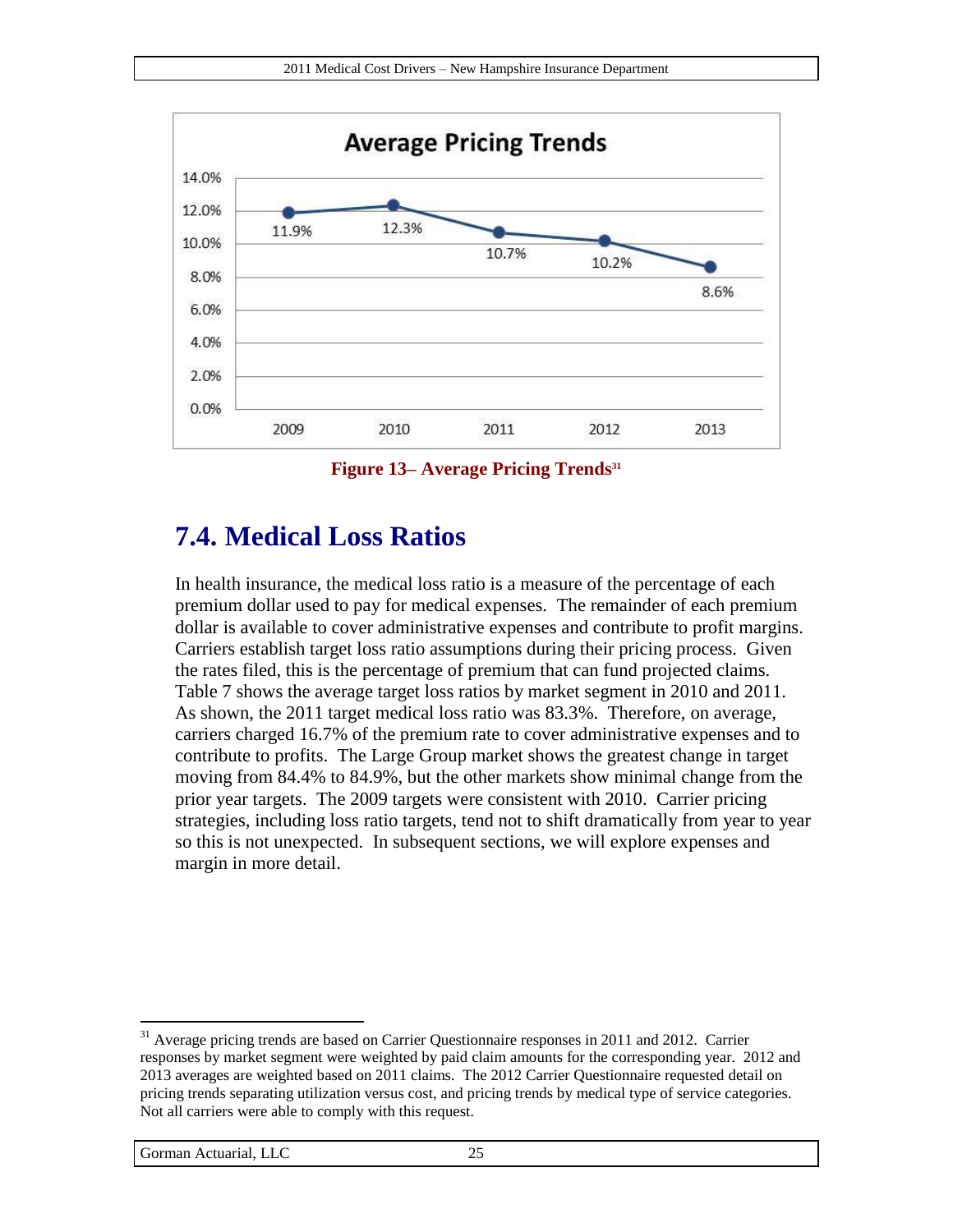| <b>Medical Loss Ratios in Rating Assumptions by Market Segment</b> |       |       |         |  |  |
|--------------------------------------------------------------------|-------|-------|---------|--|--|
|                                                                    | 2010  | 2011  | Change  |  |  |
| <b>Individual</b>                                                  | 72.5% | 72.6% | 0.1%    |  |  |
| <b>Small Group</b>                                                 | 83.0% | 82.9% | $-0.1%$ |  |  |
| Large Group                                                        | 84.4% | 84.9% | 0.5%    |  |  |
| <b>Total Fully-Insured</b>                                         | 83.0% | 83.3% | 0.3%    |  |  |

#### **Table 7 – Average Target Medical Loss Ratios, Carrier Rate Filings<sup>32</sup>**

<span id="page-25-0"></span>The Affordable Care Act (ACA) established Minimum Medical Loss Ratio standards on a nationwide basis starting in 2011. The national minimum medical loss ratios are 80% in the Individual and Small Group  $(2 - 50)$  eligible lives) markets, and 85% in the Large Group (greater than 50 eligible lives) market. The medical loss ratio formula used in determining whether a carrier satisfied the minimum requirements is a more complex calculation process than those shown above in [Table 7.](#page-25-0) The ACA allows for a number of technical adjustments to both the premium revenue (i.e. subtracting state and federal taxes, assessments and fees) and claim costs (i.e. subtracting administrative expenses used to improve health care quality) and also for credibility where carriers have relatively small market penetration.

Carriers that experience medical loss ratios below the standards are required to provide premium rebates to policyholders for the amounts below the minimum threshold. To prevent significant disruptions in the Individual Market, at the request of the New Hampshire Insurance Department, the Department of Health and Human Services (HHS) granted a waiver for the New Hampshire Individual Market allowing the loss ratio standard to grade up from 72% in 2011 to 75% in 2012 to 80% for 2013 and beyond. $33$ 

Based on 2011 experience, New Hampshire carriers generally were compliant with the minimum loss ratio standards. Of the \$1.1 billion in rebates paid nationwide, there was only one small rebate paid in New Hampshire.<sup>34</sup> In the Large Group Market, Cigna had a medical loss ratio of 84.9% based on the NAIC definition compared to the 85.0% minimum standard. As a result, Cigna paid rebates of \$77,507 shared by approximately 16,000 covered lives. There were no rebates required in the New Hampshire Individual and Small Group markets.

[Table 8](#page-26-0) shows the average actual medical loss ratios by market segment. Note that these are not the medical loss ratio metrics as defined by the ACA, but the more simple calculation of claims divided by premium. There are much more substantial shifts in experienced loss ratios from 2010 to 2011 as compared to the target loss ratios. The average experienced loss ratio across all fully-insured markets declined from 85.4% to 82.2%. The average medical loss ratios in the Small Group and

 $32$  2011 & 2012 Carrier Questionnaire: weighted average by market membership

<sup>&</sup>lt;sup>33</sup> [http://cciio.cms.gov/programs/marketreforms/mlr/nh\\_mlr\\_adj\\_decletter.pdf](http://cciio.cms.gov/programs/marketreforms/mlr/nh_mlr_adj_decletter.pdf)

<sup>&</sup>lt;sup>34</sup> http://www.healthcare.gov/<u>law/resources/reports/mlr-rebates06212012a.html</u>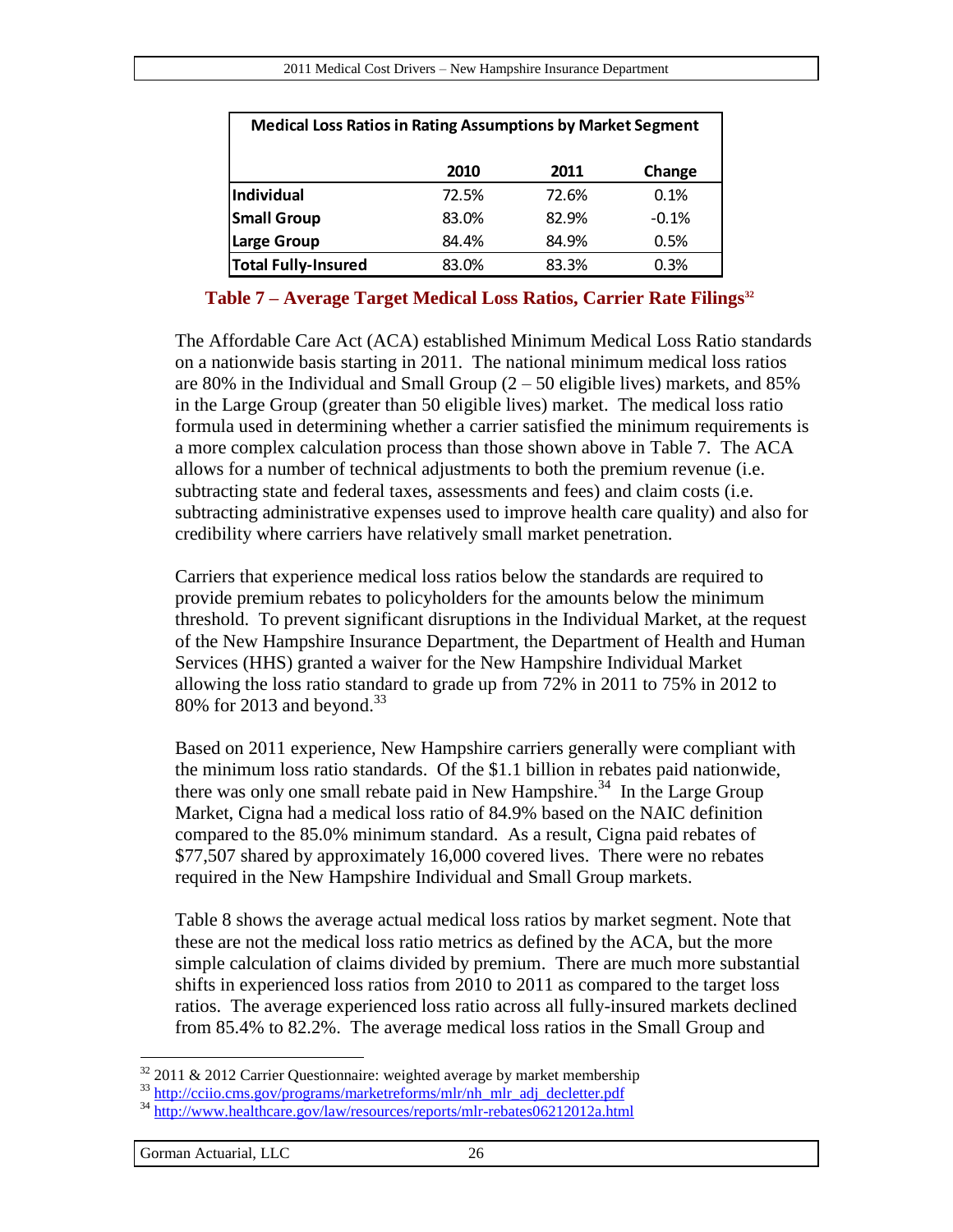Large Group Markets declined by 5.4 and 2.0 percentage points, respectively. This was driven by the lower than expected observed claim trends in 2011 compared to pricing trend assumptions. However the Individual Market loss ratio increased by 3.5 percentage points from 62.5% to 66.0%. Although 2011 paid claim trends in this market were relatively modest at 3.7%, 2011 premium PMPM declined by 1.8% as it is assumed that carriers adjusted their pricing levels in this market to manage to the minimum loss ratio standards established under the ACA.

| <b>Actual Medical Loss Ratios by Market Segment</b> |       |       |         |  |  |
|-----------------------------------------------------|-------|-------|---------|--|--|
|                                                     | 2010  | 2011  | Change  |  |  |
| <b>Individual</b>                                   | 62.5% | 66.0% | 3.5%    |  |  |
| <b>Small Group</b>                                  | 87.4% | 82.0% | $-5.4%$ |  |  |
| Large Group                                         | 86.8% | 84.8% | $-2.0%$ |  |  |
| <b>Total Fully-Insured</b>                          | 85.4% | 82.2% | $-3.2%$ |  |  |

**Table 8 – Average Medical Loss Ratios, Actual Experience<sup>35</sup>**

## <span id="page-26-1"></span><span id="page-26-0"></span>**7.5. Administrative Expenses**

As indicated above, carriers filed premium rates in 2011 expecting 16.7% of the premium to pay for administrative expenses and to contribute to profit margins. The administrative expense premium charge is generally developed by analyzing actual carrier administrative expenses. Carriers incur administrative costs from a variety of sources such as employee compensation, vendor costs for health management programs, broker commissions and other marketing costs, maintenance of real estate and technology assets, and federal and state assessments and taxes. Just as claims are viewed relative to premium in the medical loss ratio, the administrative expense ratio is defined as administrative expenses divided by premium.

[Table 9](#page-27-0) shows the average administrative expense ratios assumed in rate filings by market segment. After remaining consistent from 2009 to 2010, the overall expense ratio across the fully-insured markets increased from 13.0% in 2010 to 14.0% in 2011. Therefore, on average, carriers charged 14% of the premium rate for administrative expenses in 2011. The Individual Market expense assumptions declined by 1.2 percentage points, but this drop was more than offset by increases of 1.7 and 0.7 percentage points in the Small Group and Large Group Markets. Some administrative functions tend to be more cost efficient in the Group Markets than in the Individual Market. One example of this would be carrier billing. Typically each group receives one consolidated bill for all subscribers whereas every subscriber in the Individual Market receives their own bill. Due to these efficiencies, it is not unusual to see higher expense ratios in the Individual Market.

<sup>&</sup>lt;sup>35</sup> 2012 Carrier Questionnaire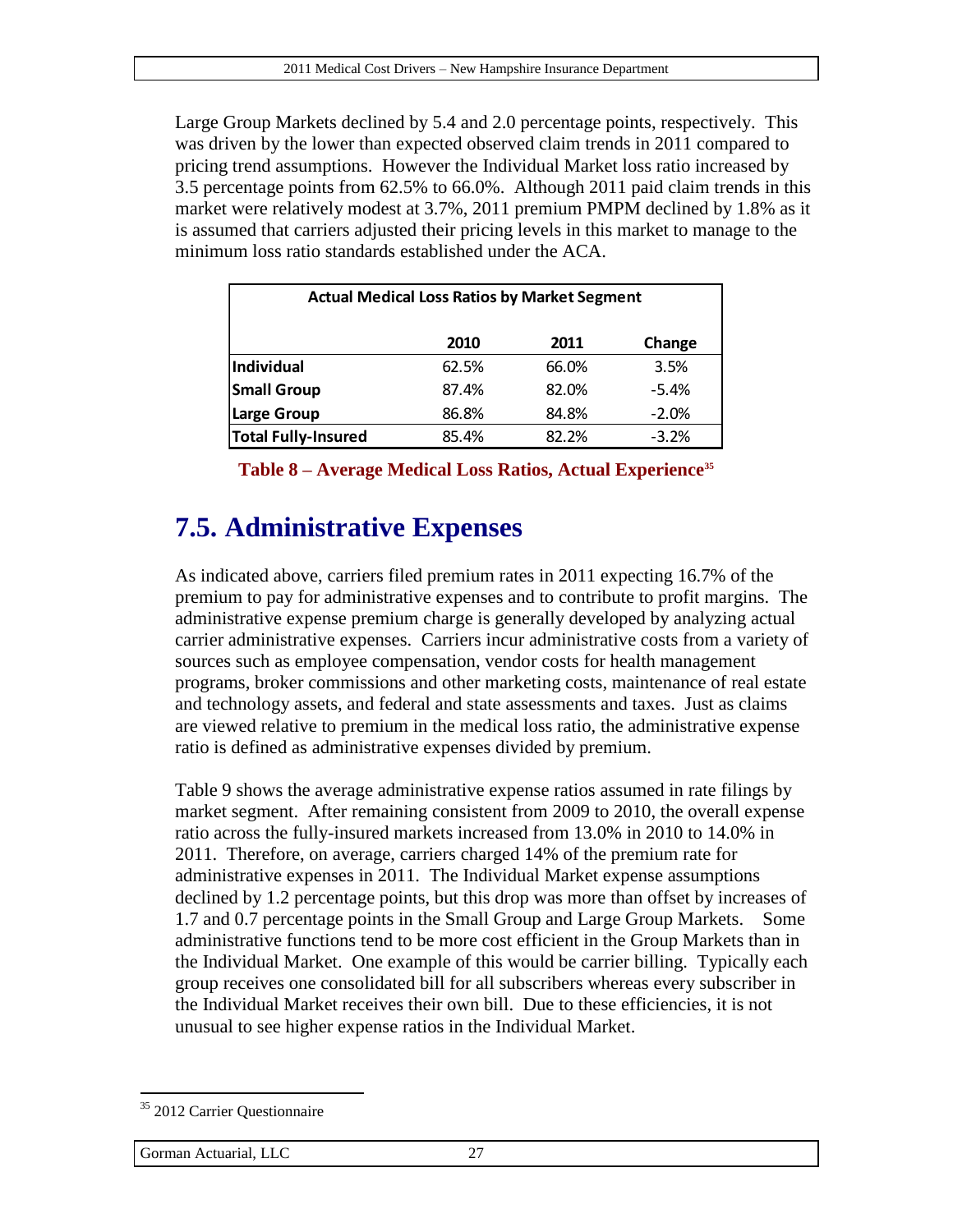| <b>Expense Ratios in Rating Assumptions by Market Segment</b> |       |       |         |  |  |
|---------------------------------------------------------------|-------|-------|---------|--|--|
|                                                               | 2010  | 2011  | Change  |  |  |
| Individual                                                    | 19.0% | 17.8% | $-1.2%$ |  |  |
| <b>Small Group</b>                                            | 13.2% | 14.9% | 1.7%    |  |  |
| <b>Large Group</b>                                            | 12.1% | 12.7% | 0.7%    |  |  |
| <b>Total Fully-Insured</b>                                    | 13.0% | 14.0% | 1.0%    |  |  |

#### **Table 9 – Average Expense Ratios, Carrier Rate Filings<sup>36</sup>**

<span id="page-27-0"></span>[Table 10](#page-27-1) shows the actual expense ratios and expense PMPM costs experienced by market segment in 2010 and 2011. In both years, the actual expense ratios are above the ratios assumed in the premium rates, in total and in each market segment. This is likely due to a growth in higher deductible benefit plans with reduced premiums. Since a portion of administrative expenses are fixed costs, plans with lower premiums will typically have higher expense ratios.

Across all fully-insured markets, the actual total administrative expense PMPM as reported by carriers increased 5.6%. Since this was above the overall premium trend of 3.8%, the actual expense ratios increased 0.2 percentage points from 14.6% in 2010 to 14.9% in 2011. The directional change in expense ratios was fairly consistent with the change in the assumed expense ratios in the rate filings by market segment. The exception was the Large Group Market, in which the expense ratio declined by 0.3 percentage points. The expense PMPM in the Large Group Market did increase by 3.0%, but because that was below the Large Group Premium PMPM increase of 5.4%, the expense ratio in that market declined.

| <b>Actual Expense Ratios and PMPM's by Market Segment</b> |         |         |          |
|-----------------------------------------------------------|---------|---------|----------|
| <b>Expense Ratio</b>                                      | 2010    | 2011    | Change   |
| Individual                                                | 23.0%   | 21.9%   | $-1.1%$  |
| <b>Small Group</b>                                        | 14.3%   | 15.3%   | 1.1%     |
| Large Group                                               | 13.8%   | 13.5%   | $-0.3%$  |
| <b>Total Fully-Insured</b>                                | 14.6%   | 14.9%   | 0.2%     |
| <b>Expense PMPM</b>                                       | 2010    | 2011    | % Change |
| Individual                                                | \$67.84 | \$63.53 | $-6.4%$  |
| <b>Small Group</b>                                        | \$57.63 | \$64.49 | 11.9%    |
| Large Group                                               | \$56.78 | \$58.50 | 3.0%     |
| <b>Total Fully-Insured</b>                                | \$58.17 | \$61.41 | 5.6%     |

#### **Table 10 – Average Expense Ratios and PMPM's, Actual Experience<sup>37</sup>**

<span id="page-27-1"></span> $36$  2011 & 2012 Carrier Questionnaire: weighted average by market membership

<sup>37</sup> 2012 Carrier Questionnaire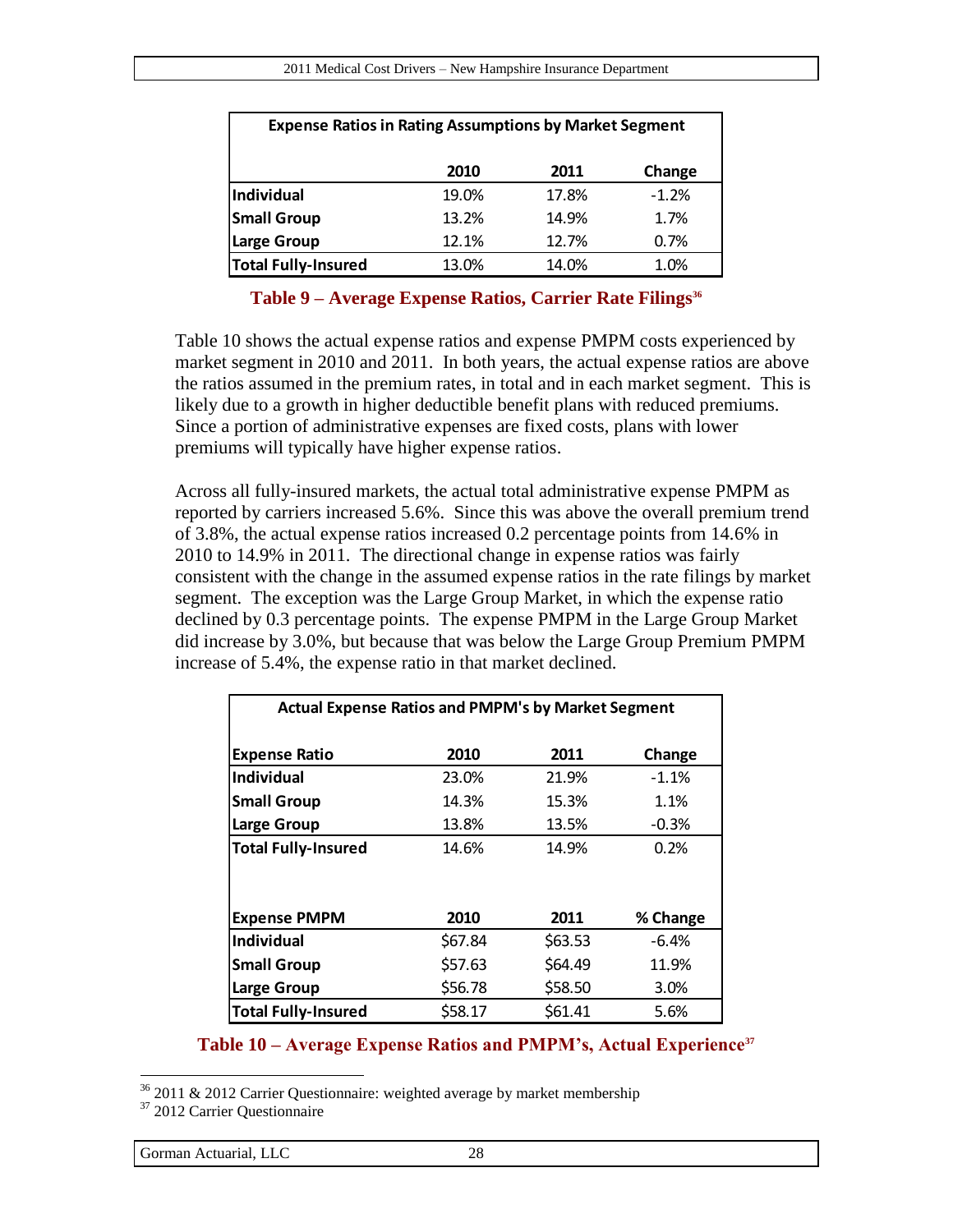## **7.6. Profit Margins**

Insurance carriers set target margins in their pricing with two distinct goals in mind: profit and risk management. The profit motive is easily understood. The risk management goal is less obvious, and certainly less discussed. Pricing assumptions for claims and expenses represent actuarial best estimates based on a thorough analysis. The degree to which the actuaries feel the best estimates are based on a large enough sample of credible data will impact their margin assumptions as well. In markets where a carrier has lower membership, the available data is generally less credible. This leads to a higher degree of volatility and higher likelihood that a small number of adverse events can drive the overall financial results of the block. Therefore these smaller blocks tend to have a higher risk margin added on to the profit margin targets when products are priced.

[Table 11](#page-28-0) shows the average pricing margins by market segment in rate filings for 2010 and 2011. Consistent with the smaller market size, the Individual Market in New Hampshire has much higher pricing margins than the group markets. Overall, pricing margins declined to 2.8% in 2011 led by the Group Market segments. Therefore, on average, in 2011 carriers charged 2.8% of premiums for profit and risk margin, down from 4.0% in 2010.

| <b>Pricing Margin in Rating Assumptions by Market Segment</b> |      |      |         |  |
|---------------------------------------------------------------|------|------|---------|--|
|                                                               | 2010 | 2011 | Change  |  |
| Individual                                                    | 8.5% | 9.6% | 1.1%    |  |
| <b>Small Group</b>                                            | 3.9% | 2.2% | $-1.7%$ |  |
| <b>Large Group</b>                                            | 3.5% | 2.4% | $-1.1%$ |  |
| <b>Total Fully-Insured</b>                                    | 4.0% | 2.8% | $-1.2%$ |  |

#### **Table 11 – Average Pricing Margins, Carrier Rate Filings<sup>38</sup>**

<span id="page-28-0"></span>[Table 12](#page-29-0) shows the actual profit margins by market segment experienced in 2010 and 2011. Profit margin, in this exhibit, is defined as the percentage of premium remaining when you subtract out claims and expenses (100% minus Medical Loss Ratio minus Expense Ratio). Overall profit margins in the fully-insured markets increased from 0.0% to 2.9%. The increased profit margins in 2011 are consistent with the reduced loss ratio, and the recent favorable claim trends, particularly utilization, at a level below pricing assumptions.

 $38$  2011 and 2012 Carrier Questionnaires – weighted average by market membership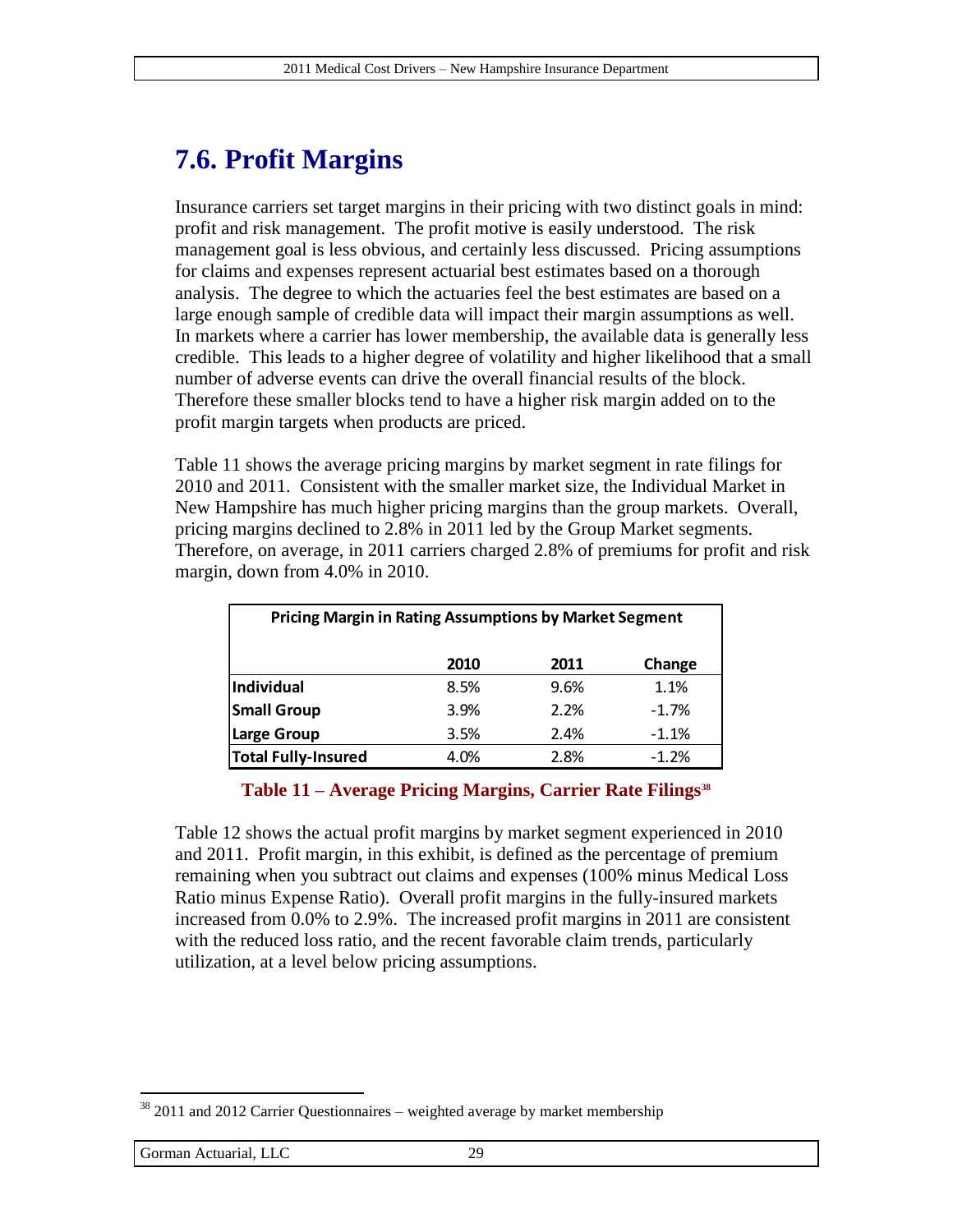| <b>Actual Profit Margins by Market Segment</b> |          |         |           |  |  |
|------------------------------------------------|----------|---------|-----------|--|--|
| <b>Profit Margin %</b>                         | 2010     | 2011    | Change    |  |  |
| Individual                                     | 14.6%    | 12.2%   | $-2.4%$   |  |  |
| <b>Small Group</b>                             | $-1.7%$  | 2.6%    | 4.3%      |  |  |
| Large Group                                    | $-0.6%$  | 1.7%    | 2.3%      |  |  |
| <b>Total Fully-Insured</b>                     | 0.0%     | 2.9%    | 2.9%      |  |  |
|                                                |          |         |           |  |  |
| <b>Profit PMPM</b>                             | 2010     | 2011    | \$ Change |  |  |
| <b>Individual</b>                              | \$43.09  | \$35.29 | $-57.80$  |  |  |
| <b>Small Group</b>                             | $-56.85$ | \$11.12 | \$17.97   |  |  |
| Large Group                                    | $-52.50$ | \$7.47  | \$9.97    |  |  |
| <b>Total Fully-Insured</b>                     | $-50.07$ | \$12.00 | \$12.07   |  |  |

**Table 12 – Average Profit Margin and PMPM, Actual Experience<sup>39</sup>**

<span id="page-29-0"></span>Beginning in 2010, the NAIC began requiring carriers to file Supplemental Health Care Exhibits with their annual statements. These new filings provide a greater level of detail at the state and market level than had previously been available from public filings. These exhibits can provide another view of margins in the private New Hampshire market in total and by carrier.

[Figure 14](#page-30-0) shows the underwriting gain percentage (the operating profit margin) for the combined Individual, Small Group and Large Group Markets from the 2010 and 2011 Supplemental Health Care Exhibits. The total underwriting gain percentage increased from -0.1% in 2010 to 3.1% in 2011, relatively consistent with the total values shown in [Table 12.](#page-29-0) In total dollars, this was an increase from an underwriting loss of \$2.1 million on premiums of \$1.45 billion in 2010 to a gain of \$44.8 million on a similar amount of premium in 2011. Each of the four largest carriers showed improvement from 2010 to 2011. Although MVP still showed an underwriting loss of 1.7% in 2011, they showed the largest improvement from 2010 in both percentage and actual dollars of underwriting margin. Harvard Pilgrim showed the second largest improvement in both percentage and dollar terms. Anthem continued to lead the market with a 4.5% underwriting gain in 2011.

<sup>&</sup>lt;sup>39</sup> 2012 Carrier Questionnaire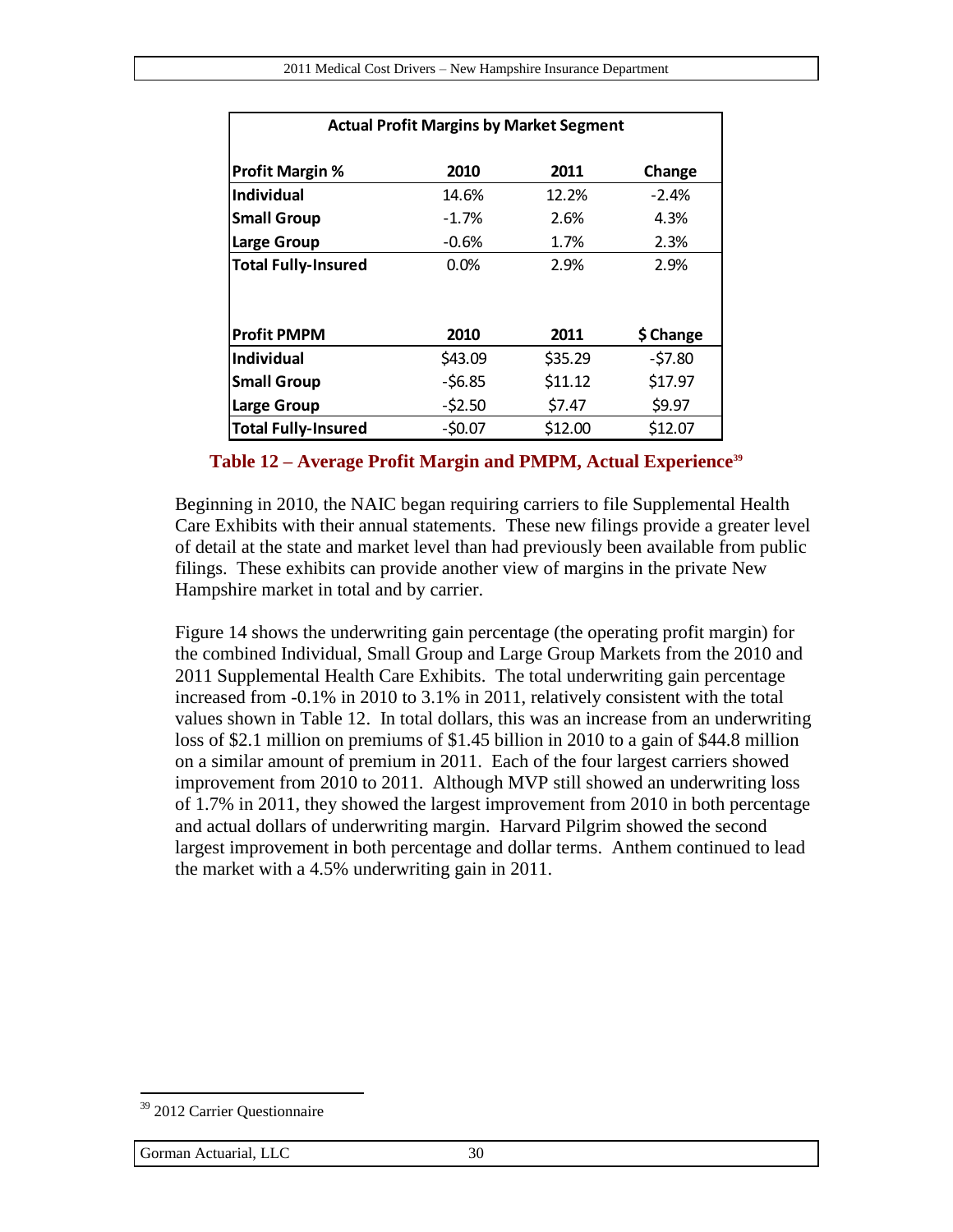

<span id="page-30-0"></span>**Figure 14– Underwriting Gain Percentage by Carrier<sup>40</sup>,<sup>41</sup>**

 $40$  2010 & 2011 Supplemental Health Care Exhibits. Underwriting Gain/Loss (Part 1, Line 11) divided by Health Premiums Earned (Part 1, Line 1.1).

 $41$  "Others" represent 2.6% of the fully-insured premium.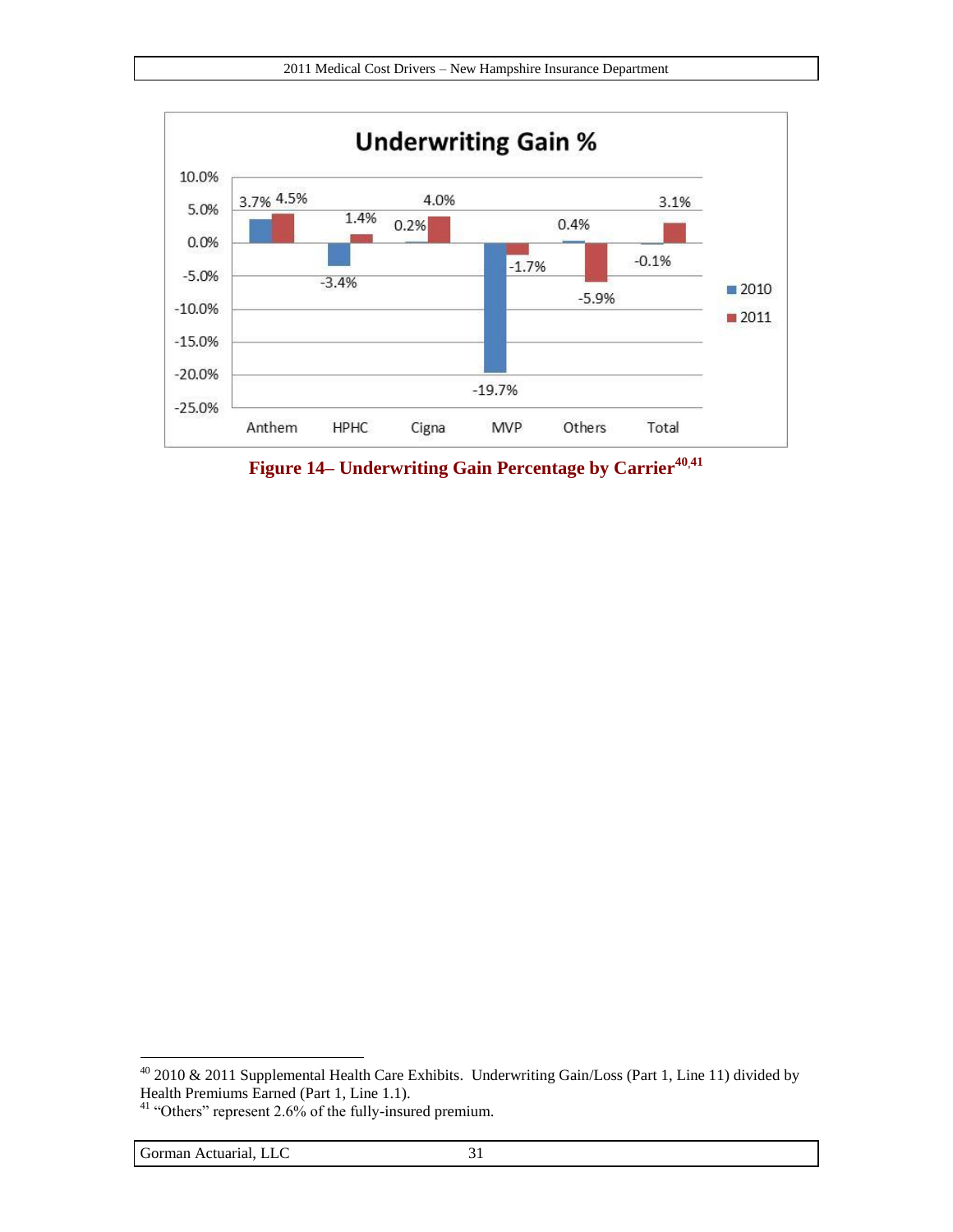## **8. Cost Control Strategies**

## **8.1. Plan Design**

In the public hearing both this year and last, the carriers discussed benefit designs as a key lever in managing health care costs. Site of service benefit designs offer differential member cost sharing depending on where the member receives specific services, such as labs and ambulatory surgery. These plan designs provide an incentive, through reduced cost sharing, for members to choose lower cost providers.

Tiered network products are another type of plan design that provides incentives through reduced cost sharing for members to choose lower cost providers. These products offer different deductibles and copayments depending on the provider tier chosen by the member. There are several different types of tiered network products. For example, some tiered network products tier hospital services only, while other tiered network products tier both physician and hospital services. The tiering methodology is typically based on some combination of cost and quality metrics and the specific methodology may vary by carrier. Lower costing and higher quality providers are generally placed in tiers with lower member cost sharing, while higher costing or lower quality providers are placed in tiers with higher member cost sharing. The general goals of these types of benefit designs and products are to use increased transparency to engage consumers in the cost of their healthcare decisions while influencing providers to maintain cost competitiveness in contract negotiations.

Site of service benefit designs and tiered network products have experienced significant membership growth over the past several years in certain market segments as demonstrated in [Figure 15.](#page-32-0) In the Small Group Market, the percentage of members in site of service benefit designs and tiered network products has increased from 10% as of December 2009 to over 56% as of December 2011. As noted in the carriers' public testimony, in the Small Group Market these types of benefit designs and products have become the standard benefit design thus driving the large increase. There have also been moderate increases in the fully-insured Large Group Market, where the percentage of members in site of service benefit designs and tiered network products have increased from 6% as of December 2009 to 25% in December 2011. The largest carriers surveyed indicated that site of service benefit designs and tiered network products are not currently offered in the Individual Market. As of December 2011, 34% of the members in the total fullyinsured market are in either site of service benefit designs or tiered network products and over 80% of these members are in site of service benefit designs as opposed to tiered network products.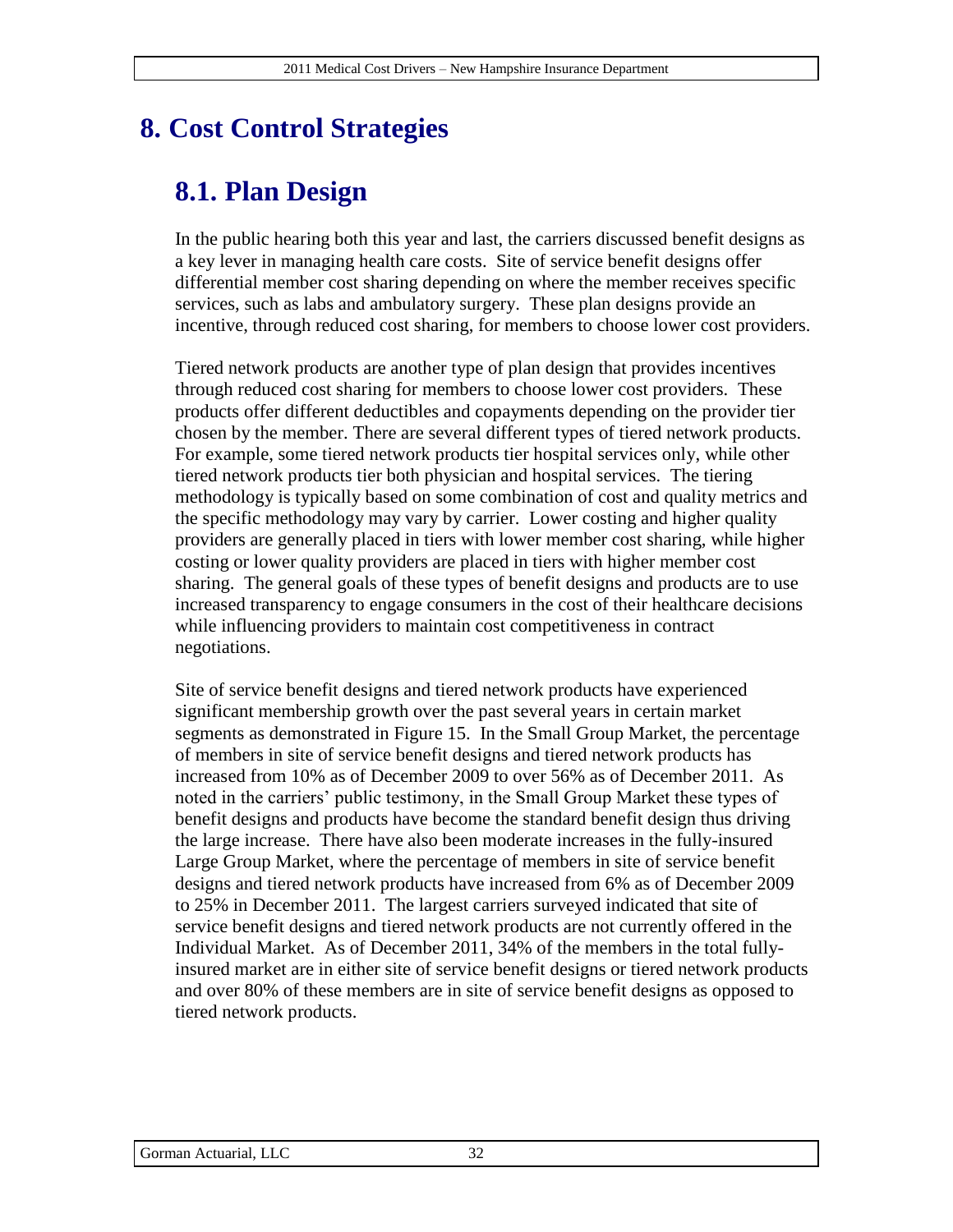

#### <span id="page-32-0"></span>**Figure 15– Percentage of Members in Site of Service Benefit Designs and Tiered Network Products by Market Segment and Year<sup>42</sup>**

Some in the industry, particularly providers, have questioned how much the site of service benefit designs and tiered network products lower health care costs to the overall system. As the shifts to these benefit designs and products are fairly recent, analyzing their impact on overall health costs may be premature. As experience for this population grows, we recommend conducting further analysis in future reports on this subject.

### **8.2. Provider Reimbursement**

As shown above, a primary contributor of medical costs and medical trends is provider reimbursement. Many health care industry experts believe that fee-forservice provider payment models, widely in use across the country, lead to excess utilization of services and higher costs overall than are necessary to provide quality care to patients. These experts commonly state that risk-sharing arrangements better align incentives between the carrier and the providers as compared to traditional feefor-service type payment arrangements and will ultimately lower costs to the health care system.

In response to the carrier questionnaire, all carriers indicated that they are either exploring opportunities to move towards more risk-sharing arrangements, or they

<sup>42</sup> Source: 2012 NHID Carrier Questionnaire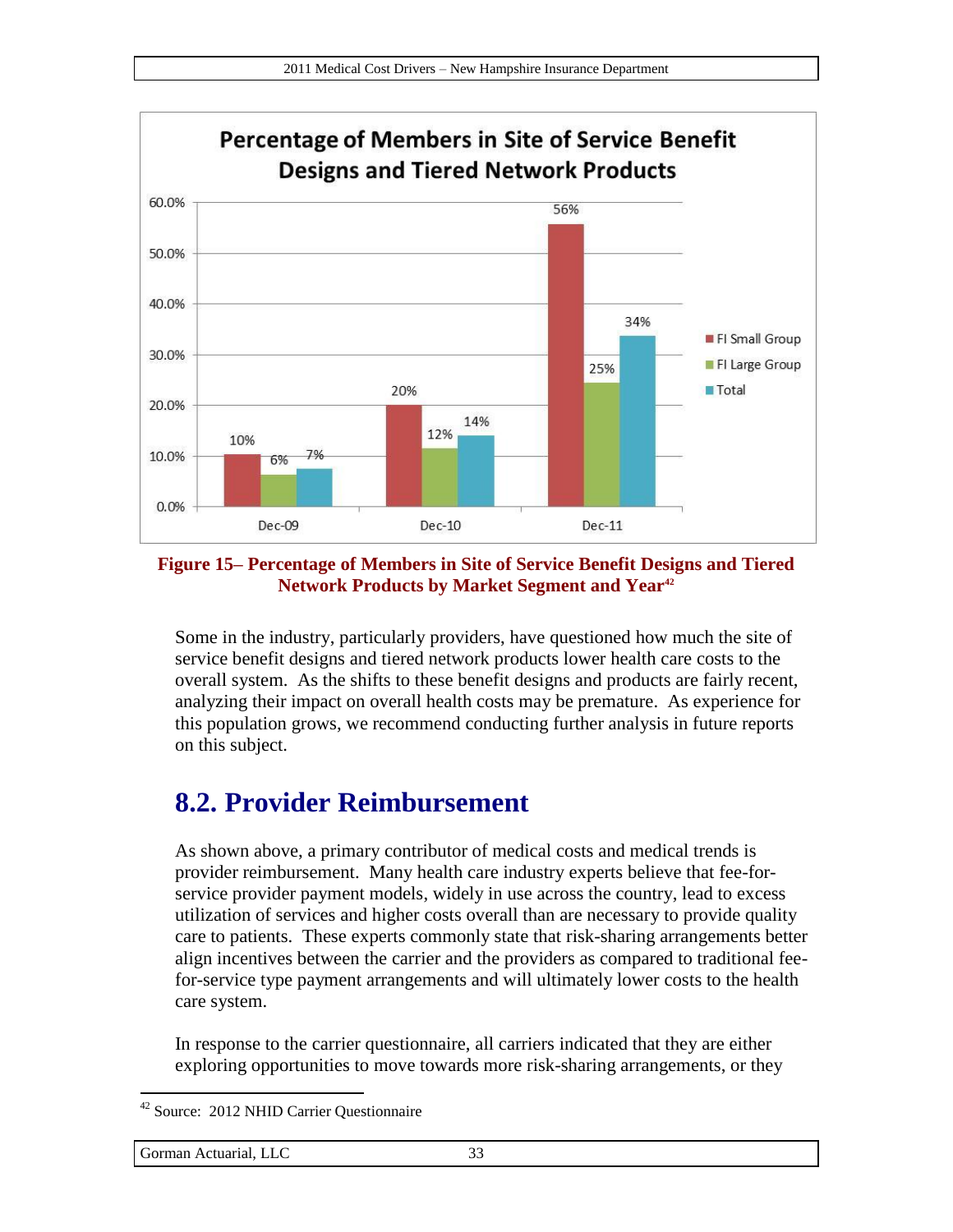already have risk-sharing arrangements in place with certain providers. In a risksharing arrangement, the providers have more responsibility for managing the utilization and cost of care for their patients. In order for risk-sharing arrangements to be successful, providers need the infrastructure and data tools necessary to manage the risk.

Risk-sharing arrangements with providers can take on different forms. In a typical risk-sharing arrangement, there is a total claims PMPM "global budget" target that is negotiated between the carrier and the provider in advance and then the provider is financially responsible for all the care their patients receive regardless of where the patient receives the care. Providers in these types of arrangements can keep the surplus if care is provided at a cost below the global budget, but they receive no additional payments if care is more costly than the negotiated rate. Some risksharing arrangements also include a quality incentive component, so that the provider is incented to not only control use and costs, but to also improve the quality of care. In some arrangements, a surplus payment may only be made if certain quality targets are met. In addition, instead of measuring a provider against a global budget PMPM target, the provider may be measured against a trend target, where a surplus payment is made only if a provider's trend is below a certain target. Certain services or members may be carved-out of the global budget, such as high cost claimants. Each component of the contract is negotiated between the provider and carrier and each carrier's contract may differ greatly from provider to provider.

Given the potential to decrease overall health care costs and to improve quality of care, provider risk-sharing arrangements are a topic of great interest in New Hampshire and throughout the country. As shown in [Figure 16,](#page-34-0) while New Hampshire has experienced growth in its percentage of membership represented in risk sharing arrangements with both upside and downside risk, it is still a relatively small percentage of total fully-insured membership at 11% as of December 2011.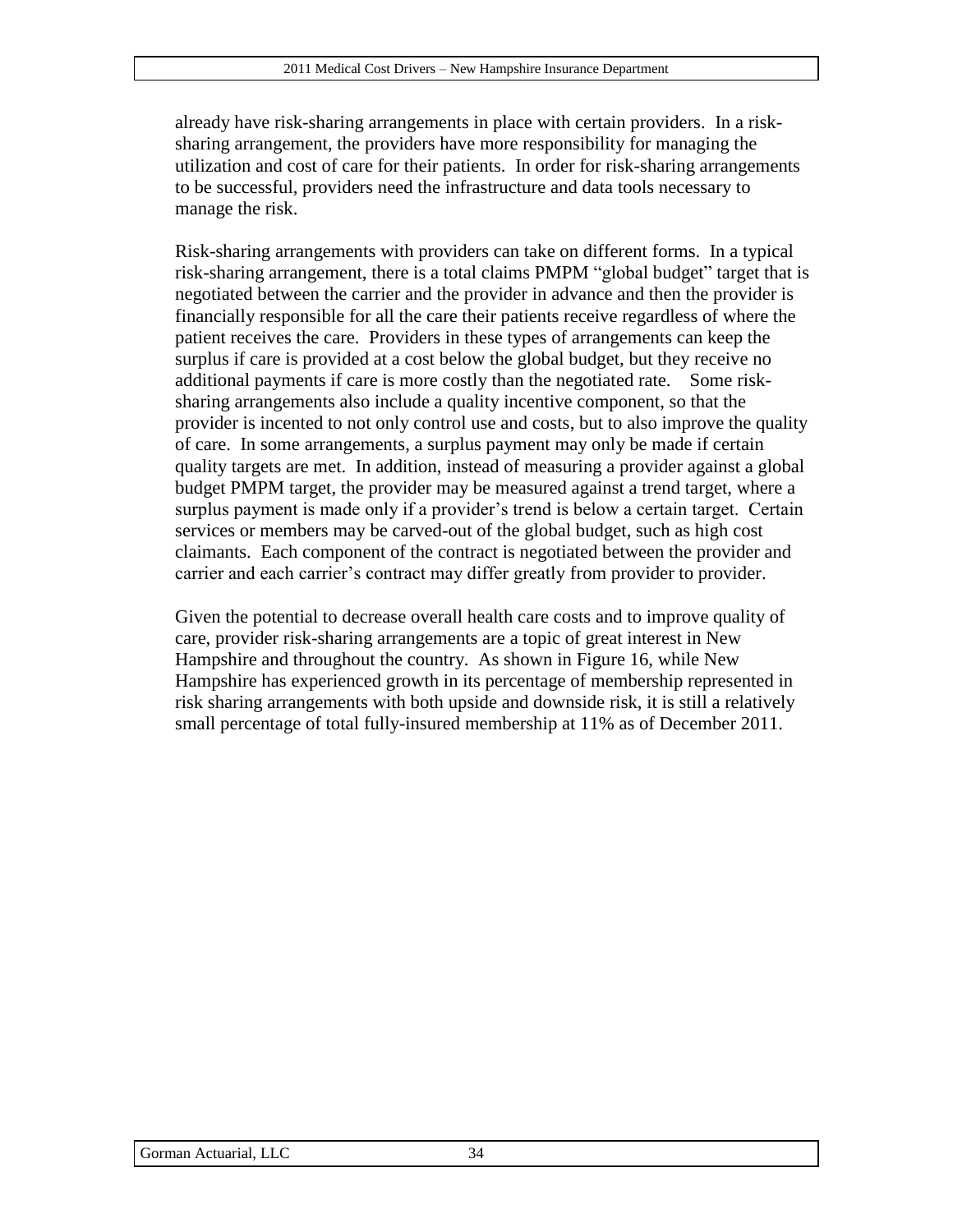

<span id="page-34-0"></span>**Figure 16– Percentage of Members in Risk Sharing Contracts by Market Segment and Year <sup>43</sup>**

In both the carrier questionnaire and the testimony presented at the public hearing, several common themes emerged from the carriers regarding challenges to their provider contracting strategy over the next several years. These challenges include:

- The ability to appropriately assess a provider's readiness and ability to accept financial risk and providing tools and information to help providers manage that risk;
- In addition to aligning carrier and provider financial incentives, the ability to also align consumer incentives with benefit plan designs that promote the highest quality of care at the most cost efficient and appropriate place of service;
- The continued concerns regarding provider cost-shifting from public payers (Medicare and Medicaid) to private commercial payers;
- The ability to evolve provider payment models to include PPO products;
- The continued focus on controlling medical costs while simultaneously maintaining or increasing quality of care;
- The concerns of carriers with smaller market share in their ability to effectively negotiate and drive provider payment reform without some level of

<sup>&</sup>lt;sup>43</sup>Source: 2012 NHID Carrier Questionnaire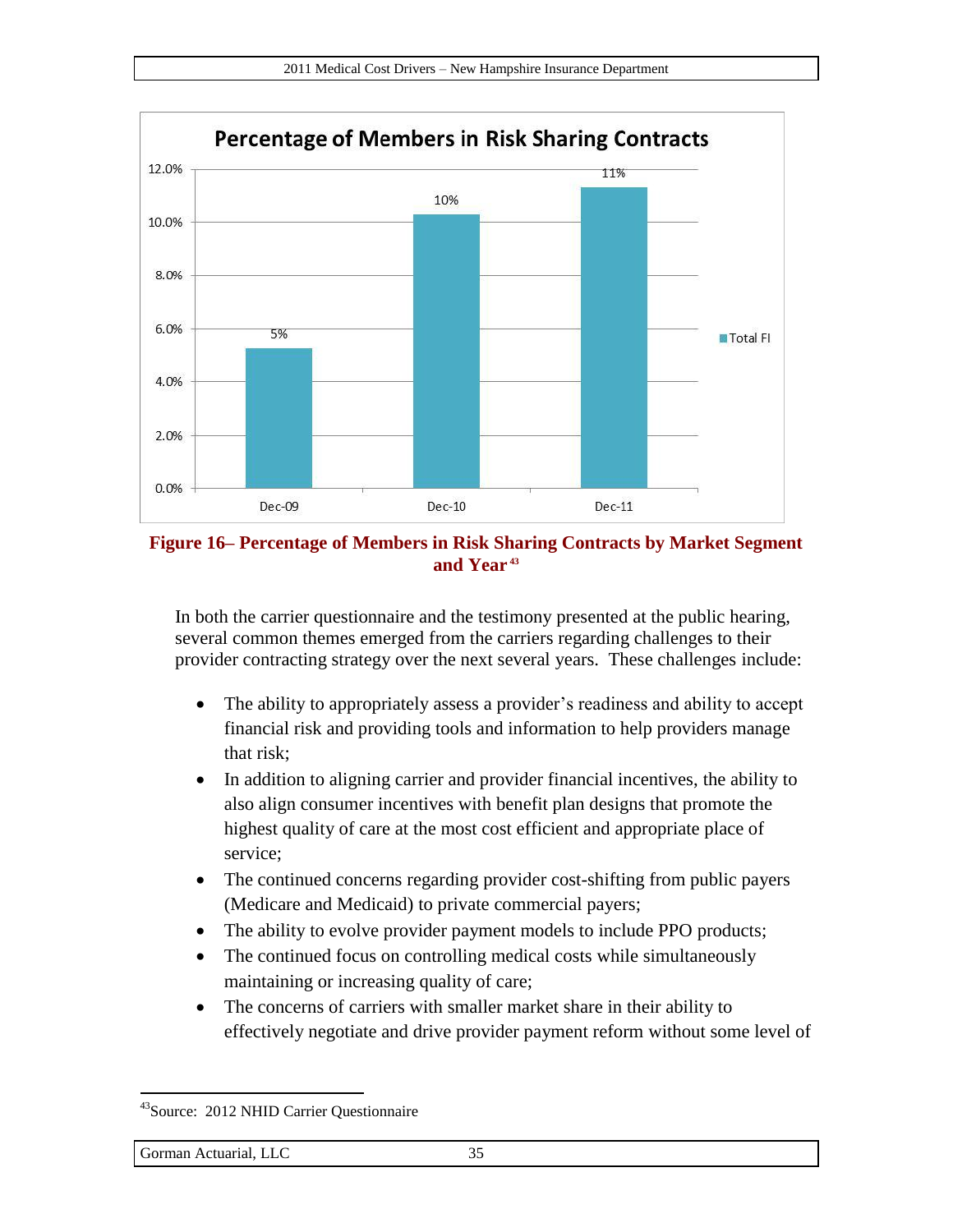statewide support and coordination given their lack of leverage with providers;

- The uncertainty resulting from changes related to the ACA;
- The consolidation of providers in New Hampshire.

The only provider representative at the public hearing, Dr. John Butterly of Dartmouth Hitchcock Medical Center, further emphasized several points from a provider perspective in regards to provider payment reform:

- There are vast differences in the requirements needed to manage a fee-forservice payment system compared to a "population health management" payment system.
- Providers need to be able to share in the "cost-savings" resulting from efficiencies in provider payment reform in order to cover the costs of transitioning to a population health management payment system.
- When analyzing provider efficiency in a population health management system, there needs to be less focus on the average costs of individual types of services, and greater focus on total medical expenditures to the system.
- Physicians are typically unaware of each specific patient's insurance carrier and benefit plan, and because of that, they believe that their patients are best served when the physician, rather than the carrier, is controlling each patient's care coordination.

In future reports, it would be beneficial to further analyze the provider perspective on health care costs in New Hampshire and to encourage increased participation from providers in the annual hearing process.

There were several studies commissioned by the New Hampshire Insurance Department and published in 2012 related to understanding the variation in prices paid to hospitals and the impact of cost-shifting:

- "The Costs of NH's Health Care System: Hospital Prices, Market Structure, and Cost Shifting" by the New Hampshire Center for Public Policy Studies (NHCPPS)
- "Understanding Hospital Costs in New Hampshire" by Susan Palmer Terry
- "Analysis of Price Variations in New Hampshire's Hospitals" by the University of Massachusetts Medical School (UMMS)

These reports each study slightly different aspects of hospitals costs. One of the key findings from the study by the NHCPPS is that "variation in prices paid by health insurance companies to hospitals are not explained by differences in the quality of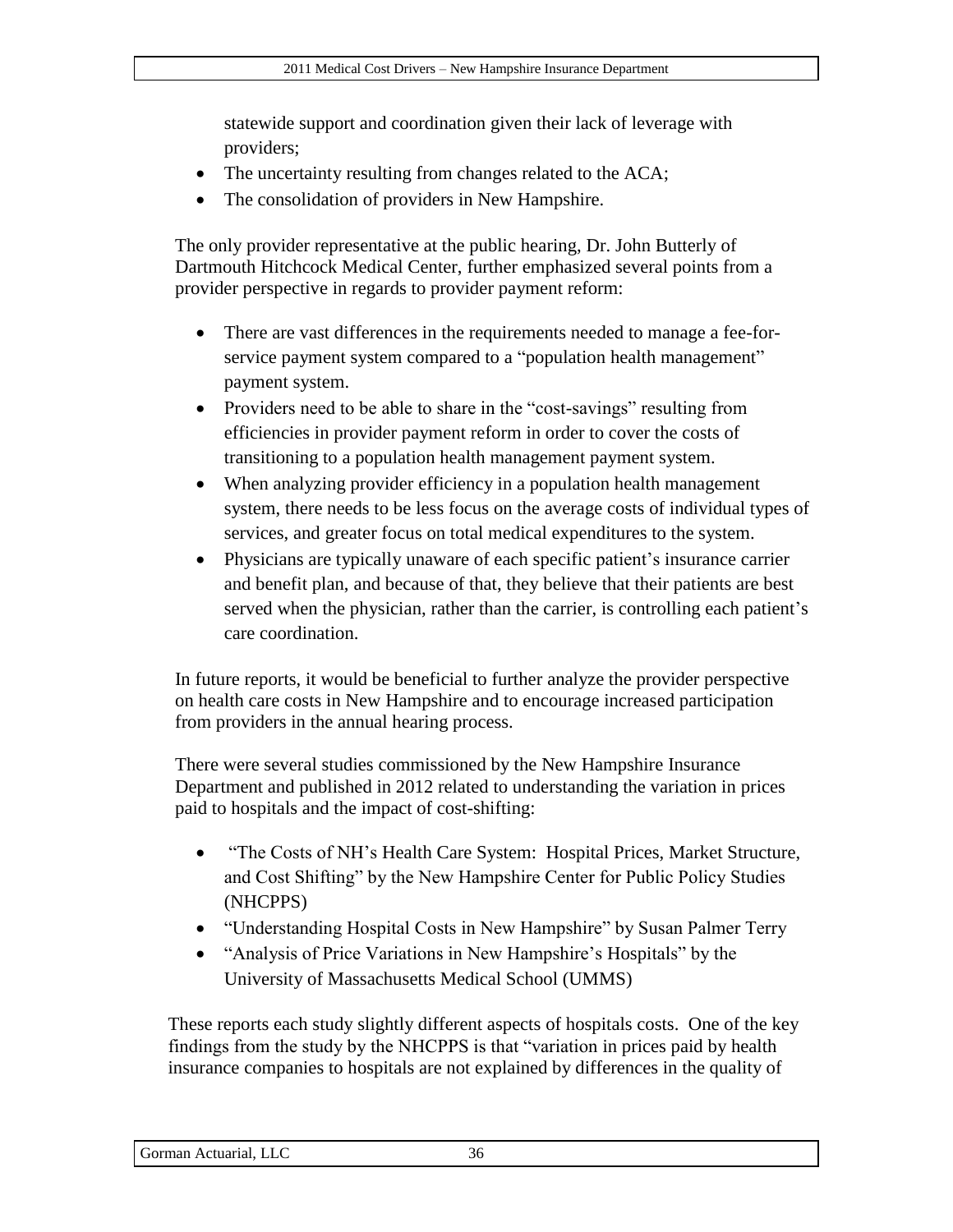care, the complexity of the population served, payer mix, levels of market competition or the penetration of managed care."<sup>44</sup>

The study by the UMMS concluded that the "commercial prices paid to New Hampshire hospitals varied widely, before and after adjusting for case mix."<sup>45</sup> These findings are consistent with findings from studies conducted in Massachusetts where a 2011 report from the Massachusetts Attorney General's Office found that "there is wide variation in payments made by health insurers to providers that is not adequately explained by differences in quality of care."<sup>46</sup> With regards to cost-shifting, the UMMS study suggests "a complex relationship between public payer mix and commercial prices" and that "no significant relationships were found between the proportion of uninsured charges and commercial prices for either inpatient or outpatient services."<sup>47</sup>

The report by Susan Palmer Terry is an in-depth analysis of hospital costs and the financial pressures faced by hospitals. The report states that hospitals "face a number of cost pressures that are not faced by entities in other industries" and that "this is due in part to the fact that hospitals do not have a typical economic relationship with its customers or patients." <sup>48</sup> The report goes on to conclude that both hospitals and commercial payers must work together and share joint responsibility for lowering costs in the healthcare system. In conjunction with the information collected through the annual public hearings and this report, these studies can be an important piece of groundwork for provider payment reform opportunities in New Hampshire. They highlight the importance of considering all key stakeholder perspectives when developing a payment reform strategy that will meaningfully address healthcare costs in New Hampshire.

<sup>&</sup>lt;sup>44</sup> <http://www.nh.gov/insurance/reports/documents/nhcpps.pdf>

<sup>45</sup> <http://www.nh.gov/insurance/lah/documents/umms.pdf>

<sup>46</sup> <http://www.mass.gov/ago/docs/healthcare/2011-hcctd.pdf>

<sup>&</sup>lt;sup>47</sup> <http://www.nh.gov/insurance/lah/documents/umms.pdf>

<sup>48</sup> <http://www.nh.gov/insurance/reports/documents/spt.pdf>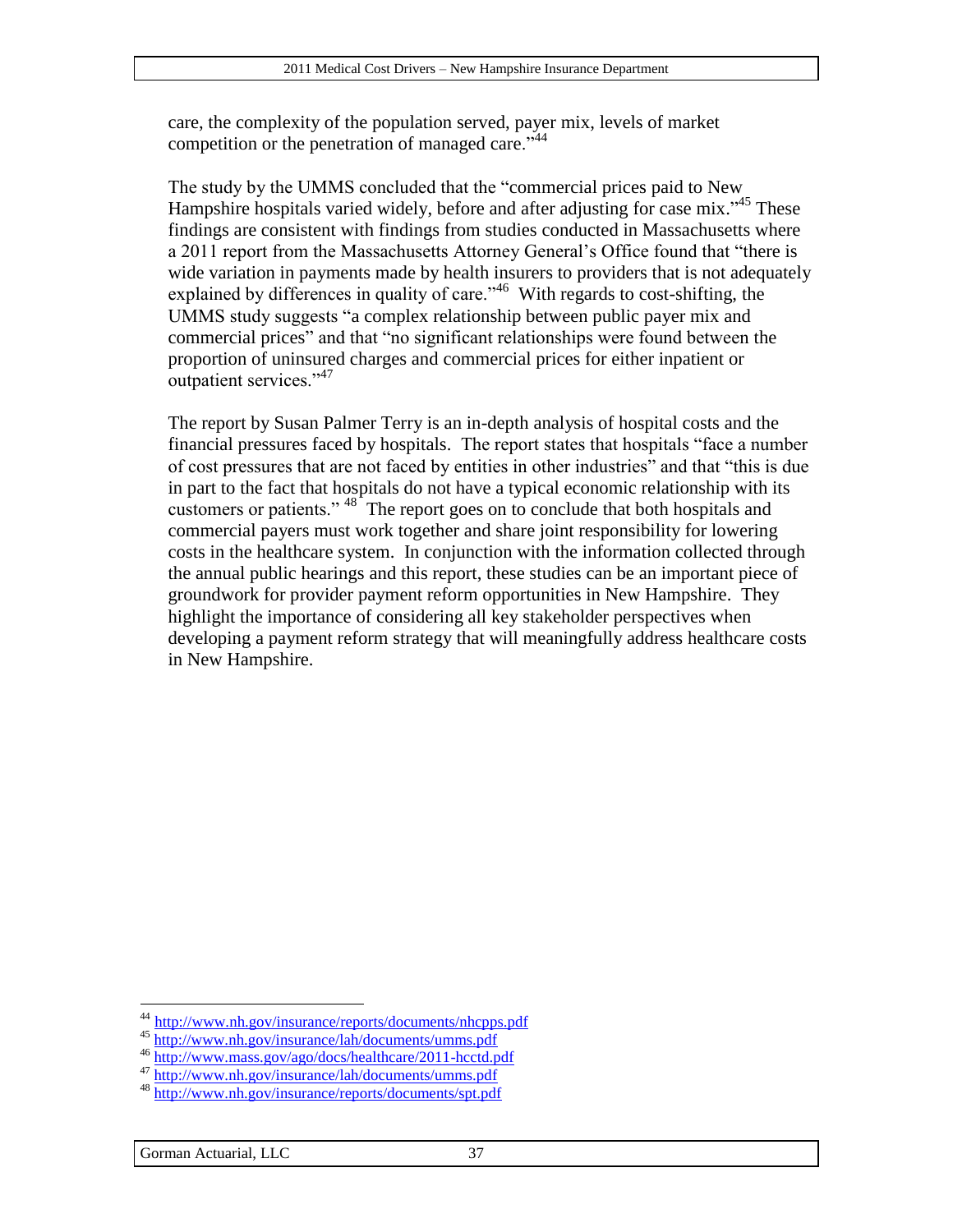## **9. Regional and National Comparisons**

While this analysis of New Hampshire specific trends is certainly insightful by itself, insight can be gained by considering additional effects. Healthcare and the health insurance marketplace are also influenced by many macroeconomic and industry-wide developments such as population aging, national healthcare reform and the introduction of new technology. Because of this, it is valuable to also consider New Hampshire trends in the context of national and regional trends.

The NAIC requires detailed financial statements to be filed annually by all insurance carriers.<sup>49</sup> From these filings, the NAIC produces a summary of all health insurance carrier filings aggregated at the state and national level. [Table 13](#page-37-0) shows a comparison of New Hampshire results to the New England region and national results.

|                                | <b>National</b> | <b>New England</b> | <b>New Hampshire</b> |
|--------------------------------|-----------------|--------------------|----------------------|
| 2010 Premium PMPM              | \$299.32        | \$395.54           | \$389.21             |
| <b>2010 Claims PMPM</b>        | \$252.50        | \$344.41           | \$333.42             |
| 2010 Medical Loss Ratio        | 84.4%           | 87.1%              | 85.7%                |
| 2011 Premium PMPM              | \$311.35        | \$413.26           | \$401.50             |
| 2011 Claims PMPM               | \$261.80        | \$352.14           | \$329.70             |
| <b>2011 Medical Loss Ratio</b> | 84.1%           | 85.2%              | 82.1%                |
| % Change in Premium PMPM       | 4.0%            | 4.5%               | 3.2%                 |
| <b>% Change in Claims PMPM</b> | 3.7%            | 2.2%               | $-1.1%$              |

#### **Table 13 –Comparison of National, Regional and State Costs and Trends**

<span id="page-37-0"></span>New Hampshire premium PMPM in 2011 is 29% higher than the national level, yet 2.9% below the regional PMPM. The New Hampshire claims PMPM is 26% above the national level, but 6.5% below the regional mark. Although the variances are worth noting, it is not possible to draw conclusions regarding relative affordability without understanding more about contributing factors, such as the relative differences in the demographic profile of the insured populations and the relative actuarial value of medical benefits provided.

The trends from 2010 to 2011 show a somewhat more consistent picture across the state, region and country. New Hampshire premium PMPM increased 3.2% in 2011, slightly below the 4.5% regional and 4.0% national level. New Hampshire claims PMPM

<sup>&</sup>lt;sup>49</sup> The results from the aggregated NAIC filings do not fully reconcile to the data provided in the carrier questionnaires used earlier in the report. The NAIC filings include all New Hampshire carriers, including those that were not asked to respond to the 2012 Carrier Questionnaire. In addition, there may be minor difference in certain definitions or exclusions of certain types of business between the NAIC filing and the Carrier Questionnaire.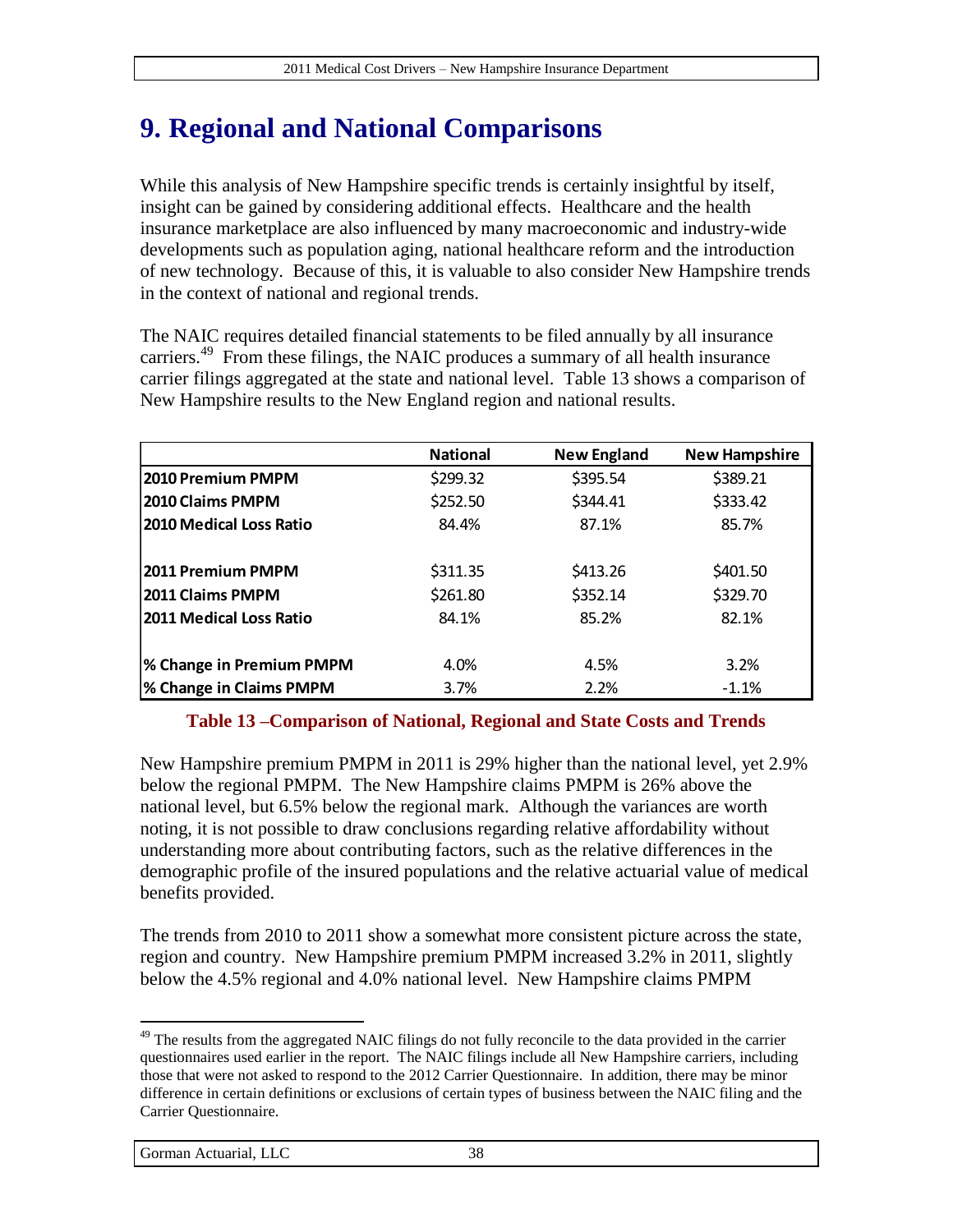decreased by 1.1%, a sharper variance to the regional and national increases of 2.2% and 3.7%, respectively. Similar patterns, with New Hampshire trends below regional and national levels, were seen in 2010 relative to 2009 as well. The lower New Hampshire trends are consistent with a higher level of benefit buy-down than seen regionally or nationally.<sup>50</sup>

[Table 14](#page-38-0) presents the 2011 NAIC data in a more detailed form. In this representation, the premium PMPM and medical loss ratio are shown for the Individual and Group Markets separately for each state in New England along with the total regional and national averages. In the Individual Market, while still above the national average, the average New Hampshire premium PMPM of \$289.76 is below all the other New England states and 28% below the regional average. New Hampshire is the only New England state that allows health underwriting in the Individual Market, so this lower premium is reflective of a relatively healthier risk pool. However the New Hampshire loss ratio, the best indicator of relative value for each premium dollar, is only  $65.9\%$ , <sup>51</sup> nearly 25 percentage points below the average Individual Market loss ratio in New England (90.6%) and 14 points below the next lowest state loss ratio (79.9% in Connecticut). As was discussed in Section [7.5,](#page-26-1) the ACA Minimum Loss Ratio requirements will require carriers in the New Hampshire Individual Market to increase their loss ratios or pay rebates to policyholders. By comparison, there is much more consistency in the premiums and loss ratios in the Group Markets across the New England states. The average New Hampshire Premium PMPM of \$415.99 is in line with the regional average of \$414.52, and the New Hampshire loss ratio for the group markets of 83.6% is just below the regional average of 84.6%.

|                 |                     | <b>Individual Market</b> | <b>Group Markets</b> |                   |  |
|-----------------|---------------------|--------------------------|----------------------|-------------------|--|
|                 | <b>Premium PMPM</b> | <b>Loss Ratio</b>        | <b>Premium PMPM</b>  | <b>Loss Ratio</b> |  |
| <b>NH</b>       | \$289.76            | 65.9%                    | \$415.99             | 83.6%             |  |
| СT              | \$305.50            | 79.9%                    | \$439.63             | 79.5%             |  |
| <b>ME</b>       | \$383.09            | 92.6%                    | \$419.63             | 85.6%             |  |
| <b>MA</b>       | \$456.65            | 95.7%                    | \$410.15             | 86.4%             |  |
| <b>RI</b>       | \$371.86            | 83.5%                    | \$400.40             | 83.6%             |  |
| VT              | \$370.49            | 87.2%                    | \$369.94             | 85.9%             |  |
| New England     | \$401.86            | 90.6%                    | \$414.52             | 84.6%             |  |
| <b>National</b> | \$211.79            | 83.8%                    | \$331.39             | 84.1%             |  |

<span id="page-38-0"></span>**Table 14 – New England State and National Premium 2011 PMPM's and Loss Ratios by Market Segment**

 $50$  In the September 24, 2012 hearing both Anthem and Harvard Pilgrim stated that the level of benefit buydowns were greater in New Hampshire than seen in their other markets.

<sup>&</sup>lt;sup>51</sup>The loss ratio calculations in [Table 13](#page-37-0) an[d Table 14](#page-38-0) represent claims divided by premium. They do not include any of the adjustments allowed in the ACA loss ratio formula for rebate purposes, which can increase the result by several percentage points. See Section 7.4 for more discussion of loss ratios.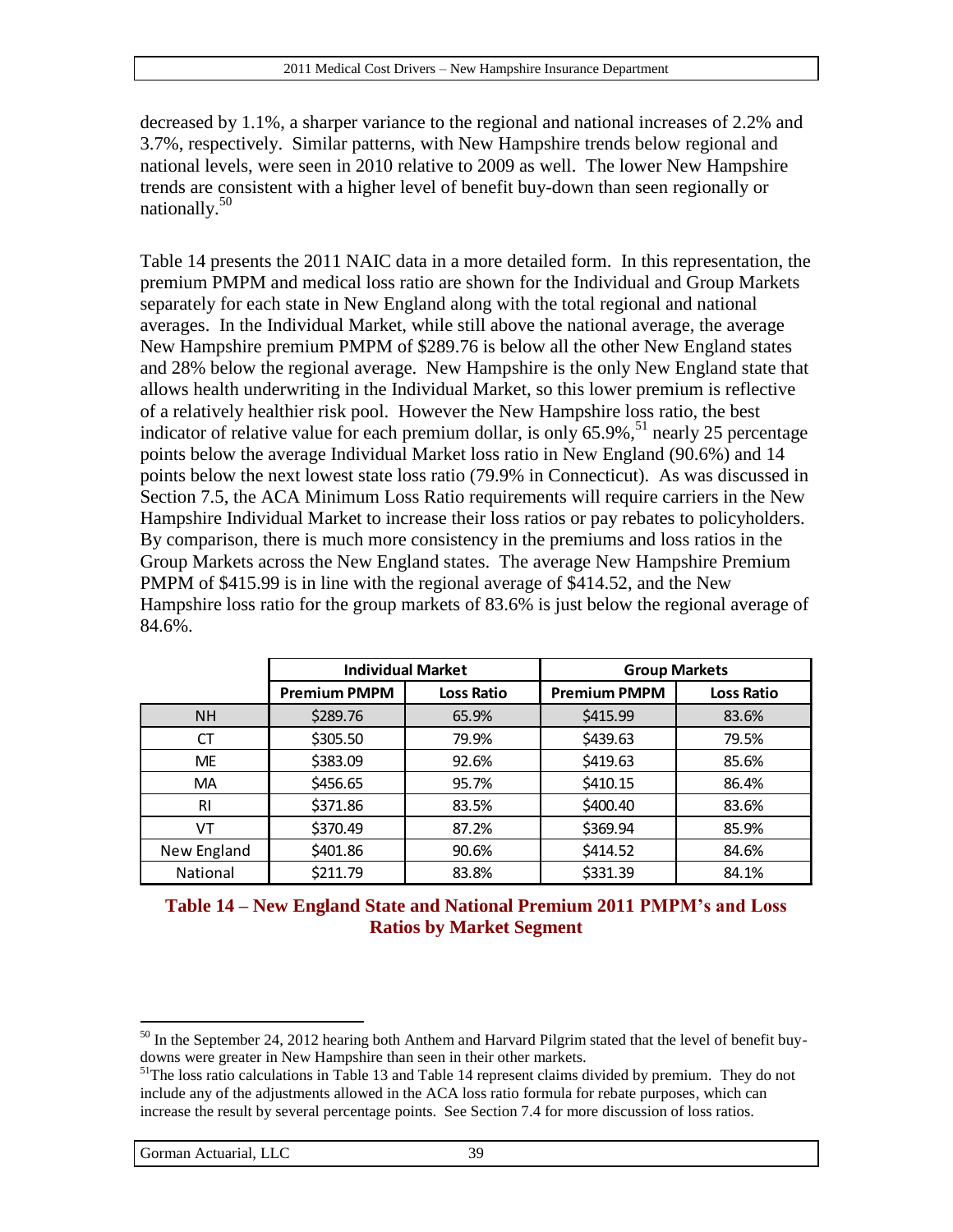## **10. Conclusion**

The overarching goal of this report and other initiatives underway by the New Hampshire Insurance Department is to increase transparency and understanding of the drivers of health insurance premium increases in the state. This report represents a step forward in achieving this important goal.

Overall, 2011 was a relatively favorable year in terms of decelerating premium trends driven primarily by favorable utilization experience beginning in 2010. Given the time lag between actual experience and premium rate setting, consumers may continue to benefit from more modest premium increases in the future. The favorable utilization trends are due in part to macroeconomic factors experienced throughout the country, but are also driven by increased cost sharing as members buy down to lower premium plan designs and become more economically sensitive in their own healthcare decision making. While utilization trends have been decreasing, health care costs driven by provider rates have continued to increase at a fairly steady rate, both in what has been assumed in the premium rate setting process and in actual experience.

Addressing the cost of health care services through systemic solutions is critical to managing the increase in future health care premiums. In recent years there has been increased movement in New Hampshire towards site of service benefit designs and tiered network products that increase consumer awareness of the relative cost and quality differences among providers. In addition, there has been some collaboration between carriers and providers on payment reforms that increase overall engagement in managing health costs in a more efficient manner. Future reports should evaluate the success of these efforts in controlling costs. However given the overall market dynamics and the often competing priorities of the various stakeholders, it may be necessary for the state to play a more central role in facilitating and promoting a comprehensive approach to managing the growth of health care costs statewide.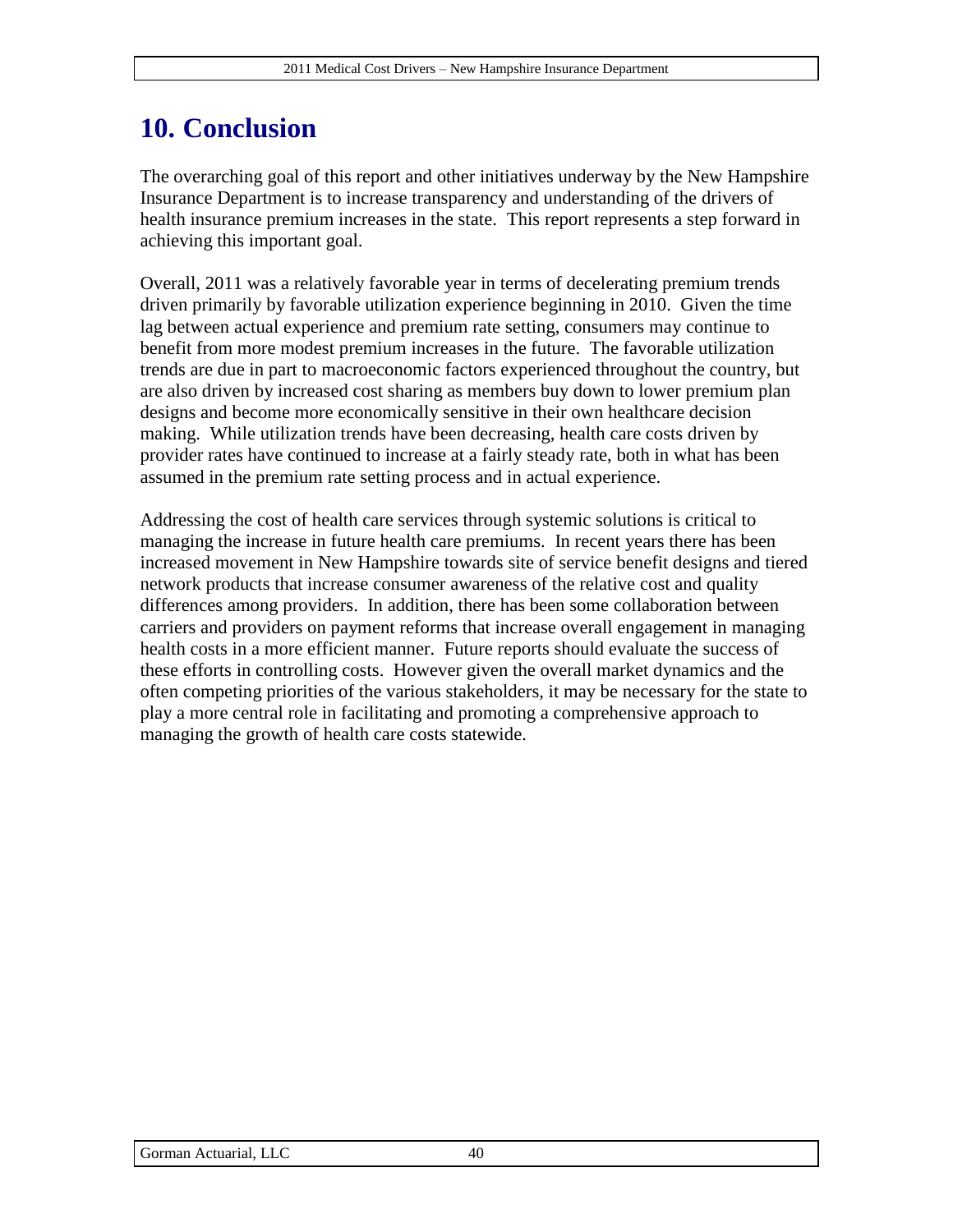# **11. Appendix**

#### **11.1. Data Sources**

A brief summary of the key data sources used in the development of this report is included below. While GA did review the data for reasonableness, and used care in evaluating and analyzing the data from each source, Gorman Actuarial does not provide any warranties as to the accuracy of the data as reported by the carriers or as aggregated by the NHID or the NAIC.

- **Carrier Questionnaire:** The NHID and Gorman Actuarial developed a survey that required quantitative and other explanatory details on carrier experience in New Hampshire. The questionnaire asked carriers to provide details on historical financial results, trends, pricing assumptions, membership, benefit plans, and written responses to questions regarding provider contracting and network strategies, member engagement initiatives, and cost containment programs. Only aggregated or de-identified information from the carrier questionnaires was used within this report.
- **Supplemental Report Data:** This data submitted by carriers to the NHID to support the development of the annual "Supplemental Report of the Health Insurance Market in New Hampshire"<sup>52</sup>. Carriers and Third-Party Administrators must submit this data to NHID by July 15 for the previous calendar year. While the 2011 Supplemental Report has not yet been released, the data that has been collected was used in the development of this report.
- **NAIC Supplemental Health Care Exhibits (SHCE):** Beginning in 2010, this was a new annual filing requirement used to assist state and federal regulators in tracking and comparing financial results, particularly elements that make up the medical loss ratio, of healthcare businesses as reported in the annual financial statements. A separate exhibit is required annually in each state in which a carrier has written any premium or has any claims or reserves in the Individual, Small Group or Large Group fully-insured Comprehensive Major Medical Markets.
- **NAIC Statistical Compilation of Annual Statement Information for Health Insurance Companies:** This report includes aggregated data from annual statements of the individual companies filing the health annual statement blank. Certain data is provided only at the total national level. Other data is presented by state as well. New England regional calculations were based on the aggregated

<sup>&</sup>lt;sup>52</sup> The most recent 2010 report ( $\frac{http://www.nh.gov/insurance/lah/documents/sup-rep_10.pdf}{http://www.nh.gov/insurance/lah/documents/sup-rep_10.pdf}$ ) includes a more detailed description of the data in its Appendix.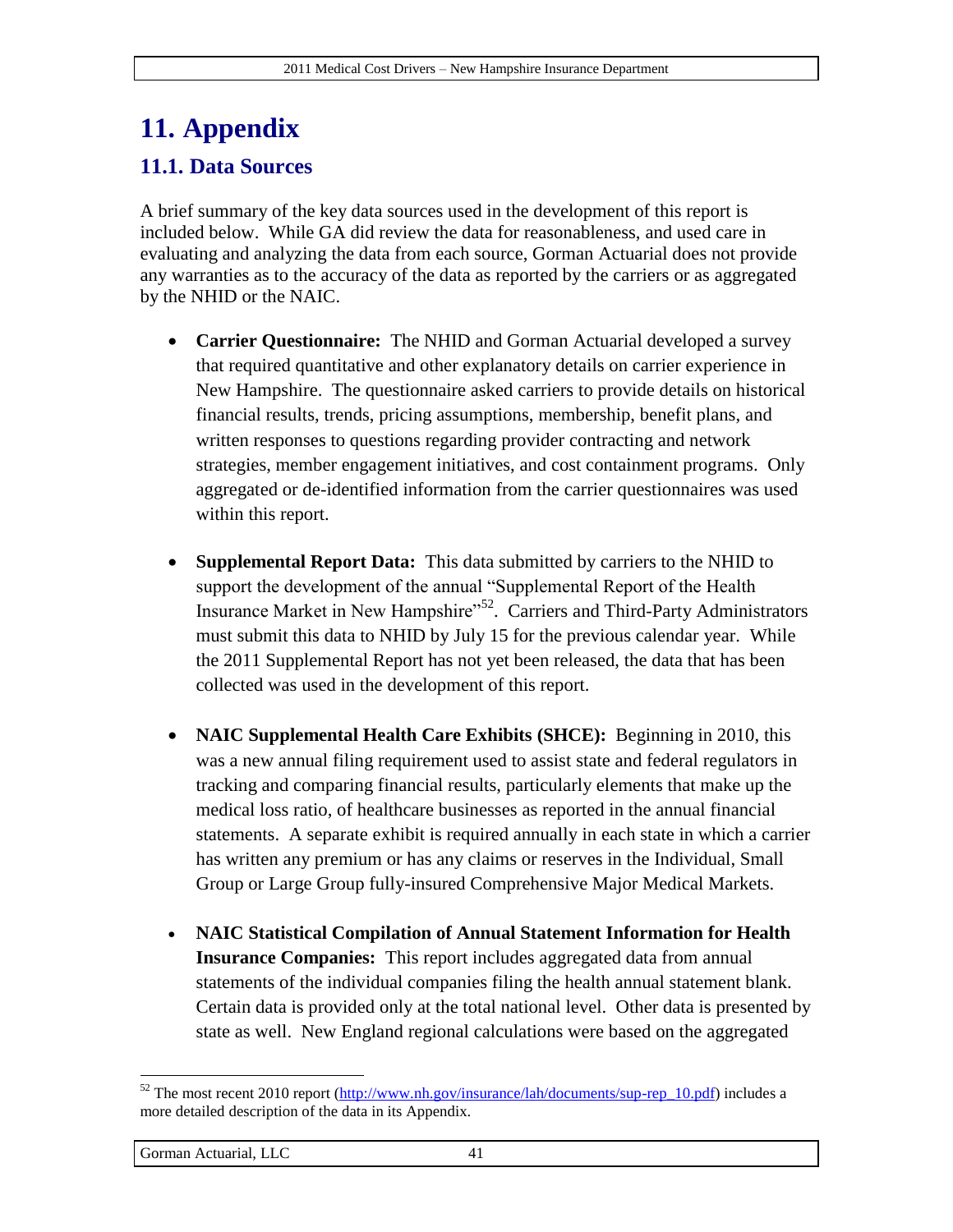results reported for Connecticut, Maine, Massachusetts, New Hampshire, Rhode Island, and Vermont.

#### **11.2. Glossary of Terms**

- *ACA:* Affordable Care Act of 2010
- *Actuarial Value:* For purposes of this report, "actuarial value" is defined as the share of medical costs covered by the health plan for a standard population.
- *Benefit-Adjusted Premium Trend:* The premium trend recalculated to assume no changes in benefits from year to year.
- *Benefit Buy-Down:* The process of selecting a plan with reduced benefits or higher member cost-sharing as a way to mitigate premium increases.
- *Cost Trend:* For purposes of this report, "cost trend" represents the combination of the change in the unit price of specific services, the change in the claim severity of the total basket of services provided, and the change in mix of providers being used.
- *NAIC:* National Association of Insurance Commissioners
- *NHID:* New Hampshire Insurance Department
- *Per Member Per Month (PMPM):* A common method of expressing healthcare financial data that normalizes for the size of the membership pool. Dollars are divided by member months to calculate the PMPM value.
- *Pricing Trend:* An assumption used in setting premium rates that represents the expected increase in future claims costs.
- *Unadjusted Premium Trend:* The actual percentage increase in premium PMPM's as reported by carriers.
- *Utilization Trend:* The change in the number of services provided. Examples of the types of metrics used to calculate utilization includes the number of admissions to a hospital, the number of visits to a specialist physician of the number of pharmacy prescriptions filled.

### **11.3. Limitations and Data Reliance**

Gorman Actuarial prepared this report for the use of the New Hampshire Insurance Department. While we understand that this report may be distributed to third parties, Gorman Actuarial assumes no duty or liability to any third parties who receive the information herein. This report should only be distributed in its entirety.

Users of this report must possess a reasonable level of expertise and understanding of healthcare, health insurance markets and financial modeling so as not to misinterpret the information presented. The report addresses certain provisions of the Affordable Care